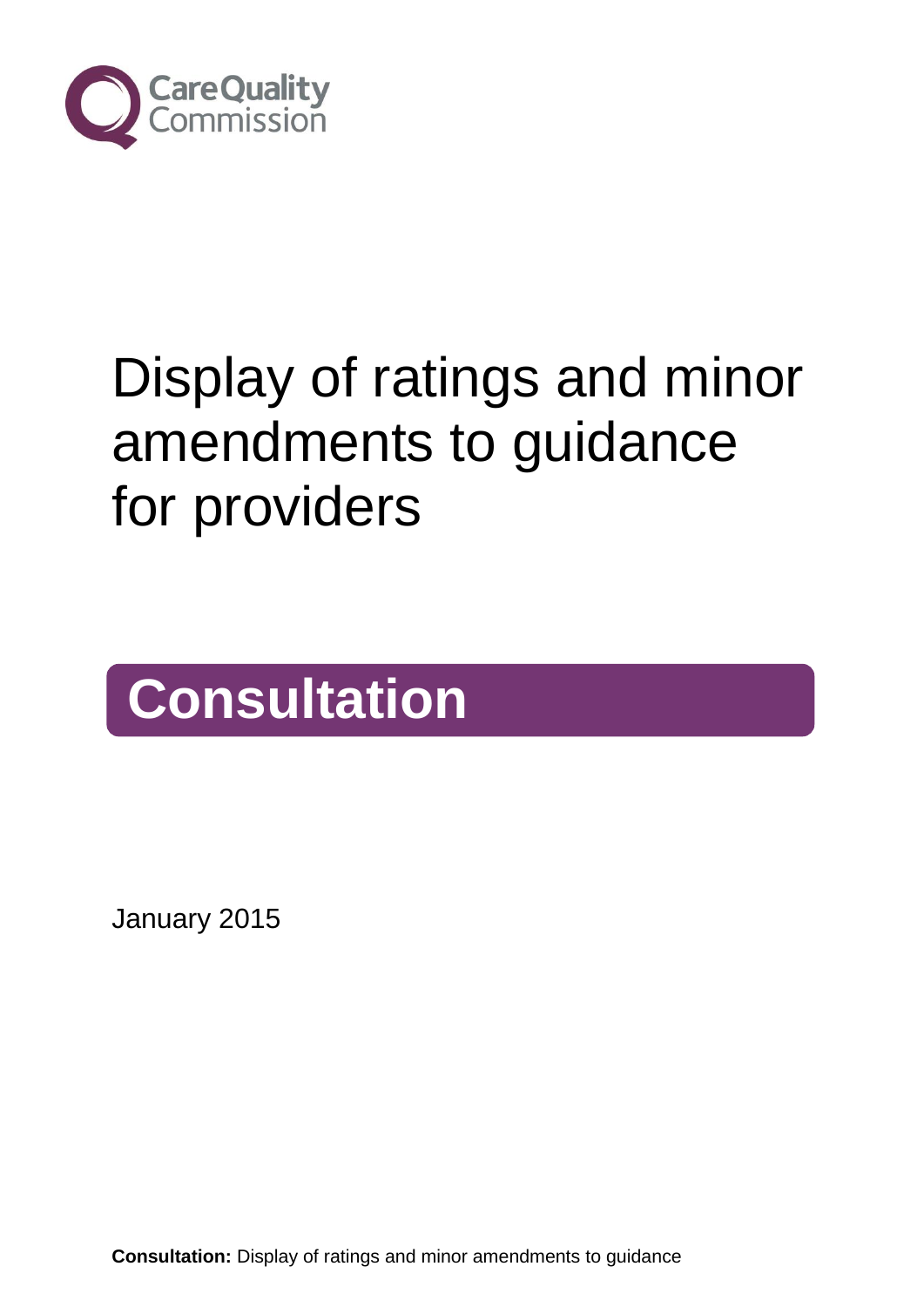### **The Care Quality Commission is the independent regulator of health and adult social care in England**

#### **Our purpose**

We make sure health and social care services provide people with safe, effective, compassionate, high-quality care and we encourage care services to improve.

#### **Our role**

We monitor, inspect and regulate services to make sure they meet fundamental standards of quality and safety and we publish what we find, including performance ratings to help people choose care.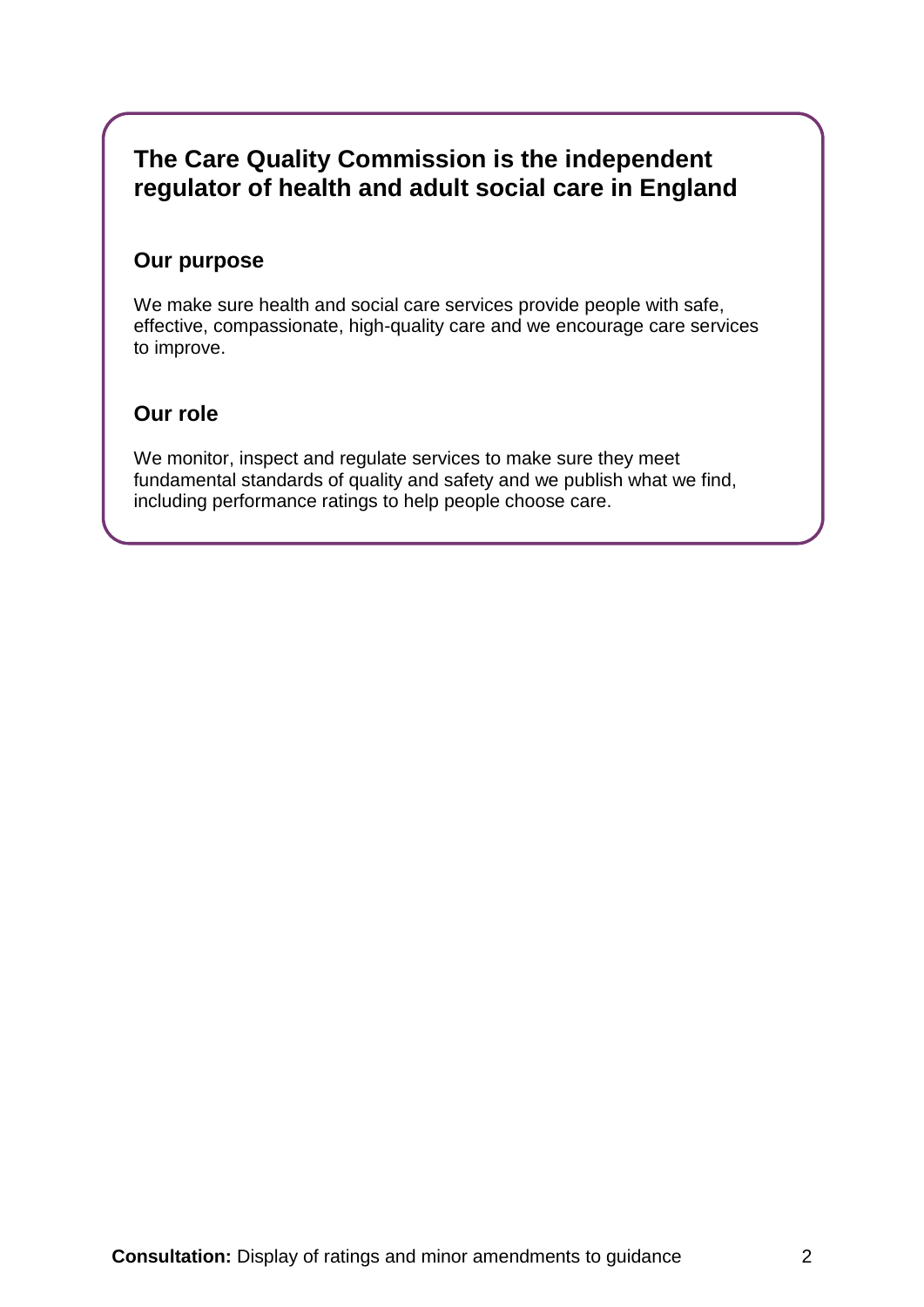# **Contents**

| Part A: Requirement to display ratings - guidance for providers  8                                                                                             |  |
|----------------------------------------------------------------------------------------------------------------------------------------------------------------|--|
|                                                                                                                                                                |  |
|                                                                                                                                                                |  |
|                                                                                                                                                                |  |
|                                                                                                                                                                |  |
|                                                                                                                                                                |  |
|                                                                                                                                                                |  |
|                                                                                                                                                                |  |
|                                                                                                                                                                |  |
|                                                                                                                                                                |  |
|                                                                                                                                                                |  |
|                                                                                                                                                                |  |
| Part B: Requirement to display ratings - proposed templates 15                                                                                                 |  |
|                                                                                                                                                                |  |
|                                                                                                                                                                |  |
| Health and Social Care Act 2008 (Regulated Activities) Regulations 2014                                                                                        |  |
|                                                                                                                                                                |  |
| Regulation 4: Requirements where the service provider is an individual or                                                                                      |  |
| Regulation 6: Requirement where the service provider is a body other than a                                                                                    |  |
|                                                                                                                                                                |  |
| Regulation 20A: Requirement as to display of performance assessments 36                                                                                        |  |
| Care Quality Commission (Registration) Regulations 2009 40                                                                                                     |  |
|                                                                                                                                                                |  |
|                                                                                                                                                                |  |
|                                                                                                                                                                |  |
|                                                                                                                                                                |  |
| Regulation 16: Notification of death of a person who uses services 46                                                                                          |  |
| Regulation 17: Notification of death or unauthorised absence of a service user who<br>is detained or liable to be detained under the Mental Health Act 1983 48 |  |
|                                                                                                                                                                |  |
|                                                                                                                                                                |  |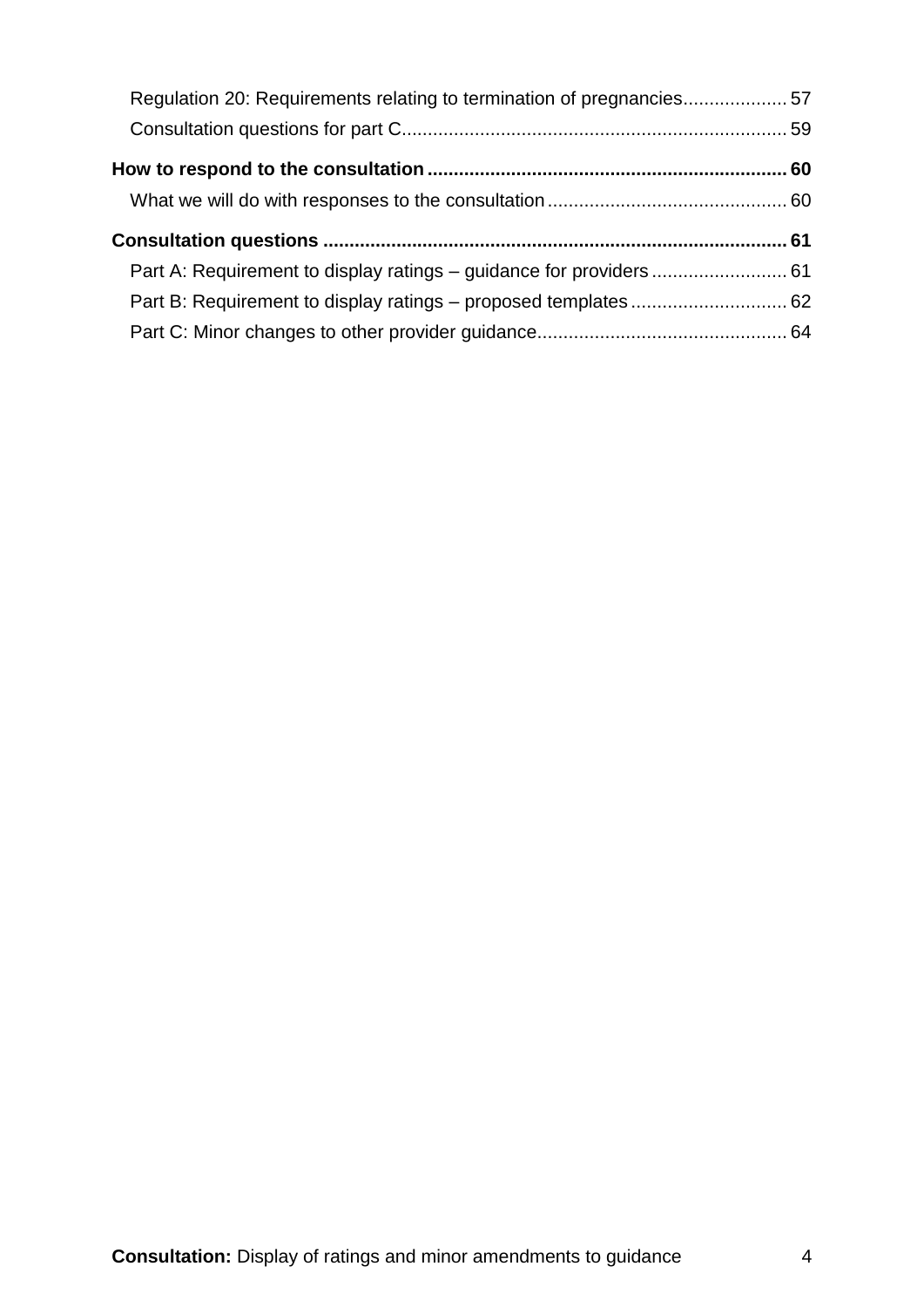# <span id="page-4-0"></span>**Foreword**

In 2013, we set out our new strategy for Care Quality Commission (CQC). 'Raising standards, putting people first', announced our new vision and direction for 2013- 2016.

In the same year the publication of 'A new start' proposed radical changes to the way we regulate health and social care services. Through extensive engagement and consultation with the public, our staff, providers and key organisations we developed the operating model and principles which would enable us to improve our inspection method and enforce greater standards of quality and safety on providers.

We are now moving to the next stage of development through the launch of the Health and Social Care Act 2008 (Regulated Activities) Regulations 2014. The regulations are more focused and will enable us to clearly pinpoint the fundamental standards below which care must not fall and take appropriate enforcement action when necessary.

The regulations also introduce a new duty of candour and a fit and proper person requirement for directors. These are significant changes. We consulted on all the fundamental standards from July to October 2014. The consultation response will be published in March 2015.

We will shortly publish provider guidance about the new regulations for existing registered providers and managers, and those applying for registration, to help them understand what they need to do to meet the new regulations. This guidance will help them to make applications to register or vary their registration, and make sure their services do not fall below acceptable levels. It will also lead to the replacement in its entirety, from April 2015, of CQC's current *Guidance about compliance: Essential standards of quality and safety* and the 28 outcomes that it contains.

I hope you will take the time to respond to this consultation. Your views are important in helping us to refine our new approach and get it right.

pinakeira

**David Behan** Chief Executive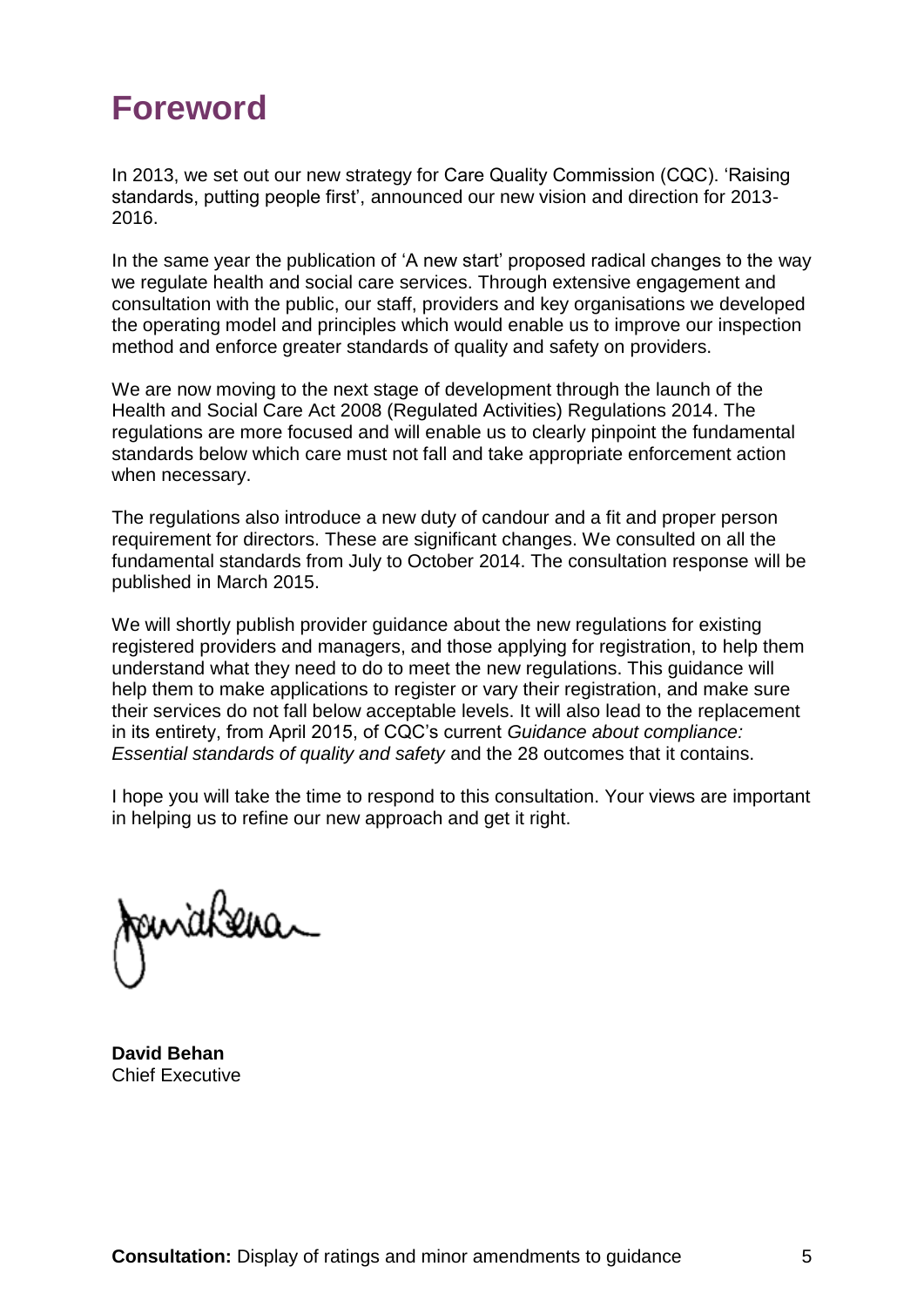# <span id="page-5-0"></span>**Introduction to the consultation**

The consultation is arranged in three parts:

- Part A: Requirement to display ratings guidance for providers
- Part B: Requirement to display ratings proposed templates
- Part C: Minor changes to other provider quidance.

We anticipate most feedback will be around Parts A and B of this consultation. You do not need to answer all the questions on all the parts in order for us to consider your views.

This consultation marks an important step towards completing our guidance on meeting the new regulations and how we will use our enforcement powers. The guidance will help to ensure that providers, people who use services, the public and other stakeholders are clear about our expectations and judgements and the action we will take to ensure that we protect people from poor care.

This consultation will run for four weeks from 28 January 2015 to 25 February 2015. We will then make the required amendments and publish the quidance before we start to use the new regulations.

#### **Parts A and B – Display of ratings**

Following its comprehensive inspections<sup>1</sup>, CQC awards the quality of care of a provider one of four ratings:

- Outstanding
- Good

1

- Requires improvement
- Inadequate.

The Government will be introducing a new regulation that will require providers to conspicuously display their CQC ratings at their registered location(s) and on their website from 1 April 2015.

The aim of the regulation is to increase transparency about the quality of health and care services, encourage improvement and help people who use services to make choices about their care.

In 2014 the Department of Health consulted on the regulation themselves.<sup>2</sup> This consultation is asking for your views on CQC's guidance for providers on how to fulfil this legal obligation and the display templates we are proposing.

**Consultation:** Display of ratings and minor amendments to guidance 6

<sup>1</sup> http://www.cqc.org.uk/content/our-new-inspection-model

<sup>2</sup> https://www.gov.uk/government/uploads/system/uploads/attachment\_data/file/354049/Display\_of\_Ra tings\_Con.pdf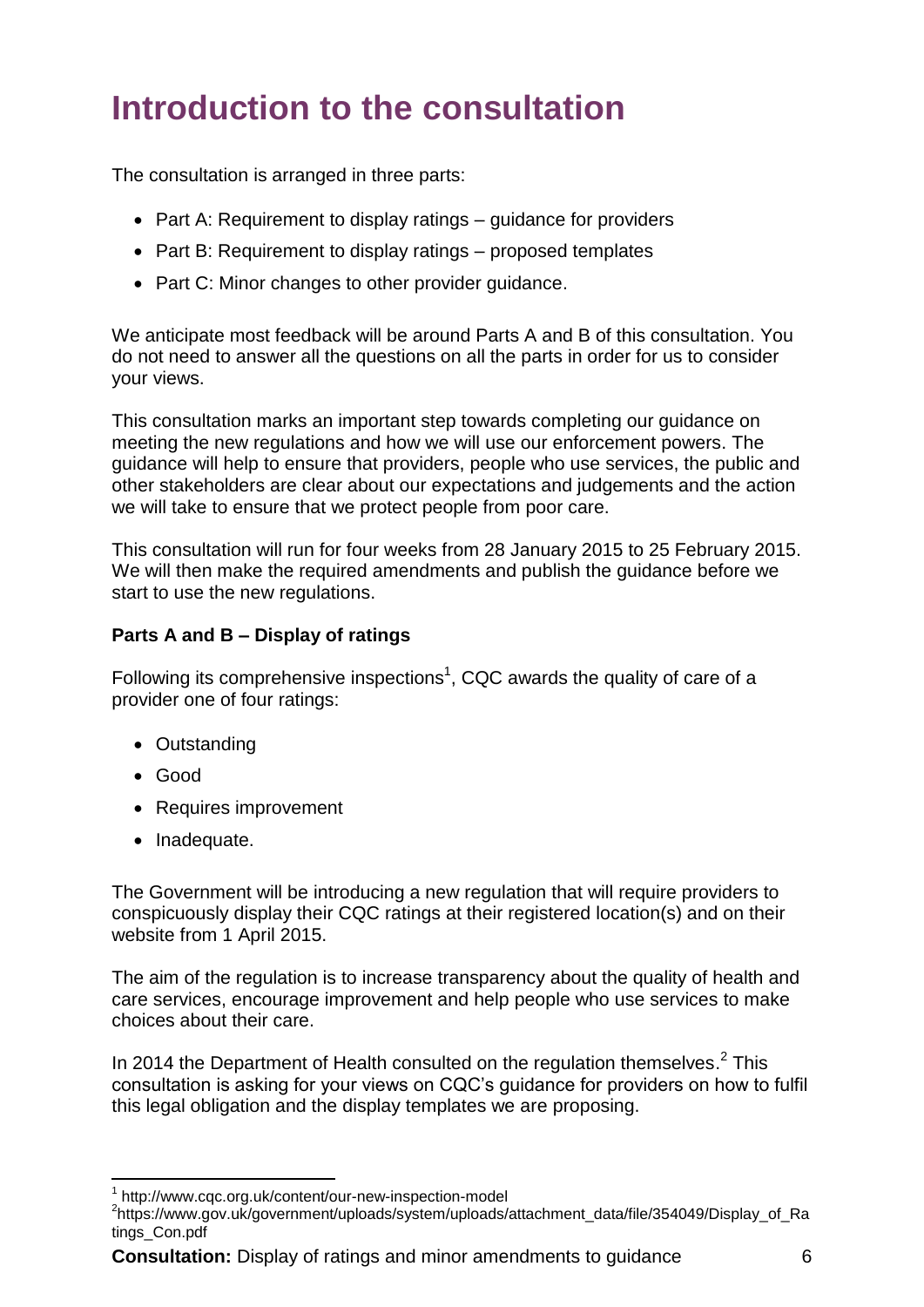#### **Part C – Transferring 12 regulations from the** *Guidance about compliance* **which were not previously consulted on**

From 1 April 2015, our *Guidance about compliance: Essential standards of care* will be replaced by new guidance. This will cover the new regulations that set out the fundamental standards of quality and safety. It will also include the existing regulations on notifications, fees, statement of purpose, financial position, nominated individuals and the fitness of providers who are individuals or partnerships, organisations and managers.

Between July and October last year, we consulted on our proposed new guidance on the fundamental standards regulations.<sup>3</sup> In this consultation, we committed to bringing over the remaining, existing regulations into the new guidance with no changes. We have subsequently decided that some changes would be necessary because:

- There have been some minor amendments to the regulations that need to be transferred across and we want to reflect this in our guidance.
- Feedback from our previous consultation told us that the written style and presentation of our new guidance was easier to follow and so we have now made similar stylistic changes.
- Some of the detail in the *Guidance about compliance* did not directly relate to the regulations to be transferred and so it has been removed.

This has resulted in some minor changes to the guidance for these regulations and a different way of presenting the information.

There have also been further minor amendments to some regulations since October 2014 that we want to reflect in our guidance.

This consultation sets out our proposed amended guidance for these regulations that will be transferred into our new provider guidance.

<sup>1</sup> <sup>3</sup> <http://www.cqc.org.uk/content/consultation-our-guidance-help-services-meet-new-regulations>

**Consultation:** Display of ratings and minor amendments to guidance  $\overline{7}$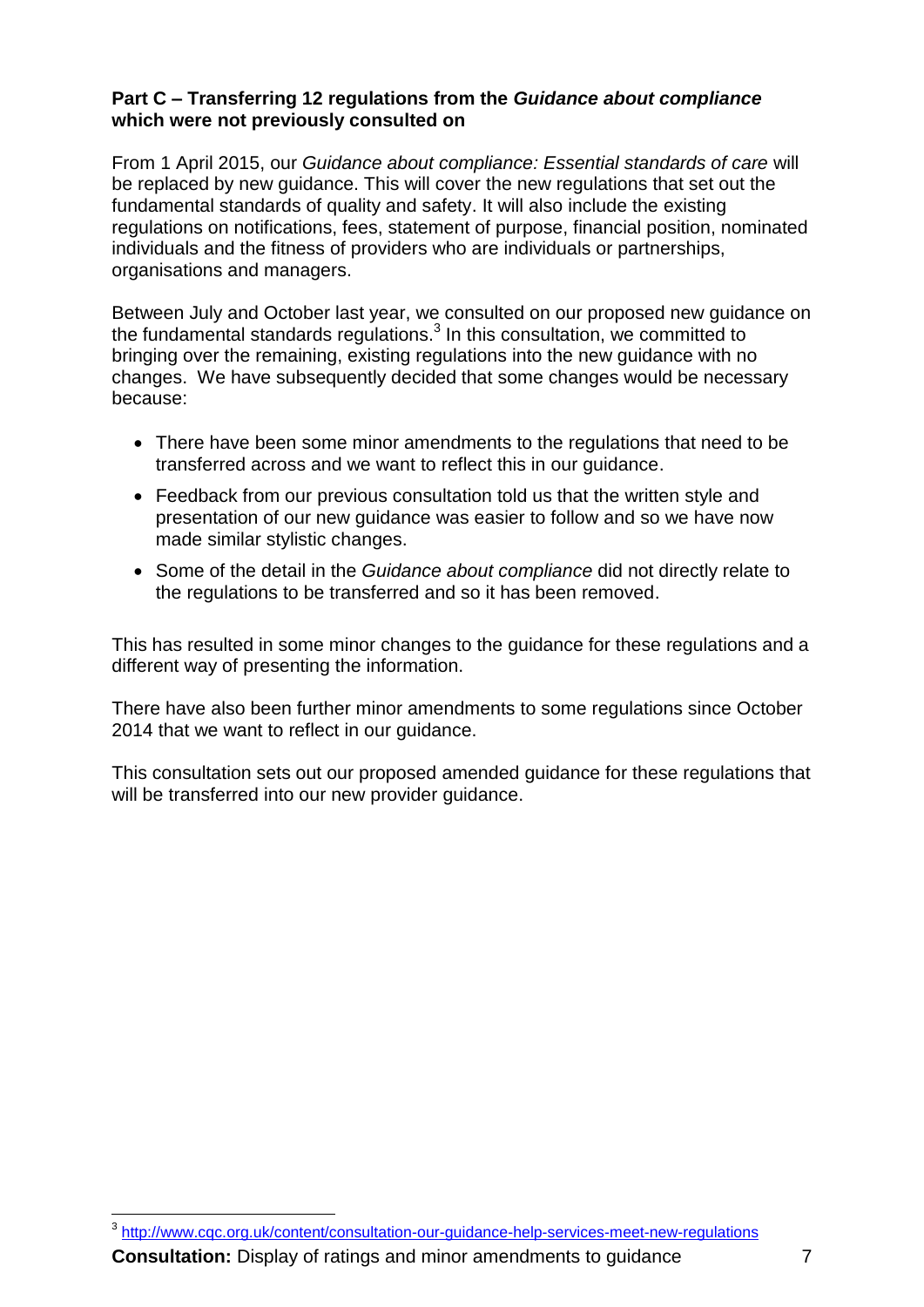<span id="page-7-1"></span>

# <span id="page-7-0"></span>**Part A: Requirement to display ratings guidance for providers**

This section includes the draft guidance document for providers to help implement the display of ratings guidance.

It will be published as a separate document from the main provider guidance as it contains more detail, reflecting the fact this is a new regulation.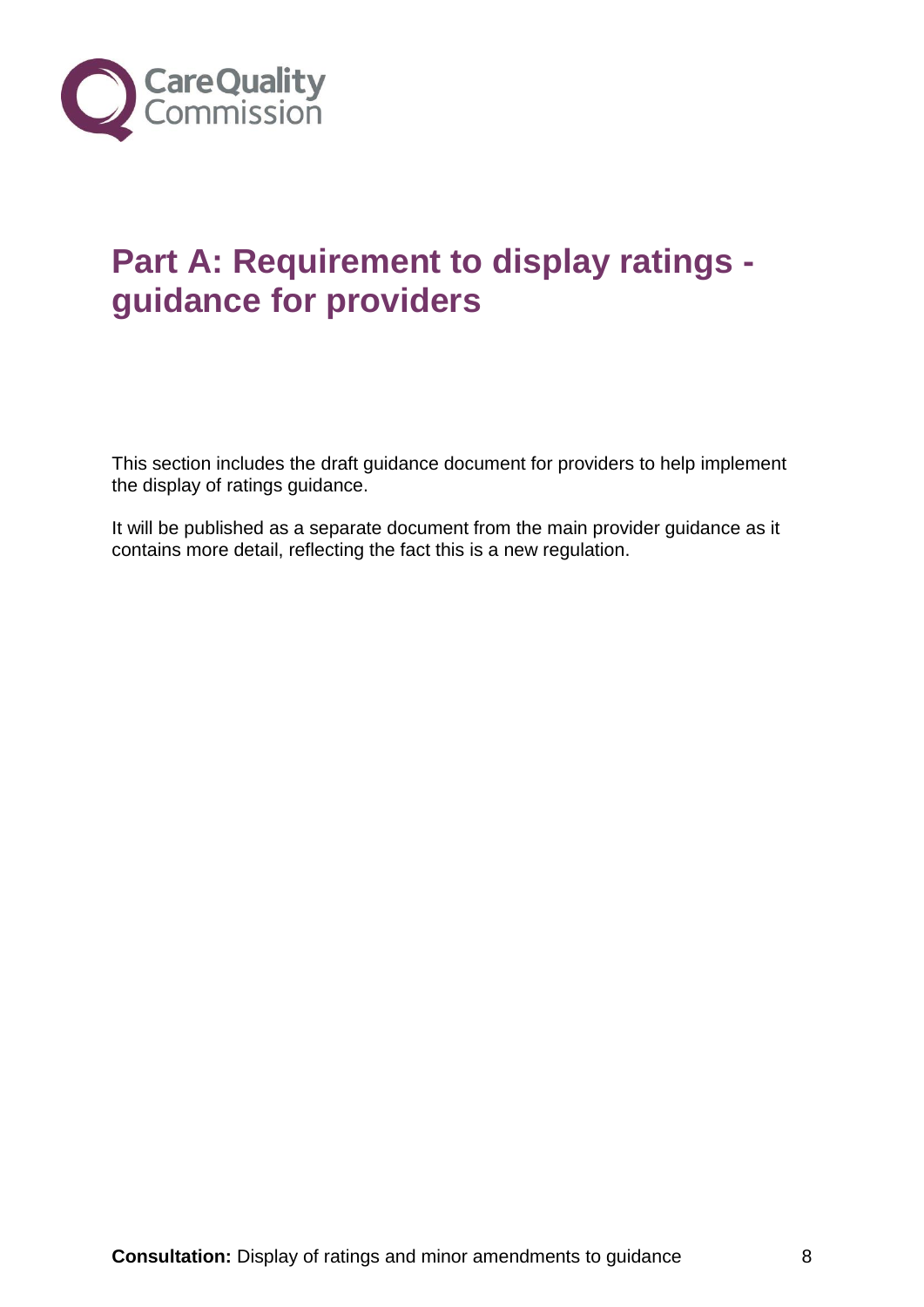# **A guide for care providers on how to display their ratings**

### <span id="page-8-0"></span>**Introduction**

The public has a right to know how care services are performing. To help them to do this, the Government has introduced a regulation requiring providers to display CQC ratings. These ratings tell the public whether a service is outstanding, good, requires improvement or inadequate.

### <span id="page-8-1"></span>**Quick guide**

If you have been awarded a rating (outstanding, good, requires improvement or inadequate) from CQC, you must display it where people will be sure to see it. This is a legal requirement from 1 April 2015.

Your ratings must be displayed legibly and conspicuously at your premises and on your website (if you have one).

CQC will assess whether or not your ratings are displayed legibly and conspicuously – not doing so may result in a fine and may impact on future inspection ratings.

CQC has produced a range of products you can use to display your ratings. You can find these products from [www.cqc.org.uk/ratingsdisplaytoolkit](http://www.cqc.org.uk/ratingsdisplaytoolkit) (the toolkit will be available following the consultation).

### <span id="page-8-2"></span>**What must I do?**

From 1 April 2015, if you have been awarded a CQC rating you must display it at your premises and on your website (if you have one). Ratings must be displayed legibly and conspicuously to make sure the public, and in particular the people who use your services, see them. You must display your ratings in a way which is accessible to all of the people who use your services.

We also encourage you to raise awareness of your most recent rating when communicating with people who use your services by letter, email or other means.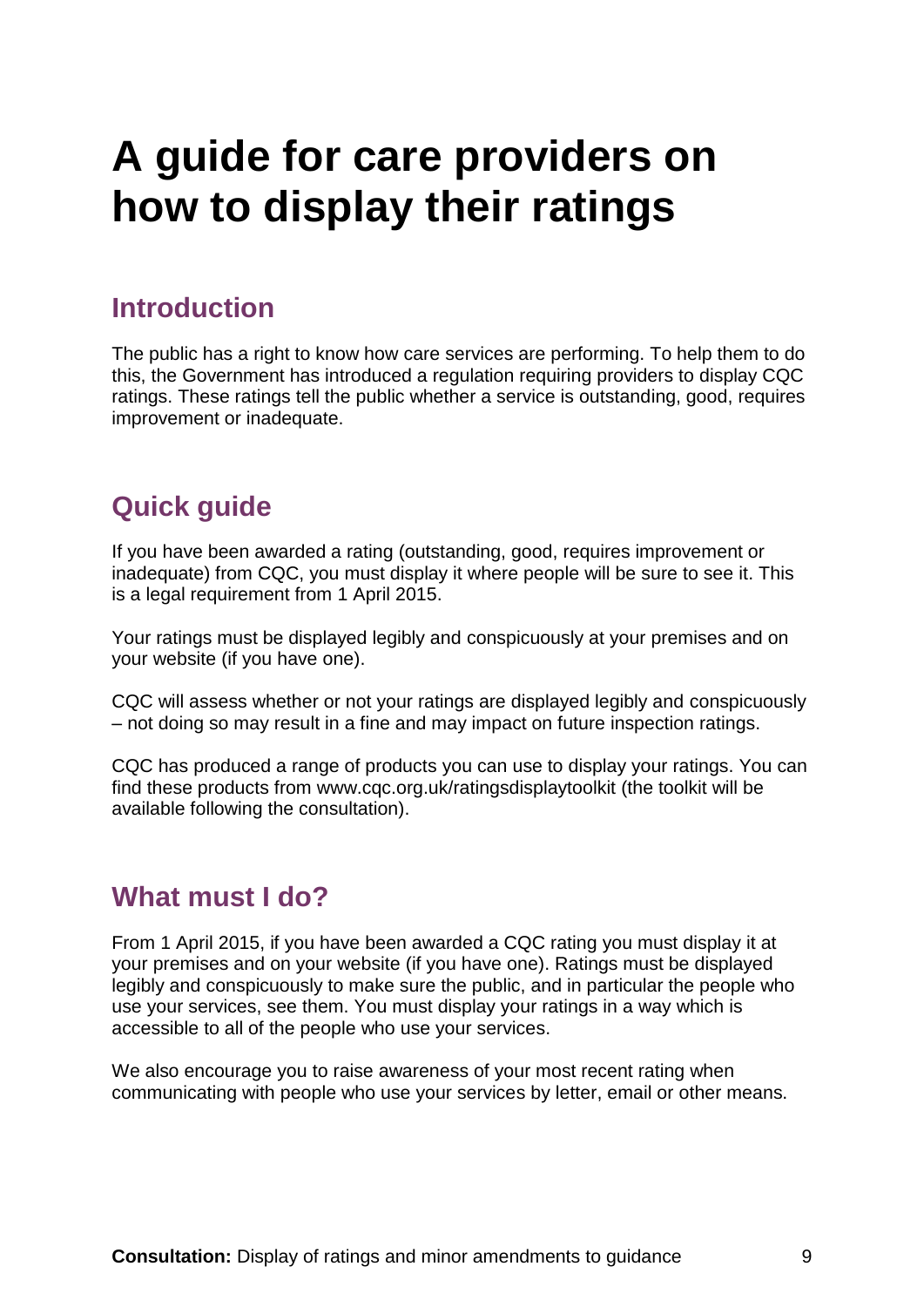### <span id="page-9-0"></span>**What do I have to display?**

Different services will need to display their ratings in different ways, taking into account their different circumstances and characteristics. CQC will assess whether you have done enough to meet the requirements of the regulation, which is to make your current CQC quality rating(s) legible and conspicuous to people who use your services.

The display of your CQC rating in your premises and on your website (if you have one) must include:

- The CQC logo
- The name of the rated service
- The overall and five key question rating for services where such a rating exists in relation to particular activities (for example, core service level ratings for hospitals and population groups for GPs) following the format and style in your CQC inspection report
- CQC's website address [\(www.cqc.org.uk\)](http://www.cqc.org.uk/) and the location on CQC's website where the assessment and ratings of the provider's performance may be accessed
- The date the inspection report was published.

We have developed a range of materials and tools to help you display your rating and meet the requirements of the regulation. These products will be available online at [www.cqc.org.uk/ratingsdisplaytoolkit](http://www.cqc.org.uk/ratingsdisplaytoolkit) following the consultation. We strongly recommend that you use these materials and tools as they will ensure that you include all the required information.

### <span id="page-9-1"></span>**Expectations of providers**

The tables below clarify what we would expect from different types of providers.

Providers of other services which have received CQC ratings, but which are not explicitly named in the tables or exemptions below, must display their ratings where it will be seen in any physical location that is visited, or may be visited by members of the public, and on your website (if you have one).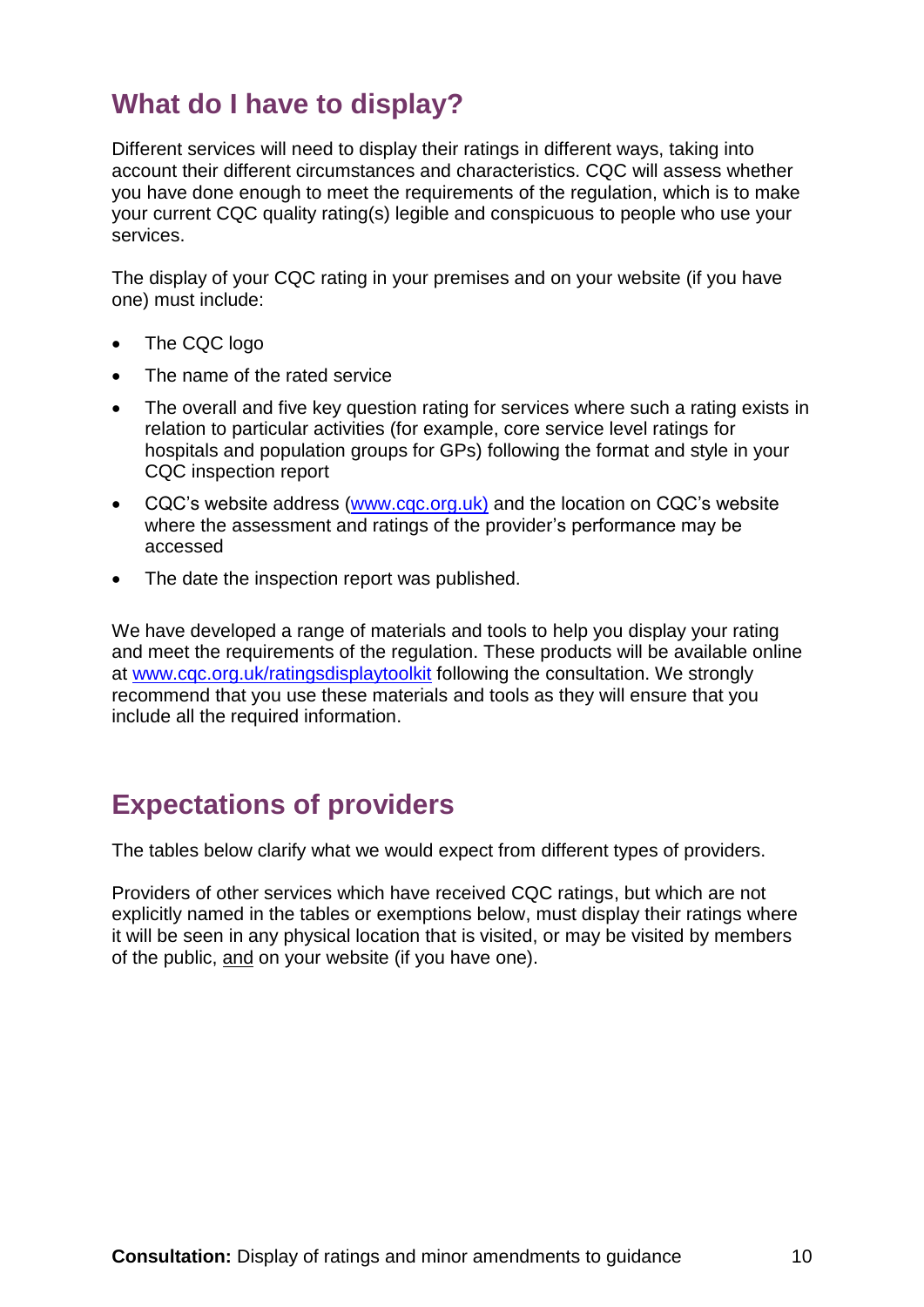### **Hospitals**

| What                                                                                                                                                        | Where in your premises                                                                                                                                                                                                               | <b>Where online</b>                                                                                                                                                          |
|-------------------------------------------------------------------------------------------------------------------------------------------------------------|--------------------------------------------------------------------------------------------------------------------------------------------------------------------------------------------------------------------------------------|------------------------------------------------------------------------------------------------------------------------------------------------------------------------------|
| The rating for each<br>registered<br>location/hospital and<br>the rating for each of the<br>five key questions at<br>registered<br>location/hospital level. | At the main entrance to<br>each rated<br>location/hospital where<br>as many people as<br>possible are sure to see<br>it. If several entrances<br>could be considered<br>main, then the rating<br>should be displayed at<br>each one. | On the main homepage<br>of your website, or<br>appropriate landing page<br>where as many people as<br>possible looking for<br>information about the<br>location will see it. |
| The overall rating for the<br>trust/provider and the<br>rating for each of the five<br>key questions at<br>trust/provider level.                            | At the entrance to the<br>trusts/provider main<br>offices (unless a location<br>rating is already being<br>shown at this location).                                                                                                  |                                                                                                                                                                              |
| The overall rating for<br>core services                                                                                                                     | Conspicuously at the<br>entrance to each core<br>service ward where as<br>many people as possible<br>are sure to see it.                                                                                                             |                                                                                                                                                                              |

### **Mental health hospitals**

| What                                                                                                        | Where in your premises                                                                                                                                                                               | <b>Where online</b>                                                                                                                                                          |
|-------------------------------------------------------------------------------------------------------------|------------------------------------------------------------------------------------------------------------------------------------------------------------------------------------------------------|------------------------------------------------------------------------------------------------------------------------------------------------------------------------------|
| The overall rating for the<br>trust and the rating for<br>each of the five key<br>questions at trust level. | At the main entrance to<br>each location where as<br>many people as possible<br>are sure to see it.<br>On a notice board in<br>locked wards to ensure<br>people who use your<br>services can see it. | On the main homepage<br>of your website, or<br>appropriate landing page<br>where as many people as<br>possible looking for<br>information about the<br>location will see it. |
| The overall rating for<br>core services.                                                                    | Conspicuously at the<br>entrance to each core<br>service ward where as<br>many people as possible<br>are sure to see it.                                                                             | On the relevant page of<br>your website.                                                                                                                                     |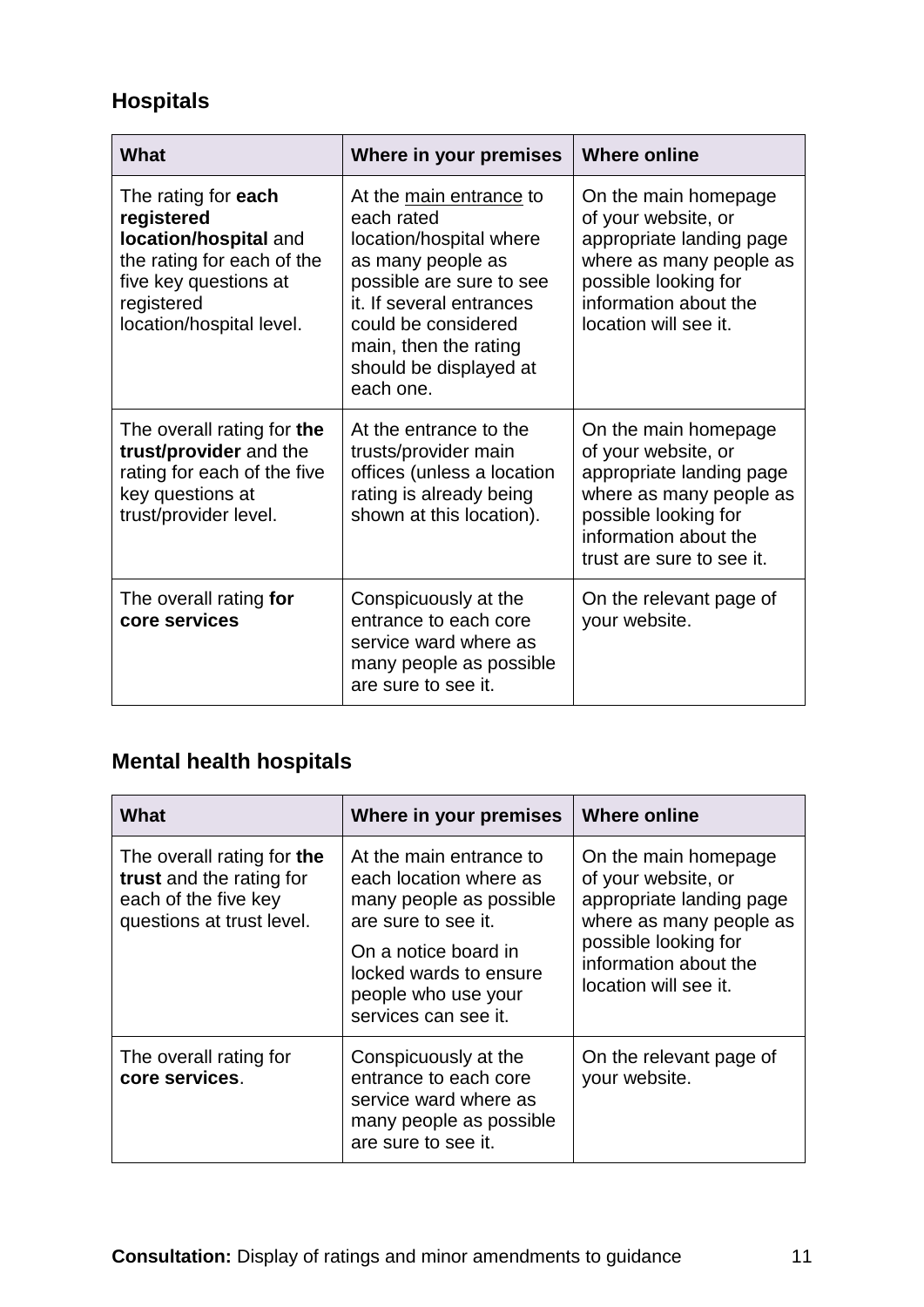### **GP practices**

| What                                                                                            | Where in your premises                                                               | <b>Where online</b>                                                                                                                                                              |
|-------------------------------------------------------------------------------------------------|--------------------------------------------------------------------------------------|----------------------------------------------------------------------------------------------------------------------------------------------------------------------------------|
| The overall rating for the<br>practice and the rating for<br>each of the five key<br>questions. | In the waiting area or<br>where as many people as<br>possible are sure to see<br>it. | On the main homepage<br>of your website, or<br>appropriate landing page<br>where as many people as<br>possible looking for<br>information about your<br>practice are sure to see |

### **Care homes and hospices**

| What                                                                                              | Where in your premises                                                                                   | <b>Where online</b>                                                                                                                                                             |
|---------------------------------------------------------------------------------------------------|----------------------------------------------------------------------------------------------------------|---------------------------------------------------------------------------------------------------------------------------------------------------------------------------------|
| The overall rating for your<br>care home and the rating<br>for each of the five key<br>questions. | At the main entrance to<br>the home and/or where<br>as many people as<br>possible are sure to see<br>it. | On the main homepage<br>of your website, or<br>appropriate landing page<br>where as many people as<br>possible looking for<br>information about the<br>home are sure to see it. |

### **Home care agencies, community health services, ambulances and substance misuse services**

| What                                                                    | Where in your premises                                                                                                                                                                       | <b>Where online</b>                                                                                                                                                         |
|-------------------------------------------------------------------------|----------------------------------------------------------------------------------------------------------------------------------------------------------------------------------------------|-----------------------------------------------------------------------------------------------------------------------------------------------------------------------------|
| Overall rating and the<br>rating for each of the five<br>key questions. | Any location that is<br>visited or may be visited<br>by members of the public<br>must display your ratings<br>where they will be seen.<br>Vehicles are not<br>considered to be<br>locations. | On the main homepage<br>of your website, or<br>appropriate landing page<br>where as many people as<br>possible looking for<br>information about the<br>service will see it. |
|                                                                         | It is good practice for<br>ratings information to be<br>sent to or left with people<br>who use care at home<br>services, for example with<br>any notes kept in their<br>homes.               |                                                                                                                                                                             |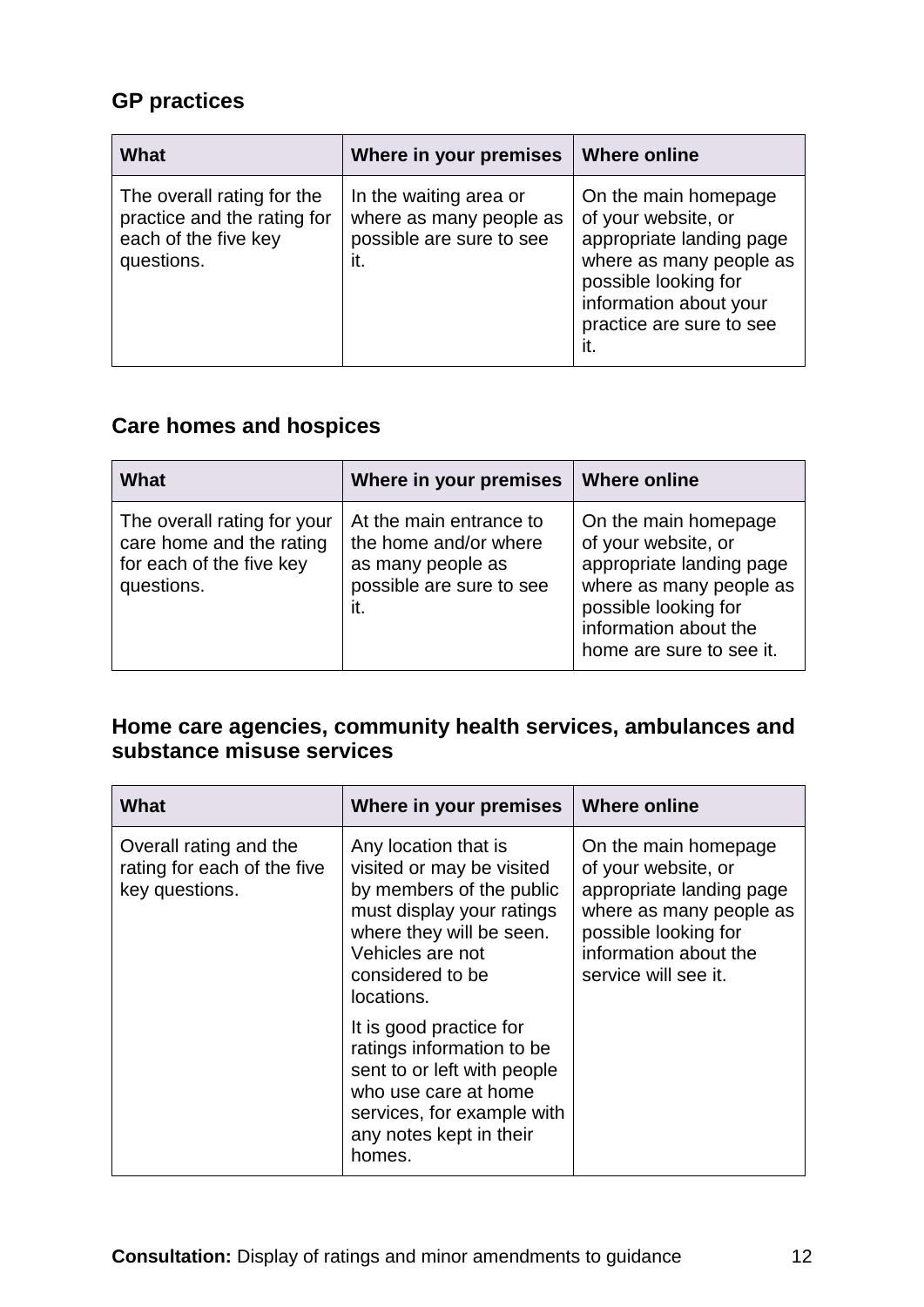# <span id="page-12-0"></span>**Celebrating excellence**

In addition to meeting the legal requirements we actively encourage you to celebrate your rating if you are judged outstanding or good.

There are a number of other ways to publicise your rating to people using your service, and the wider community. You can find these materials online at [www.cqc.org.uk/ratingsdisplaytoolkit/outstandingproviders](http://www.cqc.org.uk/ratingsdisplaytoolkit/outstandingproviders) following the consultation.

# <span id="page-12-1"></span>**Supporting improvement**

If you have been rated inadequate or requires improvement, you are encouraged to display information about what you are doing to improve your service alongside your ratings.

### <span id="page-12-2"></span>**When do I have to display my rating?**

You must display your rating no later than five working days after it has been published on CQC's website. This applies even where you have submitted a request for a review of ratings, in line with CQC's approach to publishing inspection reports. You may add a note to your display of rating to explain that you have submitted a request for review, but the rating must remain conspicuous.

### <span id="page-12-3"></span>**How will the new regulation be enforced?**

If we assess that your rating is not displayed conspicuously, or it has been displayed inaccurately (for example, it does not reflect your most recent rating or does not contain all the information required) we will discuss this with you. We will tell you why we think it is not meeting the regulation and ask you to take appropriate action within five working days.

It is a legal requirement to display CQC ratings. If appropriate steps are not taken by you, we can take enforcement action, for example by imposing a fixed penalty notice, in the following circumstances:

- When the rating is not displayed at all either online or within premises.
- When it is displayed illegibly or inconspicuously and you refuse our request to display it legibly or conspicuously.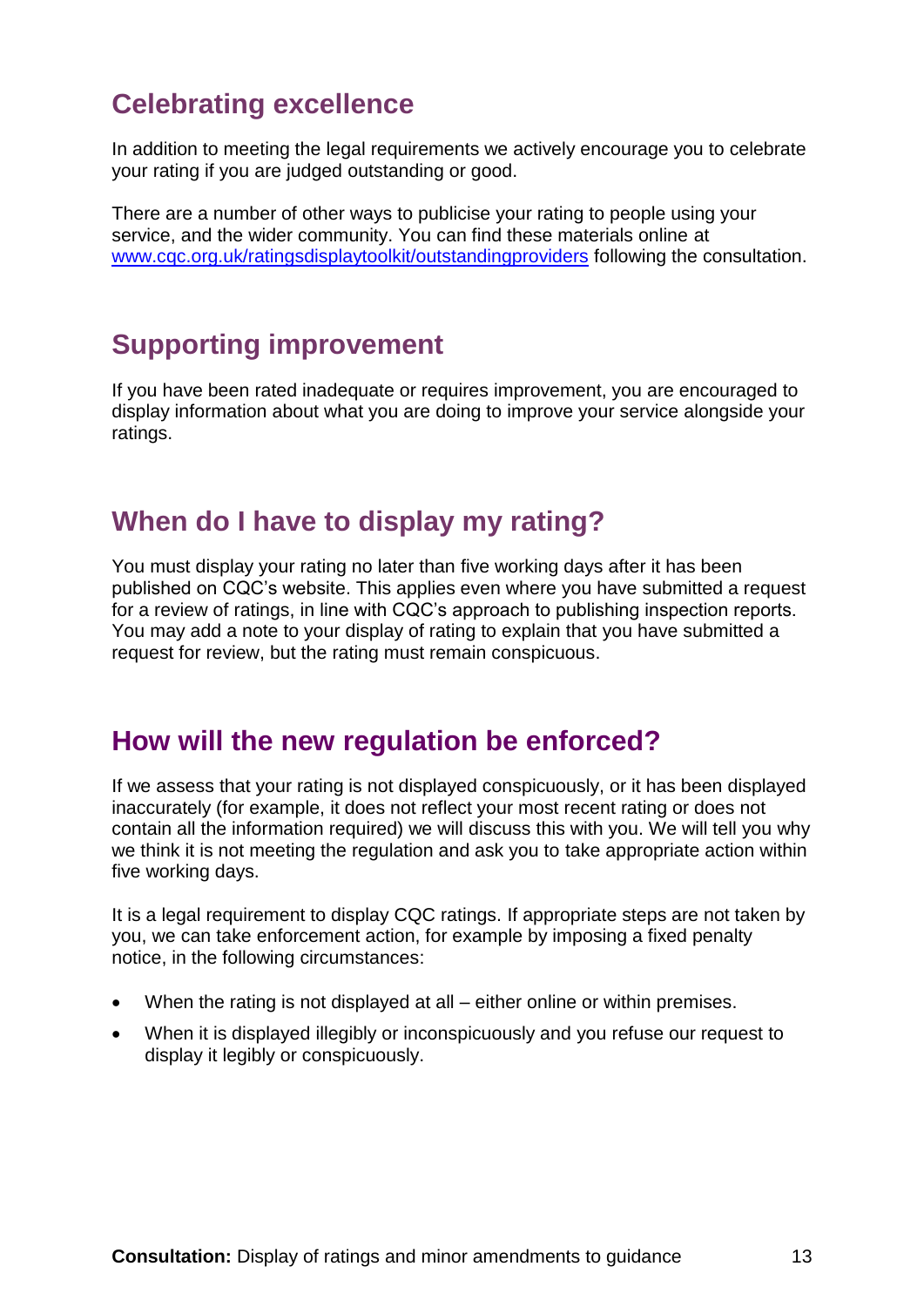## <span id="page-13-0"></span>**Are there any exemptions?**

Any service that receives an overall rating from CQC is required to display it in line with this guidance document. This includes both NHS and non-NHS providers.

Where a provider is not rated by CQC they are exempt from this regulation. This includes:

- **•** Dentists
- Prison healthcare services
- Children's services not registered with CQC.

### <span id="page-13-1"></span>**Consultation questions for Part A**

- 1. Is the guidance clear? Yes/No If no – are there any areas that are confusing? Is anything missing?
- 2. Does the guidance make it clear that providers must display their rating conspicuously to people who use the service? Yes/No If no – what would make it clearer?
- 3. Currently this guidance recommends rather than requires that providers use our templates. Would you support us making it mandatory to use CQC materials to meet the requirements of the regulation? Yes/No
- 4. Do you agree that vehicles (including ambulances) should not be thought of as 'locations' and therefore should not be required to display a rating? Yes/No
- 5. For physical display of ratings, should the minimum display size be A3 or A4?
- 6. For physical display of ratings, should we require that they are printed in colour? Yes/No
- 7. As well as rating hospitals overall, CQC also provides a rating against different core services provided. The regulation requires this to be physically displayed but does not specify where. Currently this guidance suggests that core service level ratings should be displayed at the entrance to each core service ward. Do you agree? Yes/No

If no, where do you think this information should be displayed?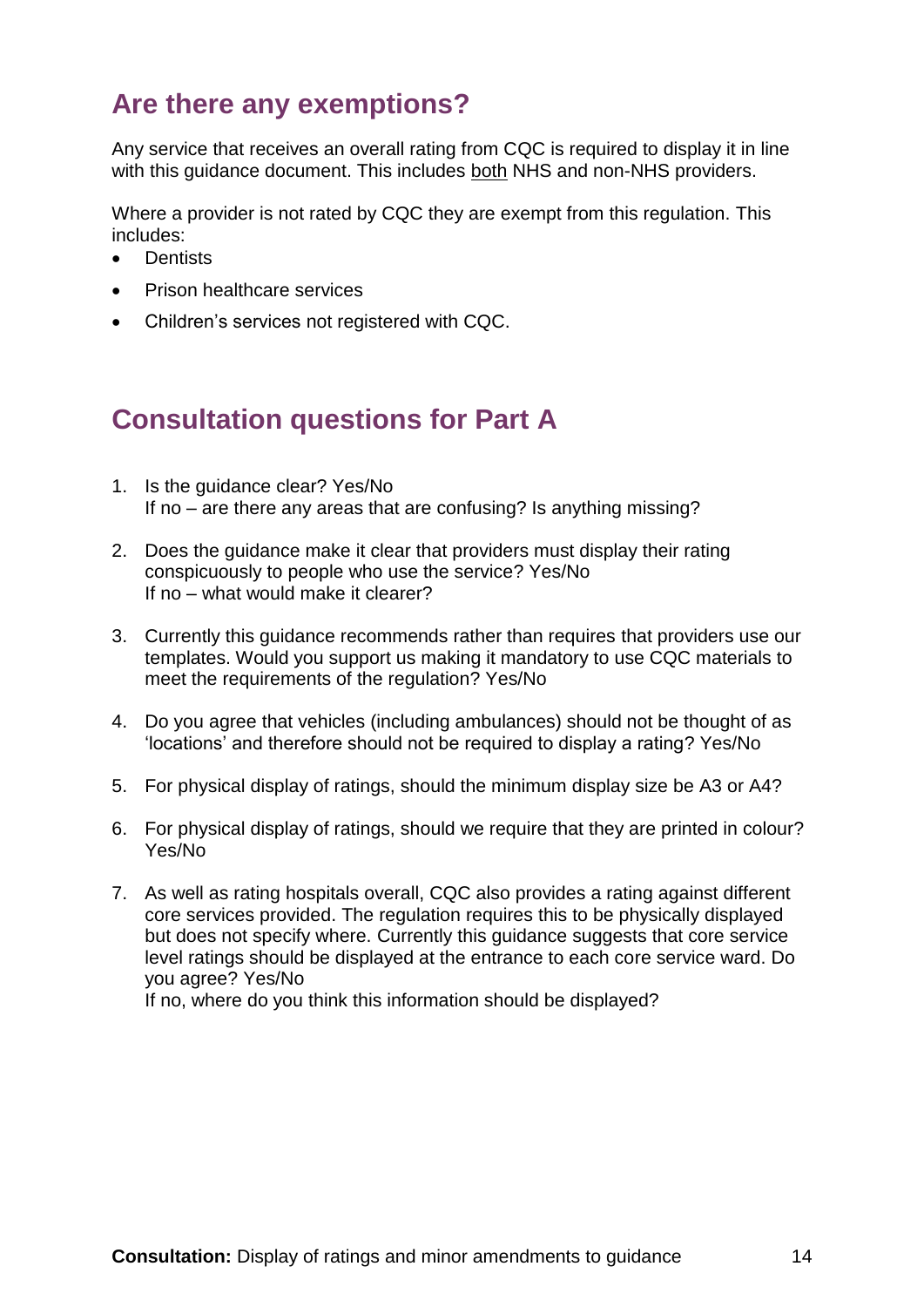# <span id="page-14-0"></span>**Part B: Requirement to display ratings – proposed templates**

This section includes five draft templates which would be used in different settings as outlined in the provider guidance in Part A of this consultation.

The intention is to make a suite of editable templates available online from our website for providers to download and print.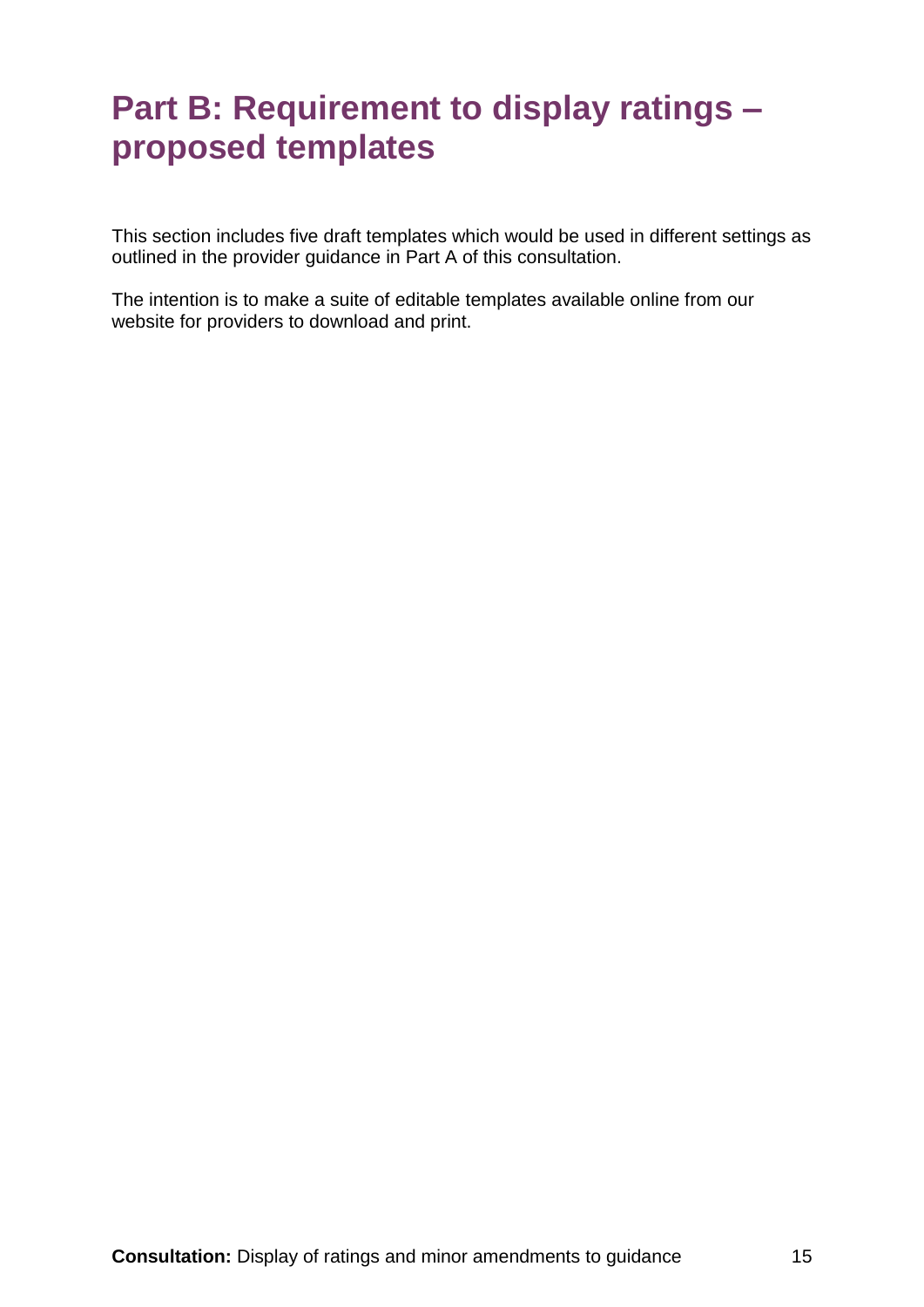

# The High Road Surgery

Registered provider: Drs G and S Summerton

### Rated on 10 February 2015

|              | <b>Overall rating</b> |                                |      |                    |
|--------------|-----------------------|--------------------------------|------|--------------------|
|              | Inadequate            | <b>Requires</b><br>improvement | Good | <b>Outstanding</b> |
| Are services | Inadequate            | Requires<br>improvement        | Good | Outstanding        |
| safe?        |                       |                                |      |                    |
| effective?   |                       |                                |      |                    |
| caring?      |                       |                                |      |                    |
| responsive?  |                       |                                |      |                    |
| well-led?    |                       |                                |      |                    |

The Care Quality Commission is the independent regulator of health and social care in England. You can read our inspection report at www.cqc.org.uk/location/1-123456789

We would like to hear about your experience of the care you have received, whether good or bad.

Call us on 03000 61 61 61, email enquiries@cqc.org.uk, or go to www.cqc.org.uk/share-your-experience-finder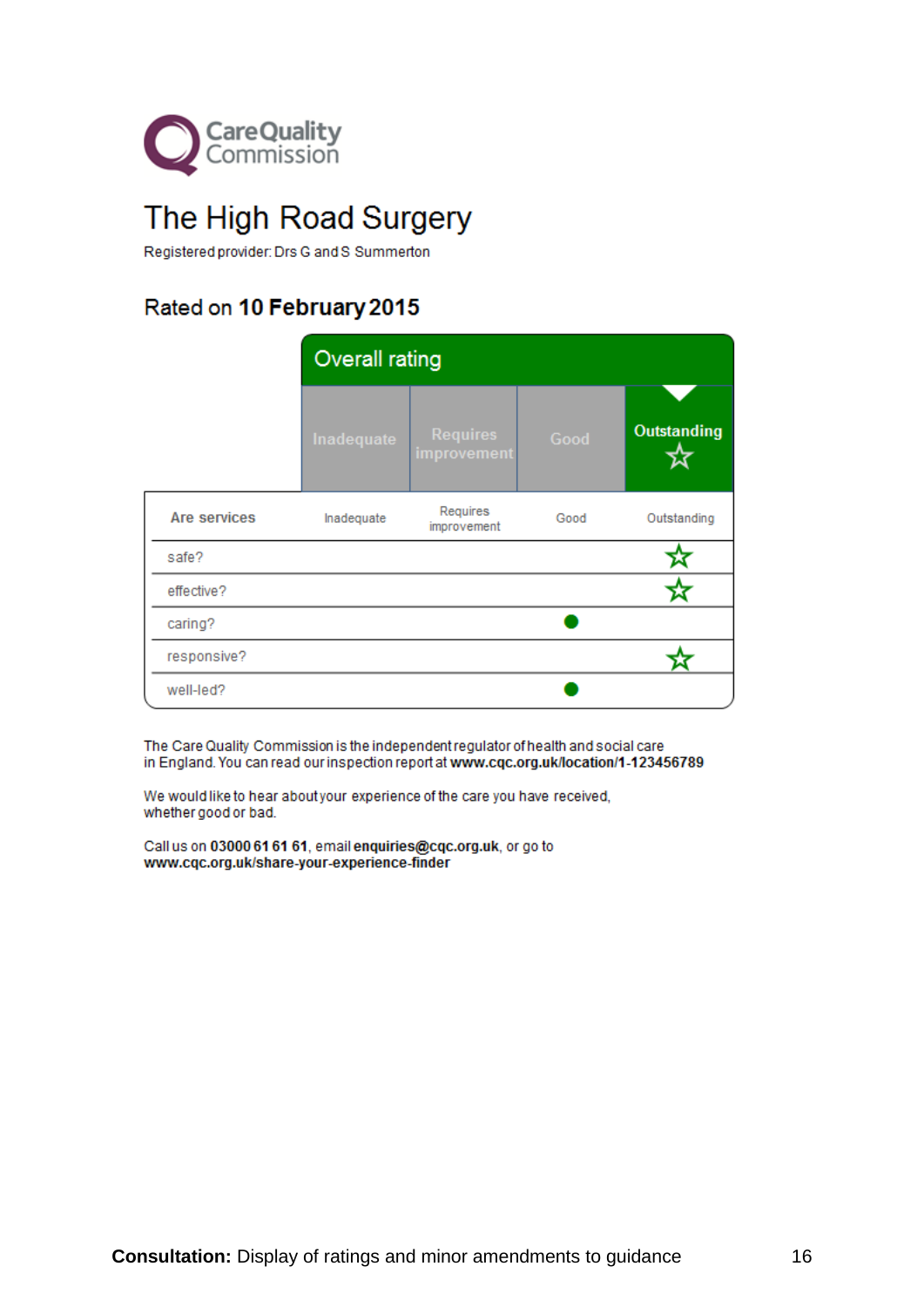

# **Elmview Nursing Home**

Registered provider: Roundmere Care Limited

### Rated on 20 January 2015

|              | Overall rating |                                |      |             |
|--------------|----------------|--------------------------------|------|-------------|
|              | Inadequate     | <b>Requires</b><br>improvement | Good | Outstanding |
| Are services | Inadequate     | Requires<br>improvement        | Good | Outstanding |
| safe?        |                |                                |      |             |
| effective?   |                |                                |      |             |
| caring?      |                |                                |      |             |
| responsive?  |                |                                |      |             |
| well-led?    |                |                                |      |             |

The Care Quality Commission is the independent regulator of health and social care in England. You can read our inspection report at www.cqc.org.uk/location/1-012345678

We would like to hear about your experience of the care you have received, whether good or bad.

Call us on 03000 61 61 61, email enquiries@cqc.org.uk, or go to www.cqc.org.uk/share-your-experience-finder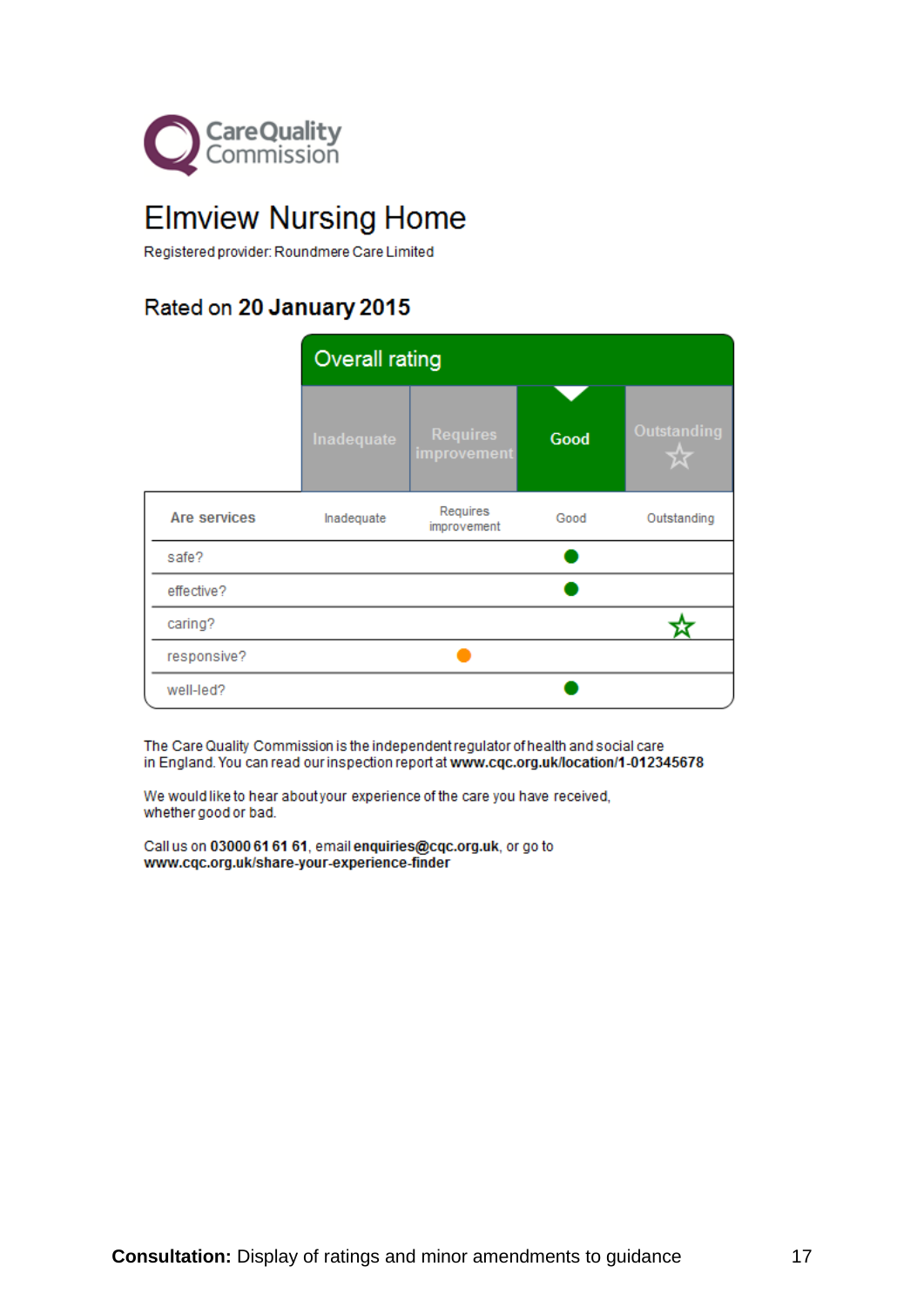

# Oakhall Hospital

Registered provider: Oakhall Healthcare NHS Trust

### Rated on 5 January 2015

|              | <b>Overall rating</b> |                                |      |             |
|--------------|-----------------------|--------------------------------|------|-------------|
|              | Inadequate            | <b>Requires</b><br>improvement | Good | Outstanding |
| Are services | Inadequate            | Requires<br>improvement        | Good | Outstanding |
| safe?        |                       |                                |      |             |
| effective?   |                       |                                |      |             |
| caring?      |                       |                                |      |             |
| responsive?  |                       |                                |      |             |
| well-led?    |                       |                                |      |             |

The Care Quality Commission is the independent regulator of health and social care in England. You can read our inspection report at www.cqc.org.uk/location/FJR01

We would like to hear about your experience of the care you have received, whether good or bad.

Call us on 03000 61 61 61, email enquiries@cqc.org.uk, or go to www.cqc.org.uk/share-your-experience-finder

> Option for provider logo here

You can find this provider's improvement plan at:

www.oakhall.nhs.uk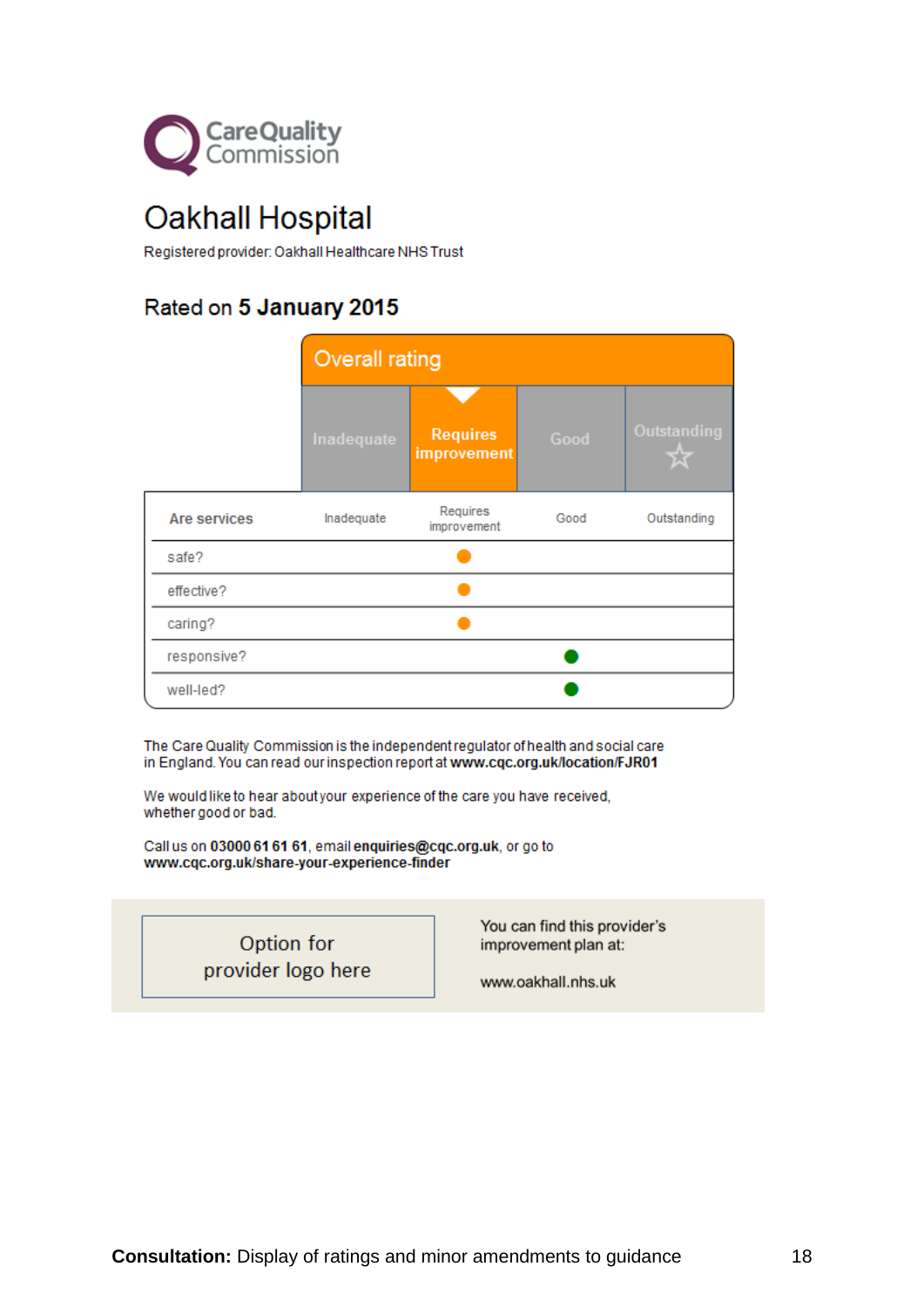

# **Medical care** at Oakhall Hospital

### Rated on 5 January 2015

|              | <b>Overall rating</b> |                                |      |                    |
|--------------|-----------------------|--------------------------------|------|--------------------|
|              | Inadequate            | <b>Requires</b><br>improvement | Good | <b>Outstanding</b> |
| Are services | Inadequate            | Requires<br>improvement        | Good | Outstanding        |
| safe?        |                       |                                |      |                    |
| effective?   |                       |                                |      |                    |
| caring?      |                       |                                |      |                    |
| responsive?  |                       |                                |      |                    |
| well-led?    |                       |                                |      |                    |

The Care Quality Commission is the independent regulator of health and social care in England. You can read our inspection report at www.cqc.org.uk/location/FJR01

We would like to hear about your experience of the care you have received, whether good or bad.

Call us on 03000 61 61 61, email enquiries@cqc.org.uk, or go to www.cqc.org.uk/share-your-experience-finder

> Option for provider logo here

You can find this provider's improvement plan at:

www.oakhall.nhs.uk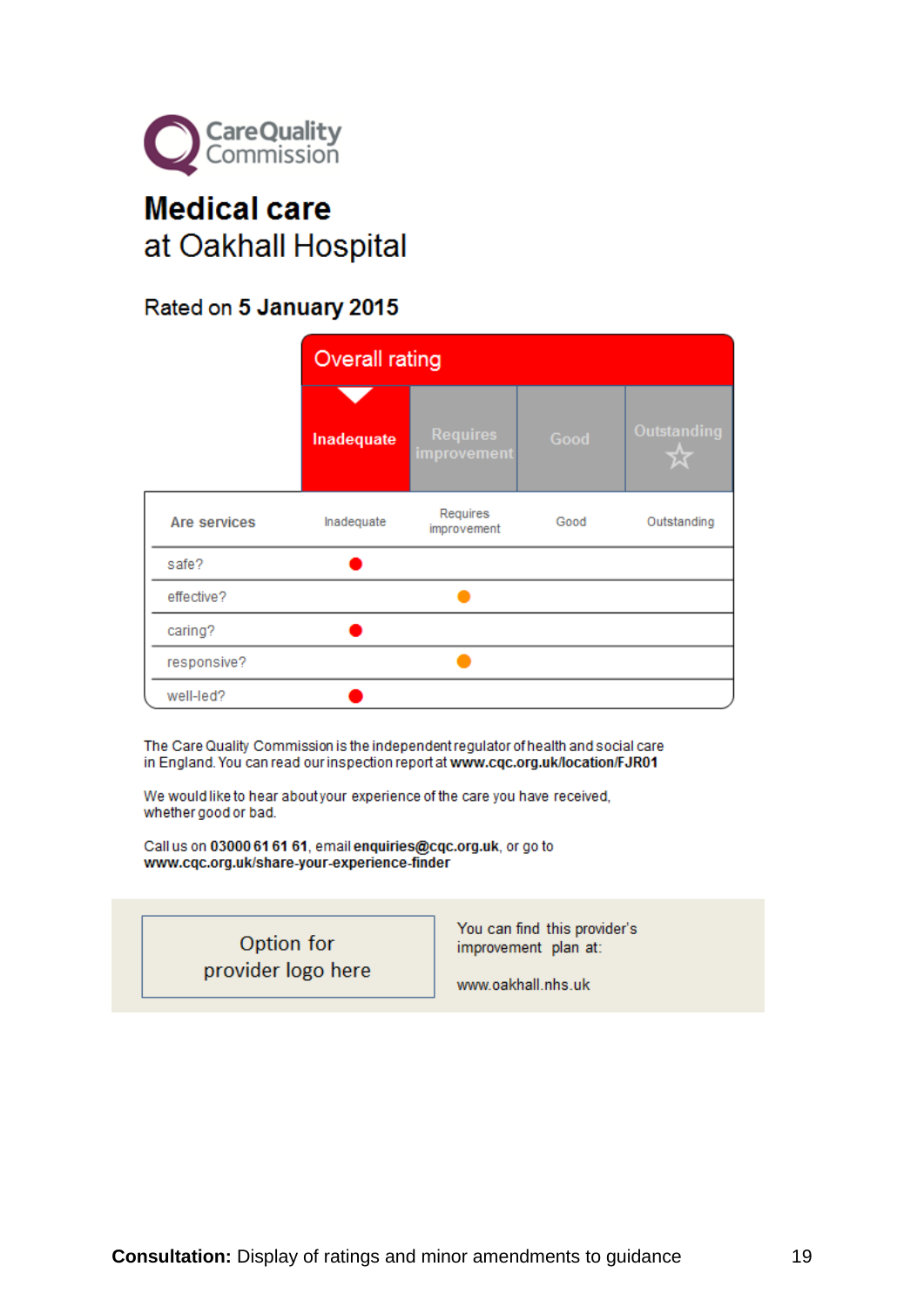

# **Oakhall Healthcare NHS Trust**

### Rated on 5 January 2015

|              | Overall rating |                                |      |             |
|--------------|----------------|--------------------------------|------|-------------|
|              | Inadequate     | <b>Requires</b><br>improvement | Good | Outstanding |
| Are services | Inadequate     | Requires<br>improvement        | Good | Outstanding |
| safe?        |                |                                |      |             |
| effective?   |                |                                |      |             |
| caring?      |                |                                |      |             |
| responsive?  |                |                                |      |             |
| well-led?    |                |                                |      |             |

The Care Quality Commission is the independent regulator of health and social care in England. You can read our inspection report at www.cqc.org.uk/location/FJR02

We would like to hear about your experience of the care you have received, whether good or bad.

Call us on 03000 61 61 61, email enquiries@cqc.org.uk, or go to www.cqc.org.uk/share-your-experience-finder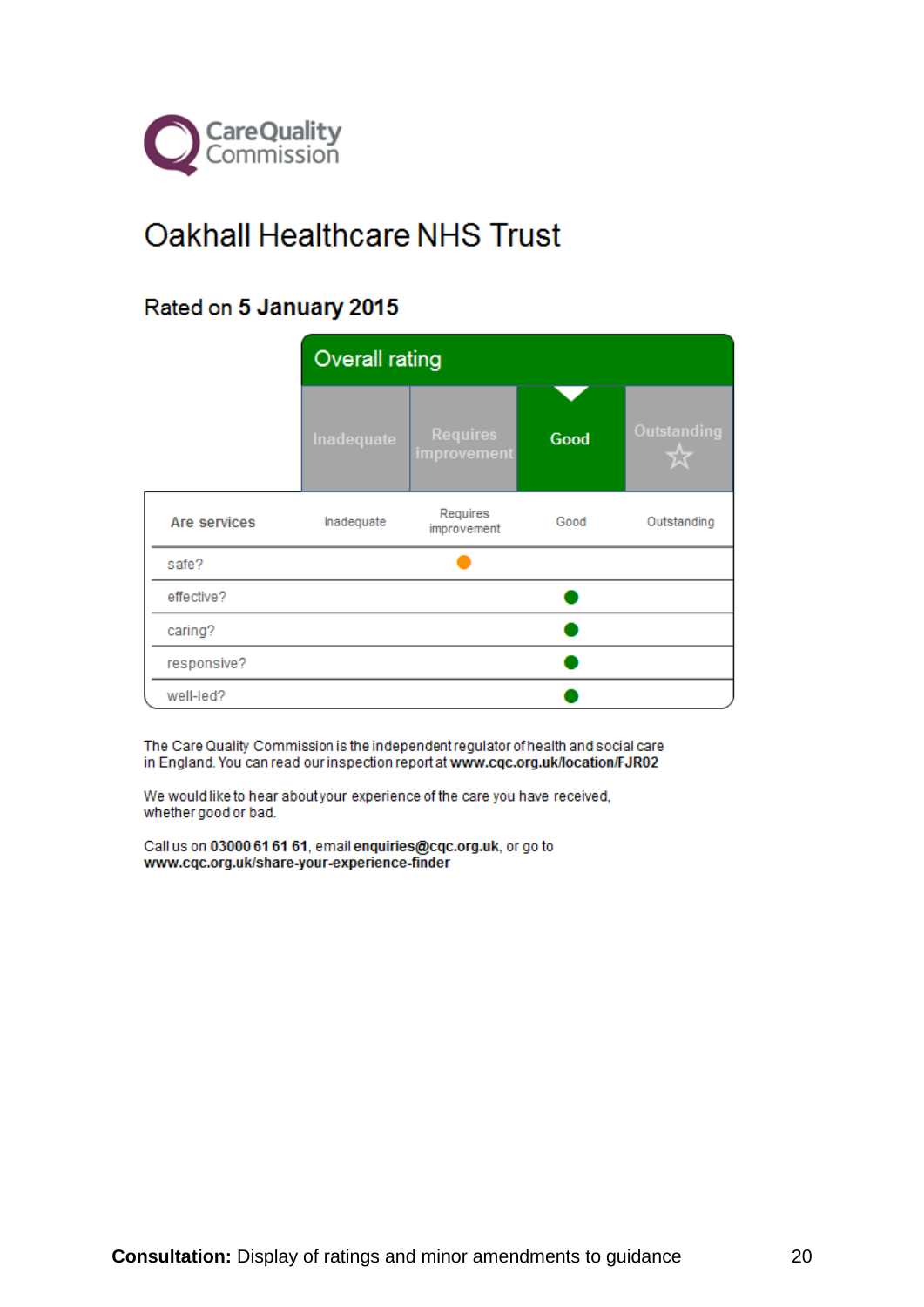# **Fuller ratings options**

- Hospital showing full ratings grid from the inspection report.
- GP practice showing population group ratings.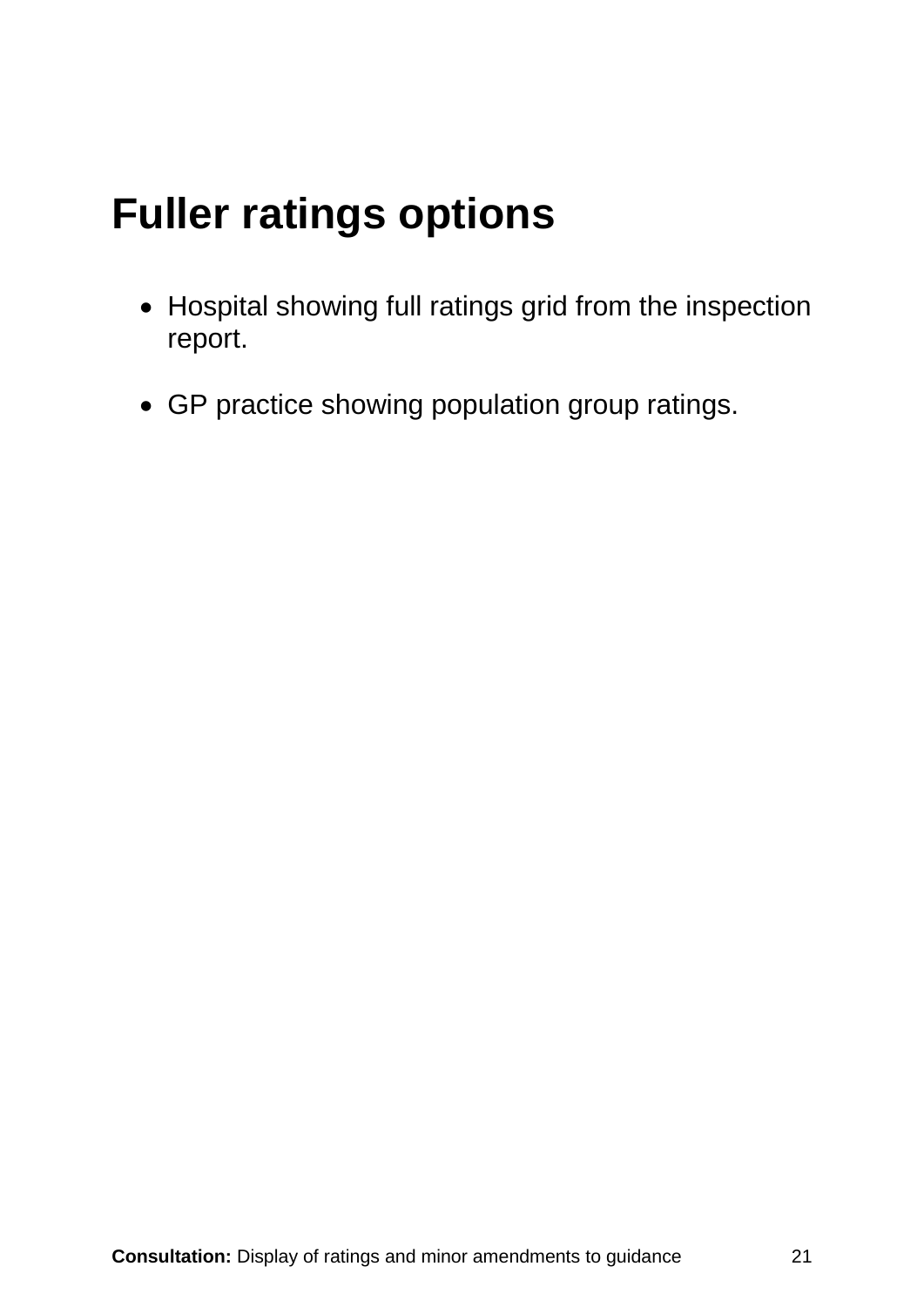

# Oakhall Hospital

Registered provider: Oakhall Healthcare NHS Trust

### Rated on 5 January 2015

| Overall rating |                         |      |             |
|----------------|-------------------------|------|-------------|
| Inadequate     | Requires<br>improvement | Good | Outstanding |

|                                           | Safe                           | <b>Effective</b>               | Caring                         | Responsive              | Well-led | Overall                 |
|-------------------------------------------|--------------------------------|--------------------------------|--------------------------------|-------------------------|----------|-------------------------|
| Urgent and<br>emergency care              | Good                           | Not rated                      | Good                           | Good                    | Good     | Good                    |
| Medical care                              | <b>Requires</b><br>improvement | Good                           | Good                           | Inadequate              | Good     | Requires<br>improvement |
| Surgery                                   | Good                           | <b>Requires</b><br>improvement | Good                           | Good                    | Good     | Good                    |
| Critical care                             | Good                           | Good                           | Good                           | Requires<br>improvement | Good     | Good                    |
| Maternity and<br>gynaecology              | Good                           | Good                           | Good                           | Good                    | Good     | Good                    |
| Services for children<br>and young people | Good                           | Good                           | Outstanding<br>✿               | Good                    | Good     | Good                    |
| End of life care                          | Good                           | Good                           | Outstanding<br>ŵ               | Good                    | Good     | Good                    |
| Outpatients and<br>diagnostic imaging     | Good                           | Not rated                      | <b>Requires</b><br>improvement | Good                    | Good     | Good                    |
| Overall                                   | Good                           | Good                           | Good                           | Requires<br>improvement | Good     | Good                    |

The Care Quality Commission is the independent regulator of health and social care in England. You can read our inspection report at www.cqc.org.uk/location/FJR01

We would like to hear about your experience of the care you have received, whether good or bad.

Call us on 03000 61 61 61, email enquiries@cqc.org.uk, or go to www.cqc.org.uk/share-your-experience-finder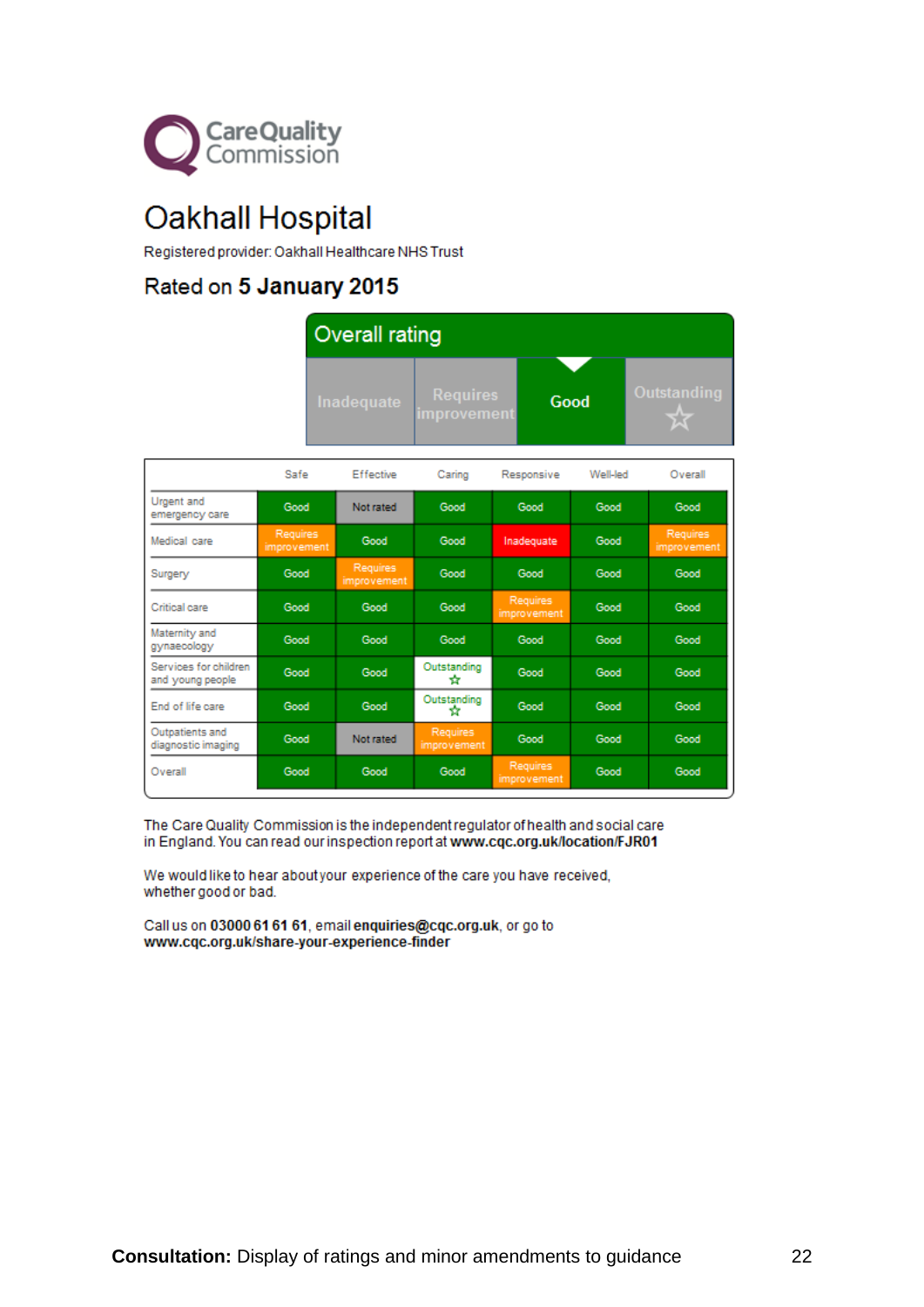

# The High Road Surgery

Registered provider: Drs G and S Summerton

#### Rated on 10 February 2015

|                                                                | <b>Overall rating</b> |                                |      |             |
|----------------------------------------------------------------|-----------------------|--------------------------------|------|-------------|
|                                                                | Inadequate            | <b>Requires</b><br>improvement | Good | Outstanding |
|                                                                | Inadequate            | Requires<br>improvement        | Good | Outstanding |
| Are services safe?                                             |                       |                                |      |             |
| Are services effective?                                        |                       |                                |      |             |
| Are services caring?                                           |                       |                                |      |             |
| Are services responsive?                                       |                       |                                |      | ₩           |
| Are services well-led?                                         |                       |                                |      |             |
| Patient groups:                                                |                       |                                |      |             |
| Older people                                                   |                       |                                |      |             |
| People with long-term conditions                               |                       |                                |      |             |
| Families, children, young people                               |                       |                                |      |             |
| Working age people (incl.<br>recently retired and students)    |                       |                                |      |             |
| People whose circumstances<br>may make them vulnerable         |                       |                                |      |             |
| People experiencing poor mental<br>health (including dementia) |                       |                                |      |             |

The Care Quality Commission is the independent regulator of health and social care in England. You can read our inspection report at www.cqc.org.uk/location/1-123456789

We would like to hear about your experience of the care you have received, whether good or bad.

Call us on 03000 61 61 61, email enquiries@cqc.org.uk, or go to www.cqc.org.uk/share-your-experience-finder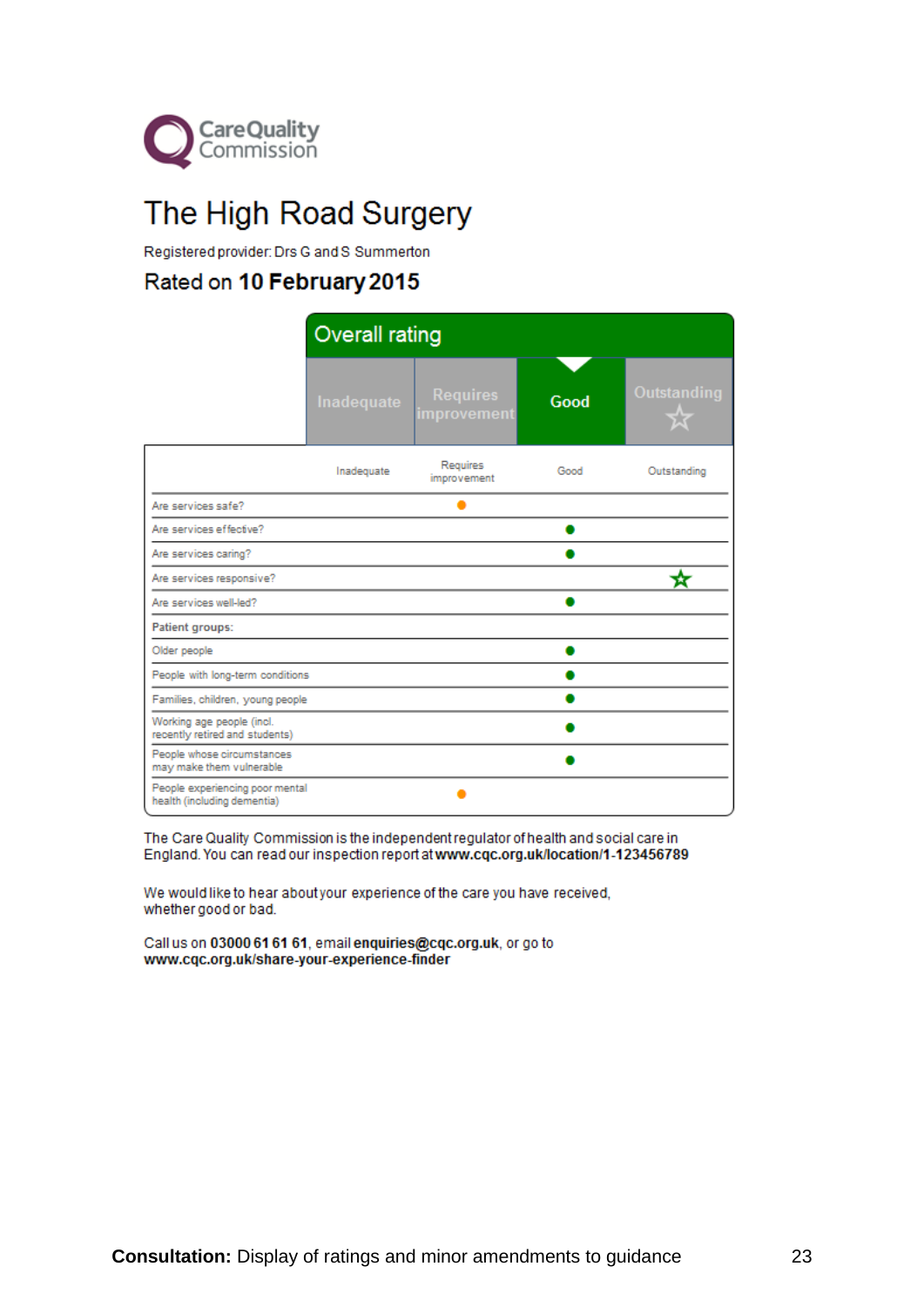### <span id="page-23-0"></span>**Consultation questions for Part B**

- 8. Is there anything else CQC could include to help providers meet this regulation? Yes/No If yes – what?
- 9. As well as rating GP practices overall, CQC also provides a rating against different population groups served by the practice – for example, older people, working age people, people with a long-term condition. Each population group in turn is rated on our five key questions (safe, effective, caring, responsive and well-led). Currently the templates include the overall rating and signpost users to more detailed information to keep the main poster template simple. What level of detail about population groups should be provided on the posters?
	- a) As much detail as possible so that you know the answer to each of the five key questions for each population group.
	- b) The overall rating for each population group but not the detail of the five key questions for each one. A weblink could be provided to access more detail if required.
	- c) No detailed ratings for different population groups just the overall rating and key questions for the GP practice. A weblink could be provided to access more detail if required.

Why? (Please explain your answer briefly).

- 10. FOR GPs only: If we did not proceed with a) would you find additional templates useful to help you to display the more detailed breakdown? What format would this ideally take?
- 11. As well as rating hospitals overall, CQC also provides a rating against different core services provided – for example, urgent and emergency services, maternity, children's services, surgery, etc. Each core service in turn is rated on our five key questions (safe, effective, caring, responsive and well-led). Currently the templates include the overall rating and signpost users to more detailed information to keep the main poster simple. What level of detail about core services should be provided on the posters?
	- a) As much detail as possible so that you know the answer to each of the five key questions for each core service.
	- b) The overall rating for each core service but not the detail of the five key questions for each service. A weblink could be provided to access more detail if required.
	- c) No detailed ratings at core service level just the overall rating and key questions for the location. A weblink could be provided to access more detail if required.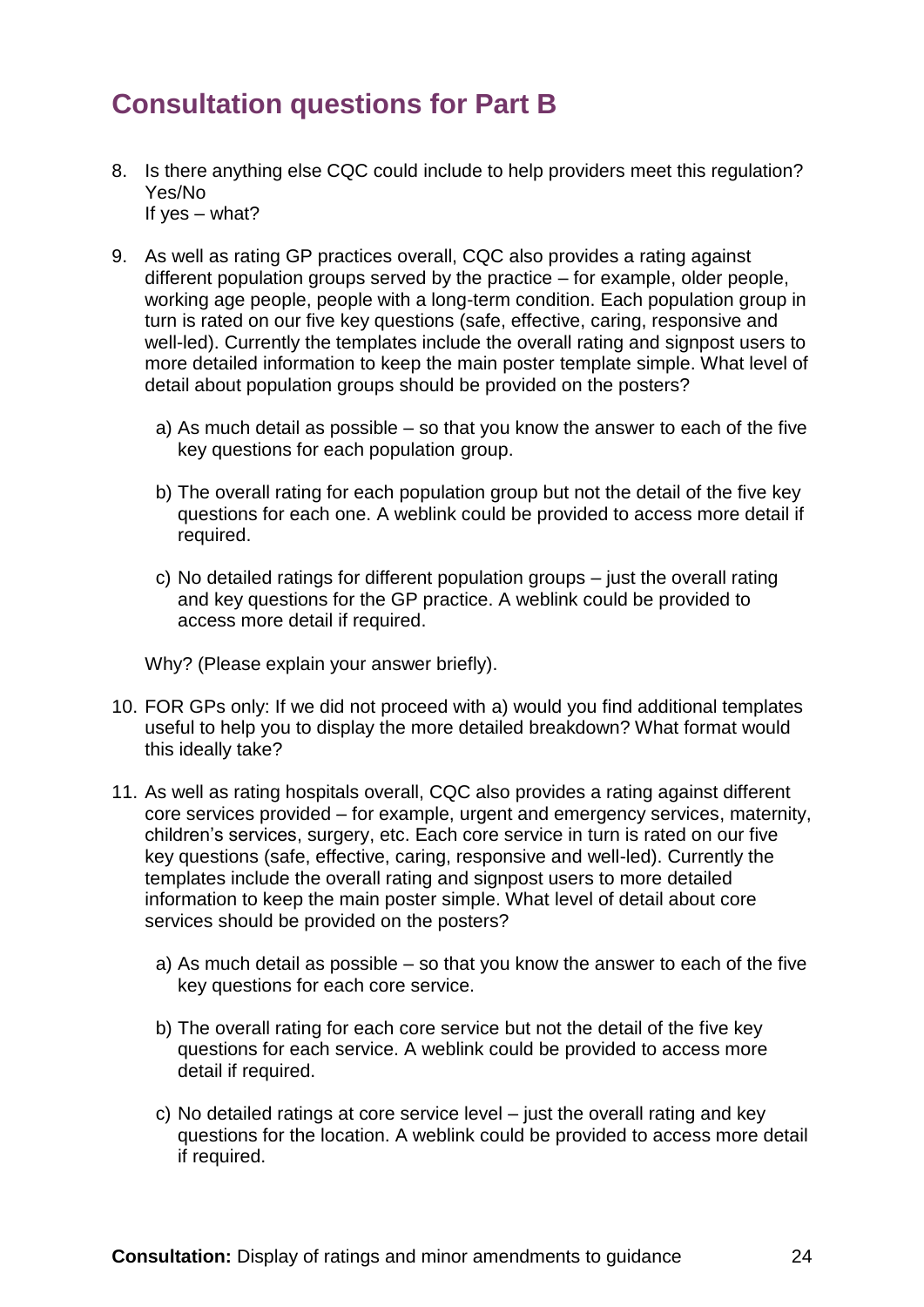Why (please explain your answer briefly).

12. Do you have any other feedback on the design of the templates?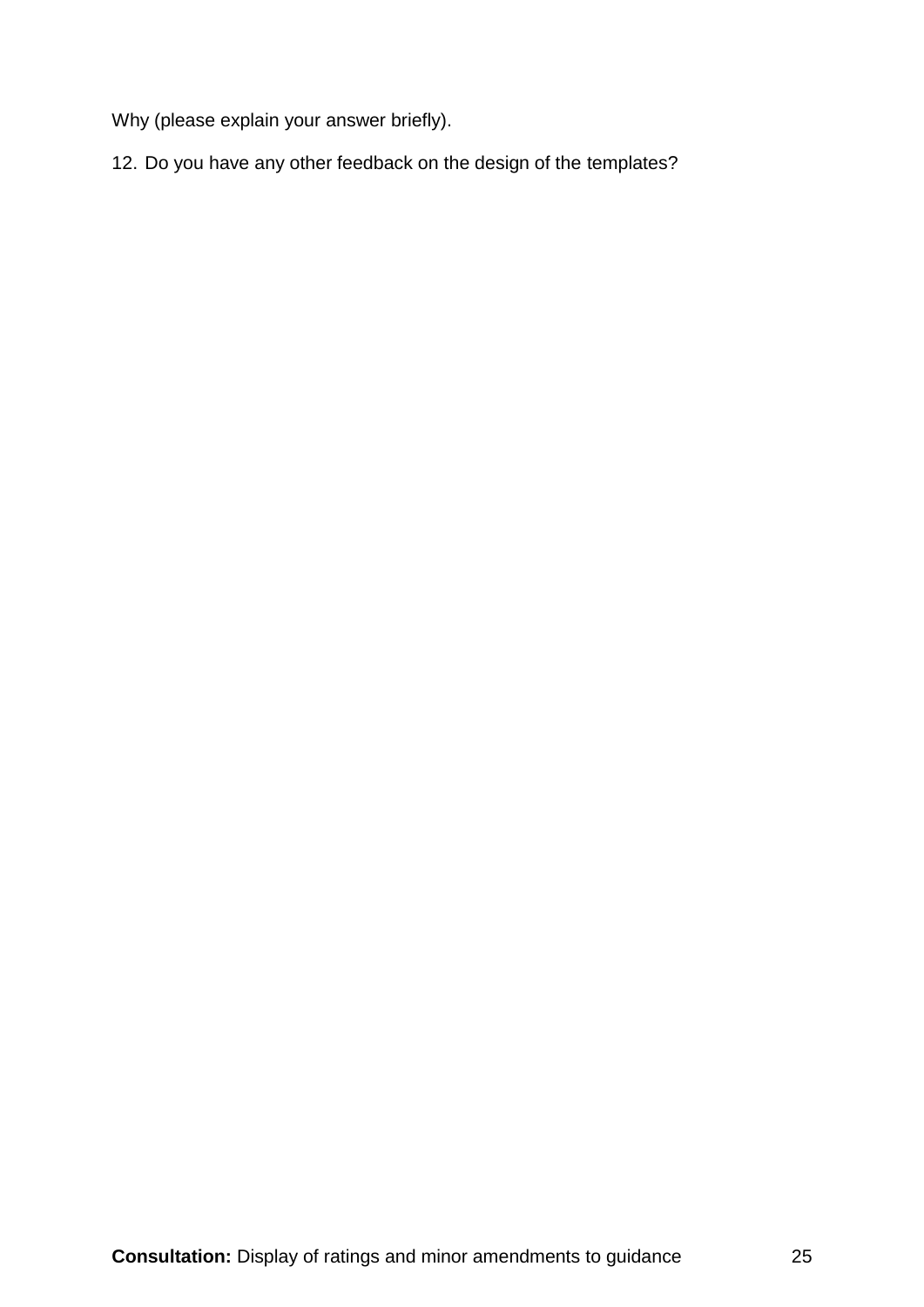# <span id="page-25-0"></span>**Part C: Minor changes to other provider guidance**

We believe that the changes we have made to the guidance which we are bringing forward from the *Guidance about Compliance: Essential standards of quality and safety* are minor. However, we still think it is important to check that the resulting guidance is clear and easy for providers to use.

Additionally, there are two regulations below which did not previously appear in the Guidance about Compliance.

- Regulation 20A under the Health and Social Care Act is the topic of Parts A and B of this consultation. It is a new regulation introduced in 2015. It will be referenced in the full guidance for providers.
- Regulation 20 of the Care Quality Commission (Registration) Regulations 2009. Guidance on how to meet this regulation has been produced by the Department of Health. We have not changed this guidance but are proposing to bring it into our overarching provider guidance document.

This section of the consultation includes all the regulations not previously consulted on which will appear in the guidance for providers. They have been extracted from the main document so it is clear which guidance we require feedback on.

### **Health and Social Care Act 2008 (Regulated Activities) Regulations 2014 (part 3)**

- Regulation 4: Requirements where the service provider is an individual or partnership
- Regulation 6: Requirement where the service provider is a body other than a partnership
- Regulation 7: Requirements relating to registered managers
- Regulation 20A: Requirement as to display of performance assessments

### **Care Quality Commission (Registration) Regulations 2009**

- Regulation 12: Statement of purpose
- Regulation 13: Financial position
- Regulation 14: Notice of absence
- Regulation 15: Notice of changes
- Regulation 16: Notification of death of a person who uses services
- Regulation 17: Notification of death or unauthorised absence of a service user who is detained or liable to be detained under the Mental Health Act 1983
- Regulation 18: Notification of other incidents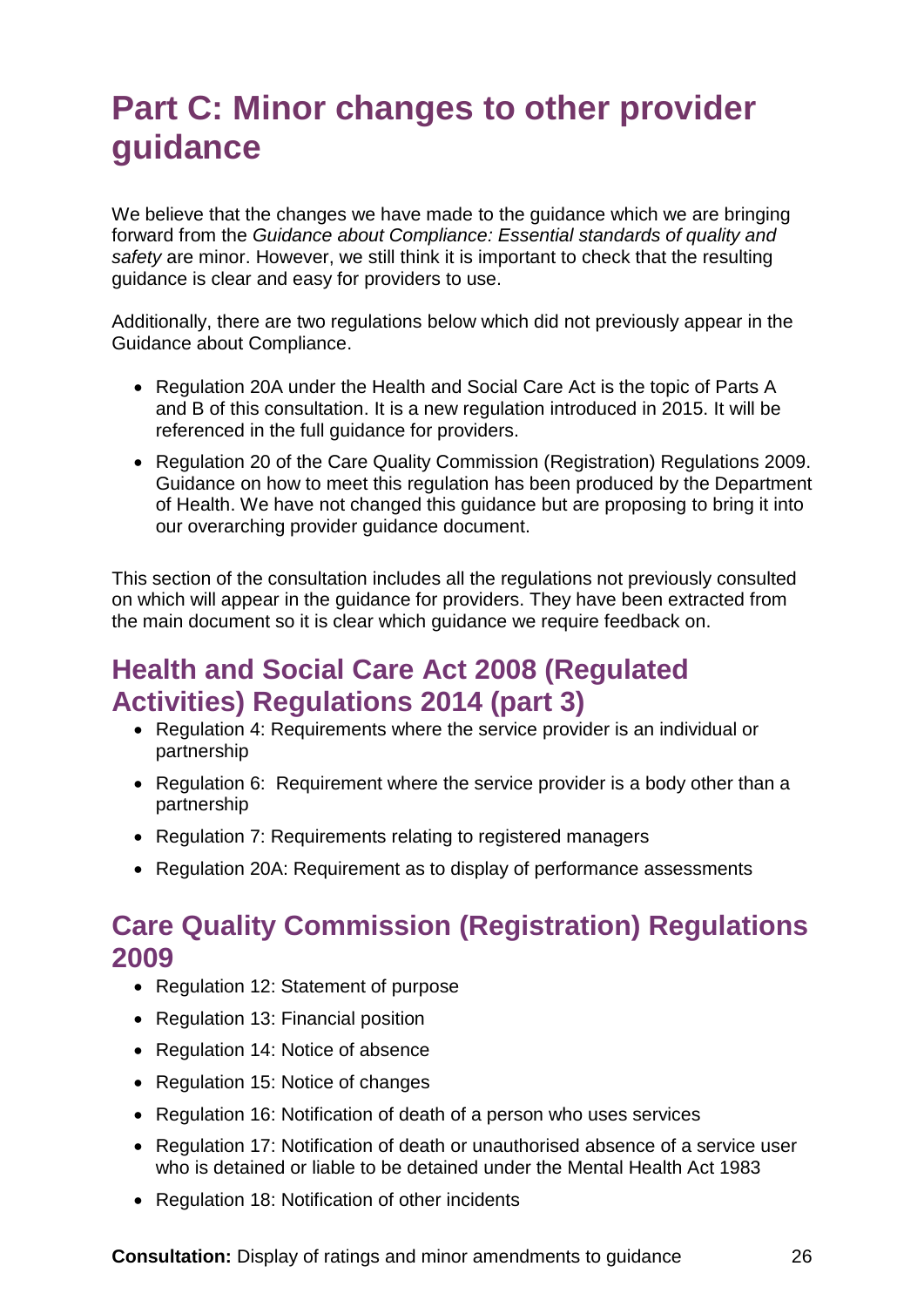- Regulation 19: Fees
- Regulation 20: Requirements relating to termination of pregnancies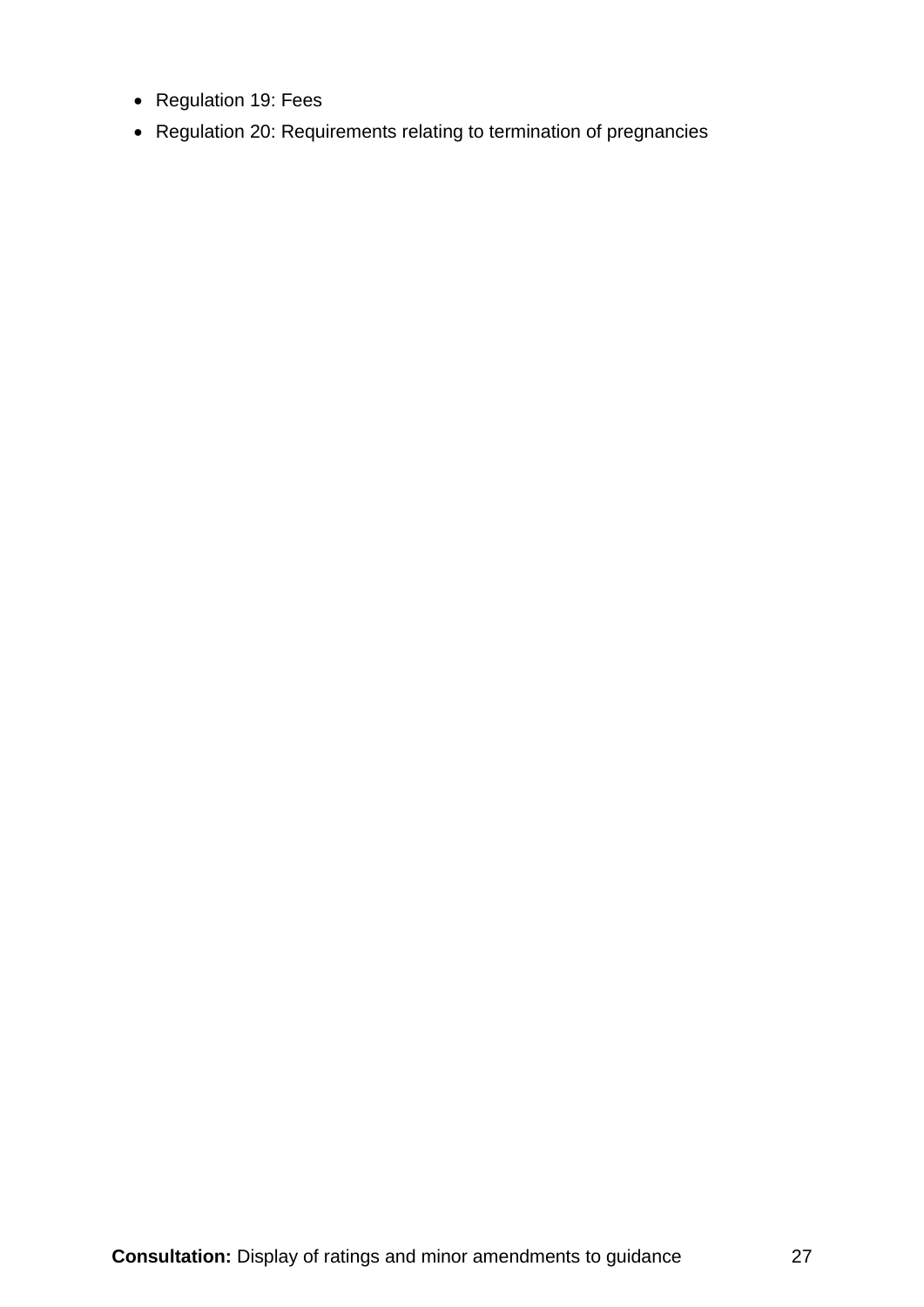# **Health and Social Care Act 2008 (Regulated Activities) Regulations 2014 (Part 3)**

### **Regulation 4: Requirements where the service provider is an individual or partnership**

- **4.**—(1) This regulation applies where a service provider (P) is an individual or a partnership.
- (2) P must not carry on a regulated activity unless P is fit to do so.
- (3) P is not fit to carry on a regulated activity unless P is—
	- (a) an individual who carries on the regulated activity, otherwise than in partnership with others, and satisfies the requirements set out in—
- (i) paragraph (4), and
- (ii) paragraph (5), or
- (b) a partnership and—
- (i) each of the partners satisfies the requirements set out in paragraph (4), and
- (ii) P satisfies the requirement set out in paragraph (6).
- <span id="page-27-0"></span> $(4)$  The requirements referred to in paragraph  $(3)(a)(i)$  and  $(b)(i)$  are that, if P is an individual, that individual or, if P is a partnership, each of the partners—
- (a) is of good character,
- (b) is able by reason of their health, after reasonable adjustments are made, of properly performing tasks which are—
- <span id="page-27-1"></span>(i) where P is an individual, intrinsic to the carrying on of the regulated activity, or
- (ii) where P is a partnership, intrinsic to their role in the carrying on of the regulated activity, and
- (c) is able to supply to the Commission, or arrange for the availability of, information relating to themselves specified in Schedule 3.
- (5) The requirement referred to in paragraph (3)(a)(ii) is that P has the necessary qualifications, competence, skills and experience to carry on the regulated activity.
- (6) The requirement referred to in paragraph (3)(b)(ii) is that, through the combination of the qualifications, competence, skills and experience of the partners, P has the necessary qualifications, competence, skills and experience to carry on the regulated activity.

(7) In assessing an individual's character for the purposes of paragraph (4)(a), the matters considered must include those listed in Part 2 Schedule 4.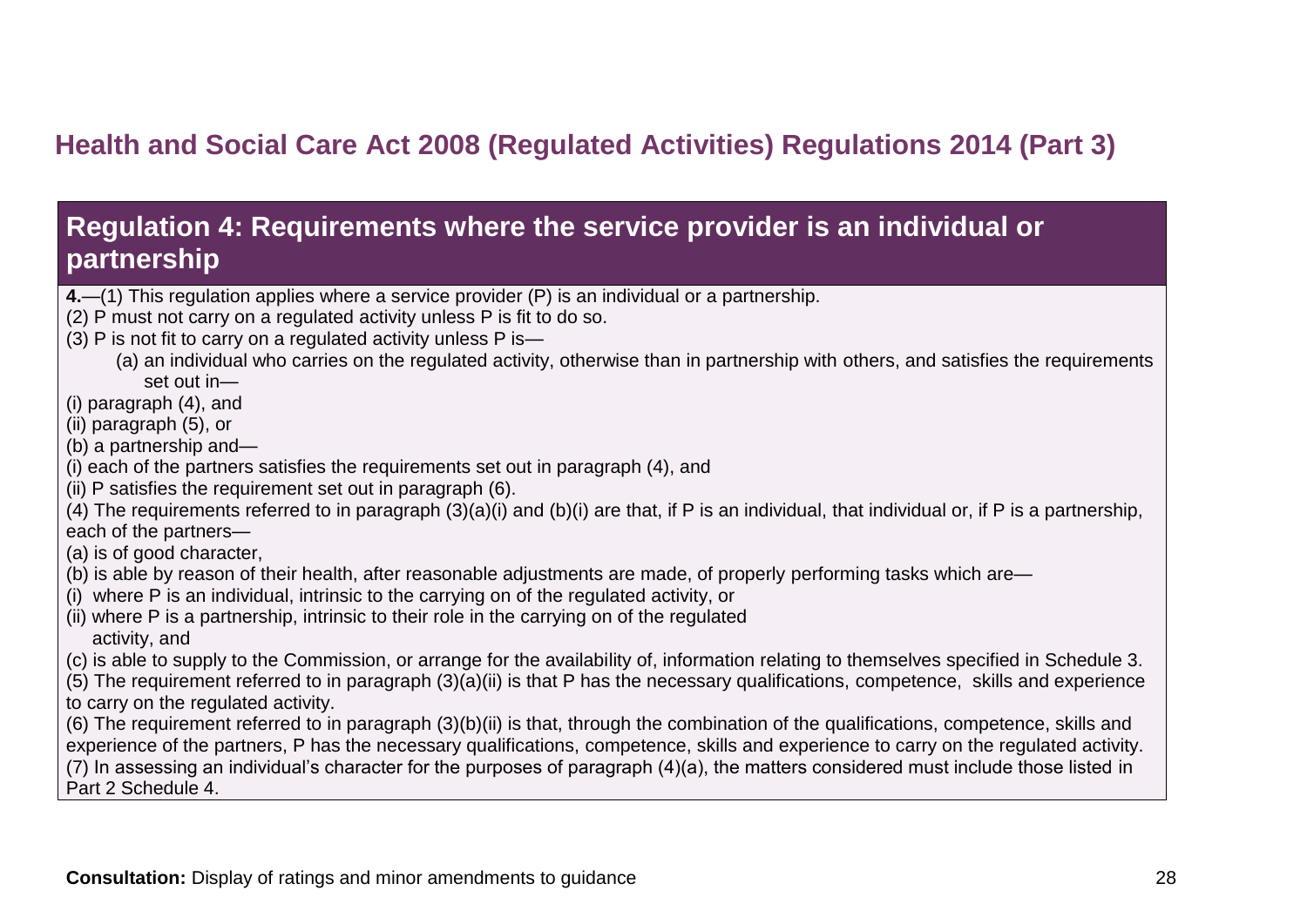#### **Summary of the regulation**

The intention of this regulation is to ensure that people who use services have their needs met because the service is provided by an appropriate person.

To meet the requirements of this regulation, providers must register with CQC under Section 10 of the Health and Social Care Act 2008. The registered provider or partners of the registered provider must:

- Be of good character.
- Be able to properly perform tasks which are intrinsic to their role.
- Have the necessary qualifications, competence, skills and experience to carry on the regulated activity or supervise its management.
- Be able to supply the CQC with documents that confirm their suitability. (see the information and documents identified in Schedule 3 of the regulations).

CQC cannot prosecute for a breach of this regulation or any of its parts but we can take regulatory action. See the offences section <sup>4</sup>at the beginning of this guidance for more detail.

CQC must refuse registration if providers cannot satisfy us that they can and will continue to comply with this regulation.

| Component of the<br>regulation                                                                                                                                           | Providers must have regard to the following guidance                                                                                                                                                                 |  |
|--------------------------------------------------------------------------------------------------------------------------------------------------------------------------|----------------------------------------------------------------------------------------------------------------------------------------------------------------------------------------------------------------------|--|
| $4(1)$ This regulation applies where a service provider (P) is an individual or a partnership.                                                                           |                                                                                                                                                                                                                      |  |
| 4(4) The requirements referred to in paragraph (3)(a)(i) and (b)(i) are that, if P is an individual, that individual or, if P is a partnership,<br>each of the partners- |                                                                                                                                                                                                                      |  |
| $4(4)(a)$ be of good<br>character;                                                                                                                                       | When assessing whether an individual or partner is of good character, providers must follow robust<br>$\bullet$<br>processes to make sure that all available information is sought to confirm that the individual or |  |

<sup>————————————————————&</sup>lt;br><sup>4</sup> The offences section has previously been consulted on and will be included in the final document.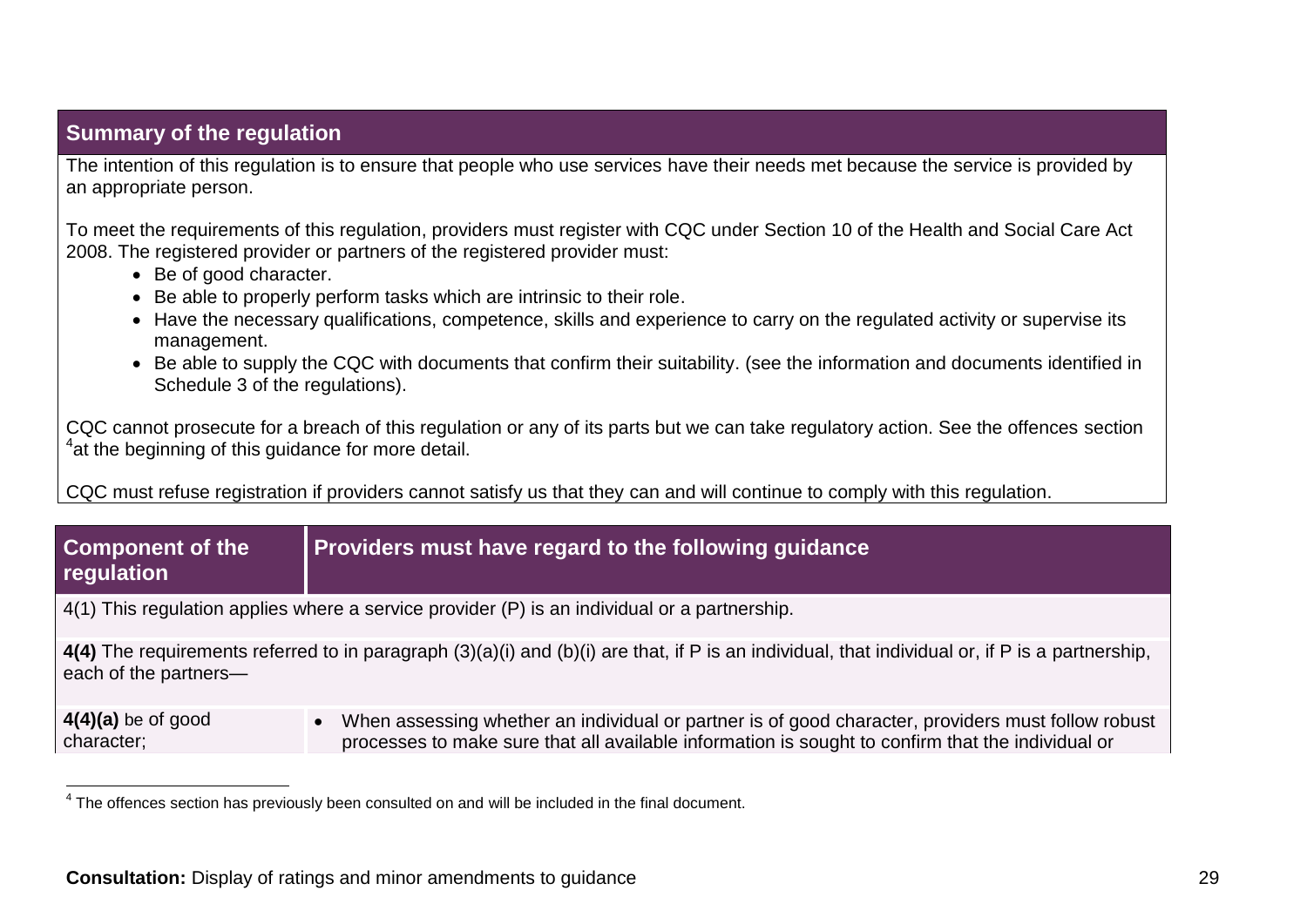|                                                                                                                                                                                                                                                                                                                                                                 | partner is of good character, and must have regard to the matters outlined in <b>Schedule 4, Part 2</b> of<br>the regulations. It is not possible to outline every character trait an individual should, but we would<br>expect to see that the processes followed take account of honesty, trustworthiness, reliability and<br>respectfulness.<br>If a provider discovers information that suggests an individual or partner is not of good character<br>after they have been appointed to a role, they must take appropriate and timely action to<br>investigate and rectify the matter.<br>Where a provider considers the individual or partner to be suitable despite the existence of<br>information relevant to issues identified in Schedule 4 Part 2, the provider's reasons should be<br>recorded for future reference. |
|-----------------------------------------------------------------------------------------------------------------------------------------------------------------------------------------------------------------------------------------------------------------------------------------------------------------------------------------------------------------|----------------------------------------------------------------------------------------------------------------------------------------------------------------------------------------------------------------------------------------------------------------------------------------------------------------------------------------------------------------------------------------------------------------------------------------------------------------------------------------------------------------------------------------------------------------------------------------------------------------------------------------------------------------------------------------------------------------------------------------------------------------------------------------------------------------------------------|
| 4(4)(b) is able by reason of<br>their health, after<br>reasonable adjustments are<br>made, of properly<br>performing tasks which<br>$are-$<br>(i) where P is an individual,<br>intrinsic to the carrying on of<br>the regulated activity, or<br>(ii) where P is a<br>partnership, intrinsic to their<br>role in the carrying on of the<br>regulated<br>activity | This aspect of the regulation relates to the ability of individuals to carry out their role. This does not<br>mean that people who have a long-term condition, a disability or mental illness cannot be<br>appointed. When appointing relevant individuals the provider must have processes for considering<br>a person's physical and mental health in line with the requirements of the role.<br>All reasonable steps must be made to make adjustments for individuals in order that they can carry<br>$\bullet$<br>out their role. These must be in line with requirements to make reasonable adjustments for<br>employees under the Equality Act 2010.                                                                                                                                                                       |
| 4(5) The requirement<br>referred to in paragraph<br>$(3)(a)(ii)$ is that P has the<br>necessary qualifications,<br>competence,<br>skills and experience to<br>carry on the regulated                                                                                                                                                                            | Individuals must be appropriately skilled with the necessary qualifications, competence, knowledge<br>$\bullet$<br>and experience. They must be able to demonstrate the competency required to carry on the<br>regulated activity and to manage it where there is no registered manager.<br>Individuals must have appropriate knowledge of the Health and Social Care Act 2008 (Regulated<br>$\bullet$<br>Activities) Regulations 2014 (Part 3), relevant best practice and guidance and understand the<br>consequences of failing to take action on set requirements.<br>The provider must have appropriate processes for assessing and checking that the individual holds                                                                                                                                                      |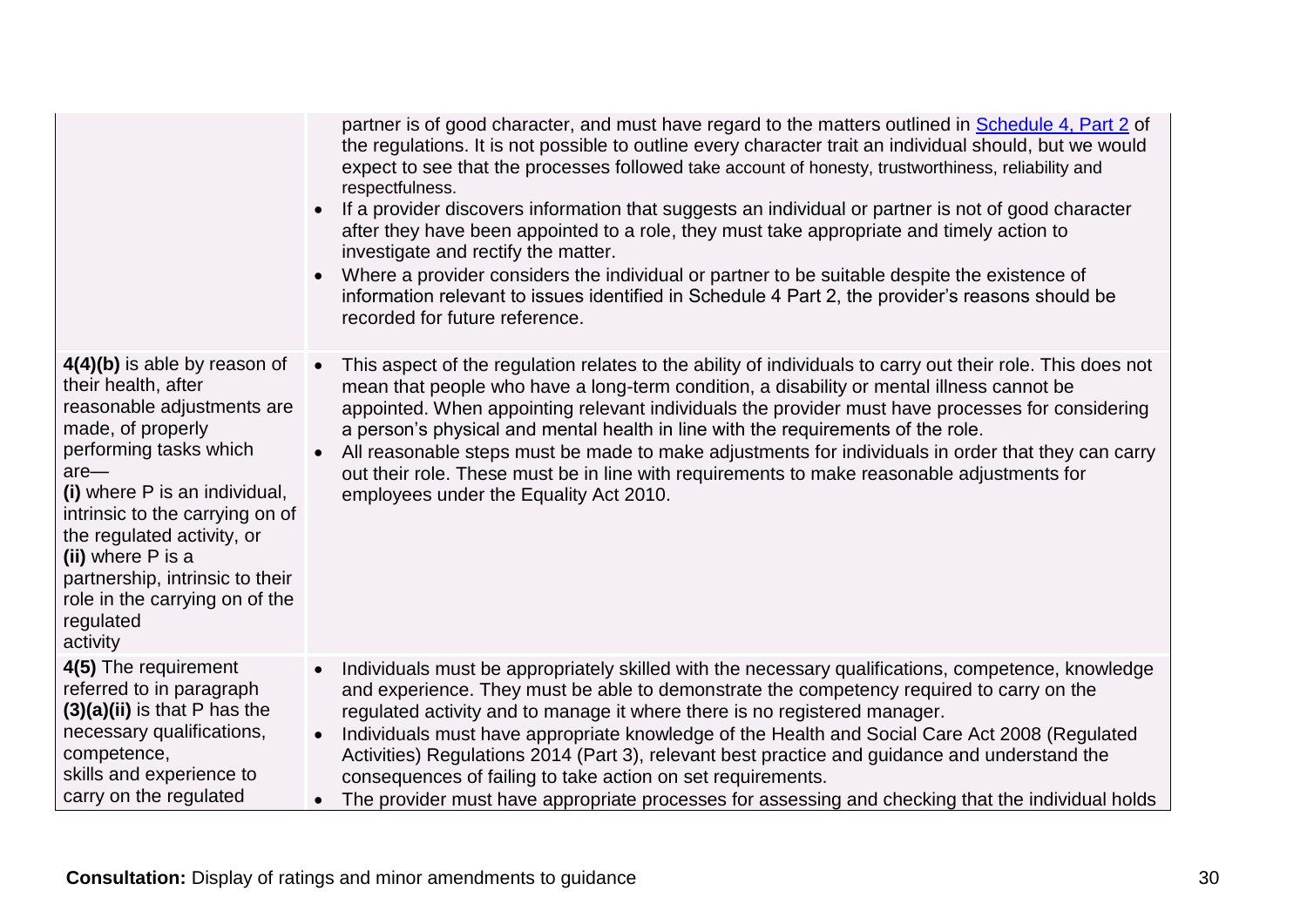| activity.                                                                                                                                                                                                                                                                                                   | the required qualifications and has the competence, skills and experience required to undertake the<br>role. These processes must be followed in all cases and relevant records kept.                                                                                                                                                                                                                                                                                                                                                                                                                                                                                                                                                                                                    |
|-------------------------------------------------------------------------------------------------------------------------------------------------------------------------------------------------------------------------------------------------------------------------------------------------------------|------------------------------------------------------------------------------------------------------------------------------------------------------------------------------------------------------------------------------------------------------------------------------------------------------------------------------------------------------------------------------------------------------------------------------------------------------------------------------------------------------------------------------------------------------------------------------------------------------------------------------------------------------------------------------------------------------------------------------------------------------------------------------------------|
| 4(6) The requirement<br>referred to in paragraph<br>$(3)(b)(ii)$ is that, through the<br>combination of the<br>qualification, competence,<br>skills and experience of the<br>partners, P has the<br>necessary qualifications,<br>competence, skills and<br>experience to carry on the<br>regulated activity | • Providers must ensure that the qualifications, competence, skills and experience of all the partners,<br>taken together, will ensure that they are able to carry on the regulated activity in a satisfactory<br>manner.<br>• The partnership should demonstrate that together they have appropriate knowledge of the Health<br>and Social Care Act 2008 (Regulated Activities) Regulations 2014 (Part 3) and understand the<br>consequences of failing to take action on set requirements.<br>The provider must have appropriate processes for assessing and checking that between them, the<br>partners have the required qualifications and the competence, skills and experience to undertake<br>the role. These processes must be followed in all cases and relevant records kept. |

### **Regulation 6: Requirement where the service provider is a body other than a partnership**

**6**.—(1) This regulation applies where the service provider is a body other than a partnership.

(2) The body must give notice to the Commission of the name, address and position in the body of an individual (in these Regulations referred to as "the nominated individual") who is—

(a) employed as a director, manager or secretary of the body, and

(b) responsible for supervising the management of the carrying on of the regulated activity by the body.

(3) The registered person must take all reasonable steps to ensure that the nominated individual—

(a) is of good character,

(b) has the necessary qualifications, competence, skills and experience to properly supervise the management of the carrying on of the regulated activity,

(c) is able by reason of their health, after reasonable adjustments are made, of properly doing so, and

(d) is able to supply to the registered person, or arrange for the availability of, the information specified in Schedule 3.

<span id="page-30-0"></span>(4) In assessing an individual's character for the purposes of paragraph (3)(a), the matters considered must include those listed in Part 2 of Schedule 4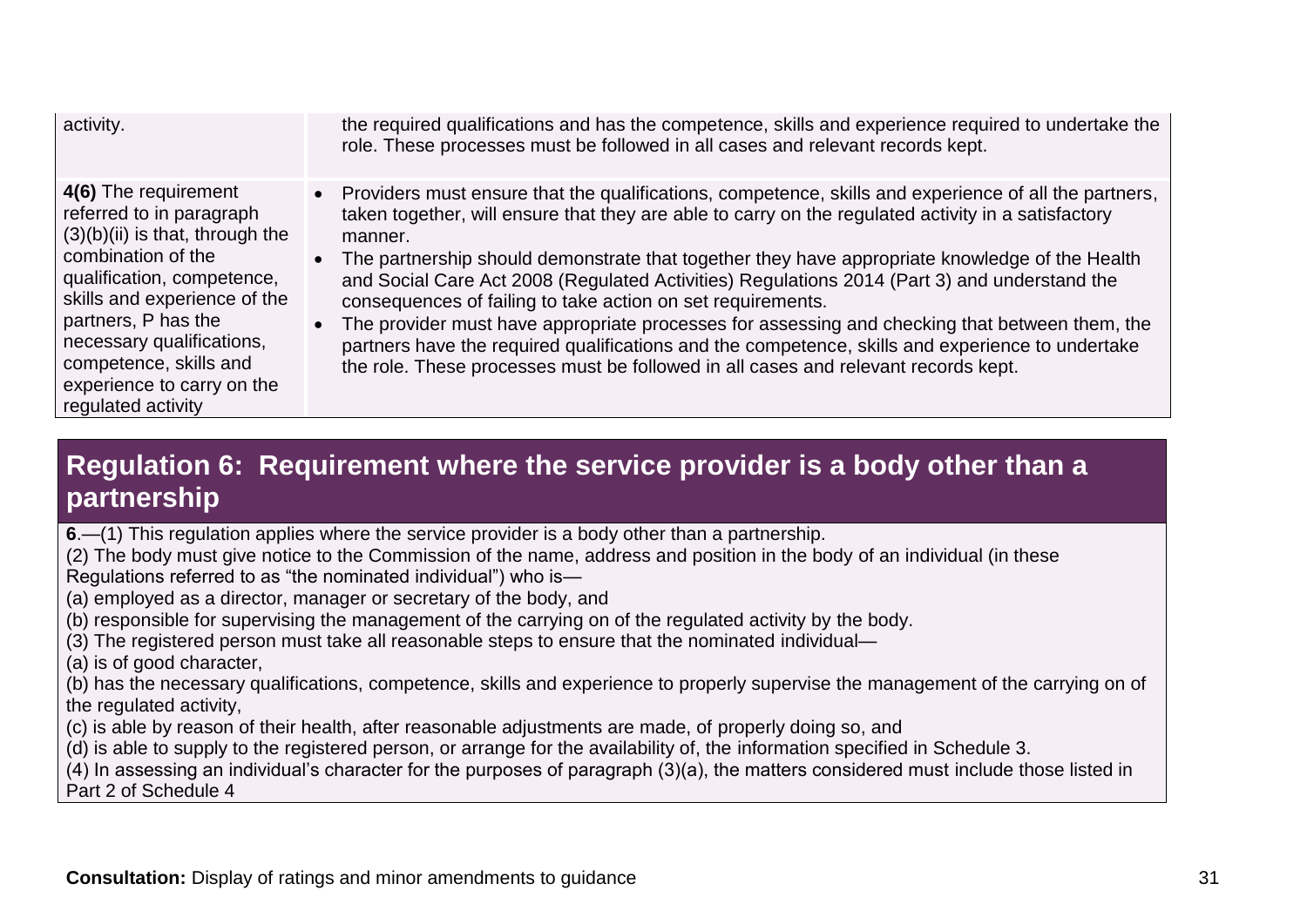#### **Summary of the regulation**

The intention of this regulation is that the provider is represented by an appropriate person nominated by the organisation to carry out this role on their behalf (nominated individual). The nominated individual is responsible for supervising the management of the regulated activity provided.

This is because providers who comply with this regulation will have appointed as a nominated individual a director, manager or secretary who:

- Is of good character.
- Are able to properly perform tasks which are intrinsic to their role.
- Has the necessary qualifications, competence, skills and experience to supervise the management of the regulated activity.
- Has supplied them with documents that confirm their suitability.

CQC cannot prosecute for a breach of this regulation or any of its parts but we can take regulatory action. See the offences section at the beginning of this guidance for more detail.

CQC must refuse registration if providers cannot satisfy us that they can and will continue to comply with this regulation.

| <b>Component of the</b><br>regulation                                                                        | Providers must have regard to the following guidance                                                                                                                                                                       |
|--------------------------------------------------------------------------------------------------------------|----------------------------------------------------------------------------------------------------------------------------------------------------------------------------------------------------------------------------|
|                                                                                                              | $\vert$ 6(1) This regulation applies where the service provider is a body other than a partnership.                                                                                                                        |
| $\mid$ 6(3) The registered person must take all reasonable steps to ensure that the nominated individual is— |                                                                                                                                                                                                                            |
| $\vert$ 6(3)(a) of good character;                                                                           | When assessing whether a nominated individual is of good character, providers must follow robust<br>$\bullet$<br>processes to make sure that all available information is sought to confirm that the individual is of good |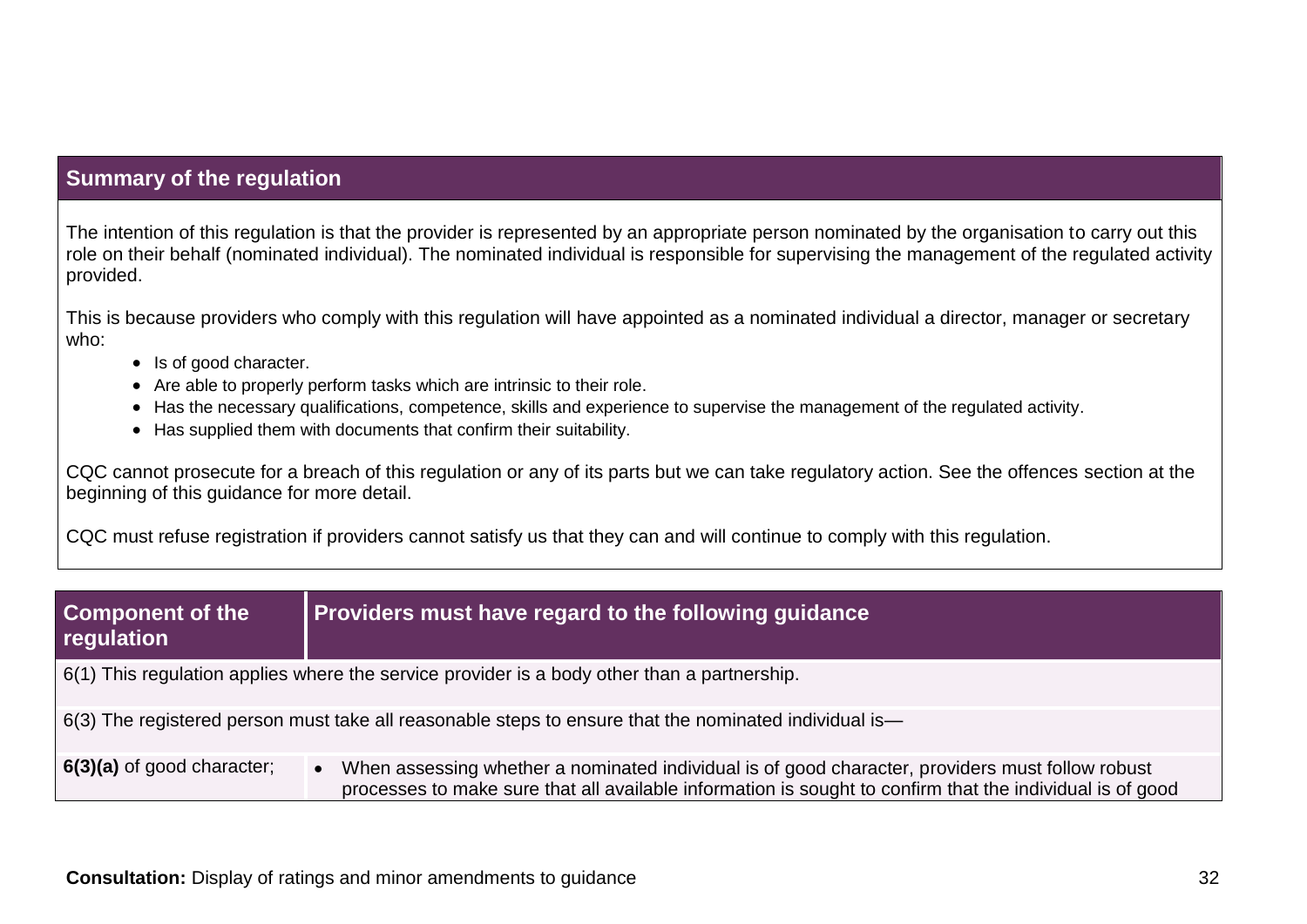|                                                                                                                                                                                | character, and have regard to the matters outlined in Schedule 4, Part 2 of the regulations. It is not<br>possible to outline every character trait an individual should have, but we would expect to see that the<br>processes followed take account of honesty, trustworthiness, reliability and respectfulness.<br>If a provider discovers information that suggests a nominated individual is not of good character after they<br>$\bullet$<br>have been appointed to a role, the provider must take appropriate and timely action to investigate and<br>rectify the matter.<br>• Where a provider considers the nominated individual to be suitable despite the existence of information<br>relevant to issues identified in Schedule 4, Part 2, the reasons should be recorded for future reference<br>and made available to those that need to be aware.   |
|--------------------------------------------------------------------------------------------------------------------------------------------------------------------------------|-------------------------------------------------------------------------------------------------------------------------------------------------------------------------------------------------------------------------------------------------------------------------------------------------------------------------------------------------------------------------------------------------------------------------------------------------------------------------------------------------------------------------------------------------------------------------------------------------------------------------------------------------------------------------------------------------------------------------------------------------------------------------------------------------------------------------------------------------------------------|
| 6(3) (b) has the necessary<br>qualifications, competence,<br>skills and experience to<br>properly supervise the<br>management of the carrying<br>on of the regulated activity, | The nominated individual is appropriately skilled with the necessary qualification(s), knowledge and<br>experience and can demonstrate the competency required to supervise the management of the regulated<br>activity.<br>The nominated individual should demonstrate that they have appropriate knowledge of applicable<br>legislation including the Health and Social Care Act 2008 (Regulated Activities) Regulations 2014,<br>relevant best practice and guidance and understand the consequences of failing to take action on set<br>requirements.<br>The provider must have appropriate processes for assessing and checking that the nominated individual<br>holds the required qualifications and has the competence, skills and experience required to undertake the<br>role. These processes must be followed in all cases and relevant records kept. |
| 6(3)(c) is able by reason of<br>their health, after<br>reasonable adjustments are<br>made, of properly doing<br>so, and                                                        | This aspect of the regulation relates to the ability of nominated individuals to carry out their role. This<br>does not mean that people who have a long-term condition or disability cannot hold such positions.<br>The provider must have processes for considering the nominated individual's physical and mental health<br>$\bullet$<br>in line with the requirements of the role.<br>All reasonable steps must be made to make adjustments for nominated individuals in order that they can<br>carry out their role. These must be in line with requirements to make reasonable adjustments for<br>employees under the Equality Act 2010.                                                                                                                                                                                                                    |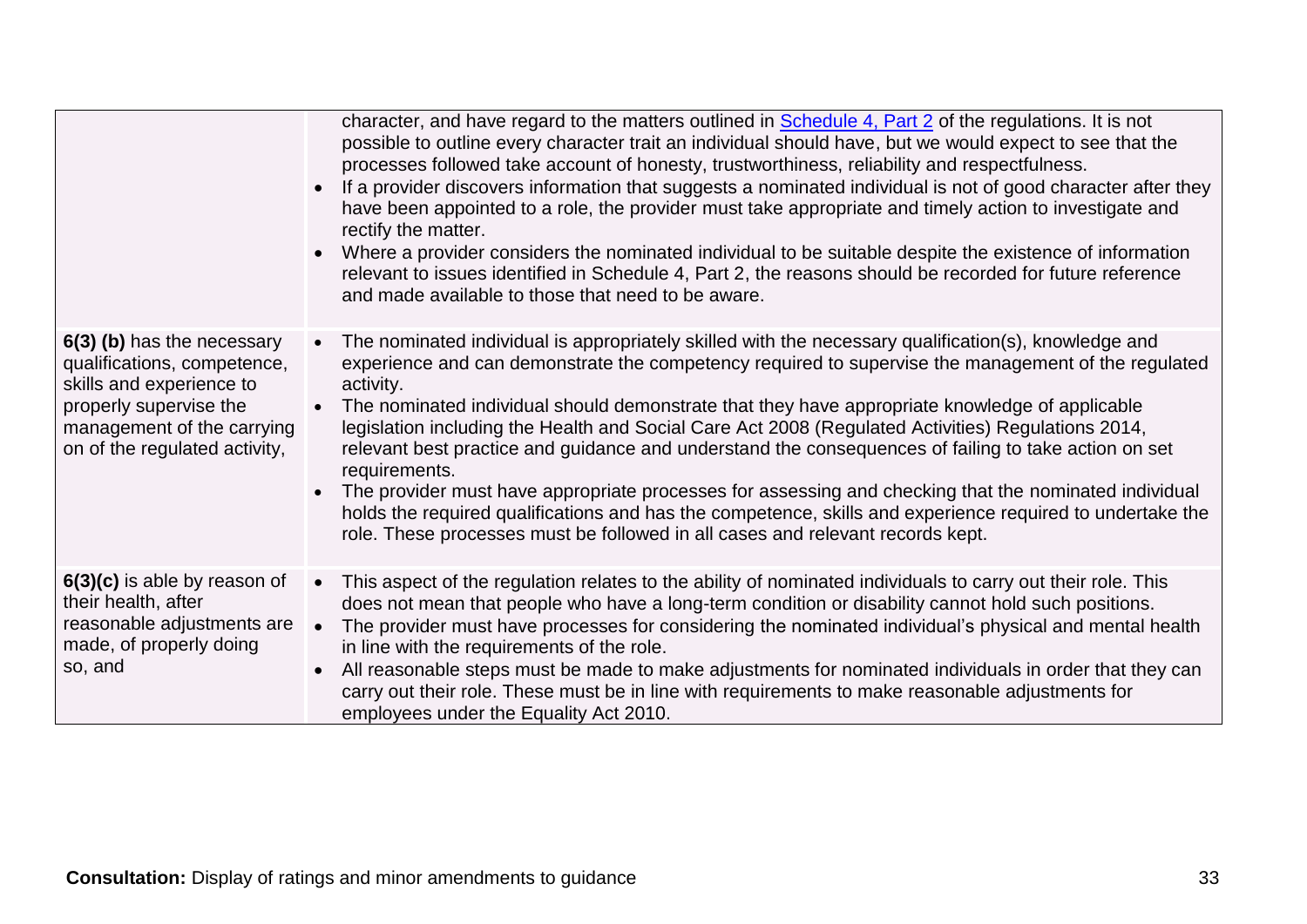### **Regulation 7: Requirements relating to registered managers**

**7**.—(1) A person (M) shall not manage the carrying on of a regulated activity as a registered manager unless M is fit to do so. (2) M is not fit to be a registered manager in respect of a regulated activity unless M is—

(a) of good character,

(b) has the necessary qualifications, competence, skills and experience to manage the carrying on of the regulated activity,

(c) able by reason of M's health, after reasonable adjustments are made, of doing so, and

(d) able to supply to the Commission, or arrange for the availability of, the information relating to themselves specified in Schedule 3.

(3) In assessing an individual's character for the purposes of paragraph (2)(a), the matters considered must include those listed in Part 2 of Schedule 4

#### **Summary of the regulation**

<span id="page-33-0"></span>The intention of this regulation is that people who use services have their needs met because the regulated activity is managed by an appropriate person.

This is because providers who comply with the regulations will have a registered manager who:

- Is of good character.
- Are able to properly perform tasks which are intrinsic to their role.
- Has the necessary qualifications, competence, skills and experience to manage the regulated activity.
- Has supplied them with documents that confirm their suitability.

CQC cannot prosecute for a breach of this regulation or any of its parts but we can take regulatory action. See the offences section at the beginning of this guidance for more detail.

CQC must refuse registration if providers cannot satisfy us that they can and will continue to comply with this regulation.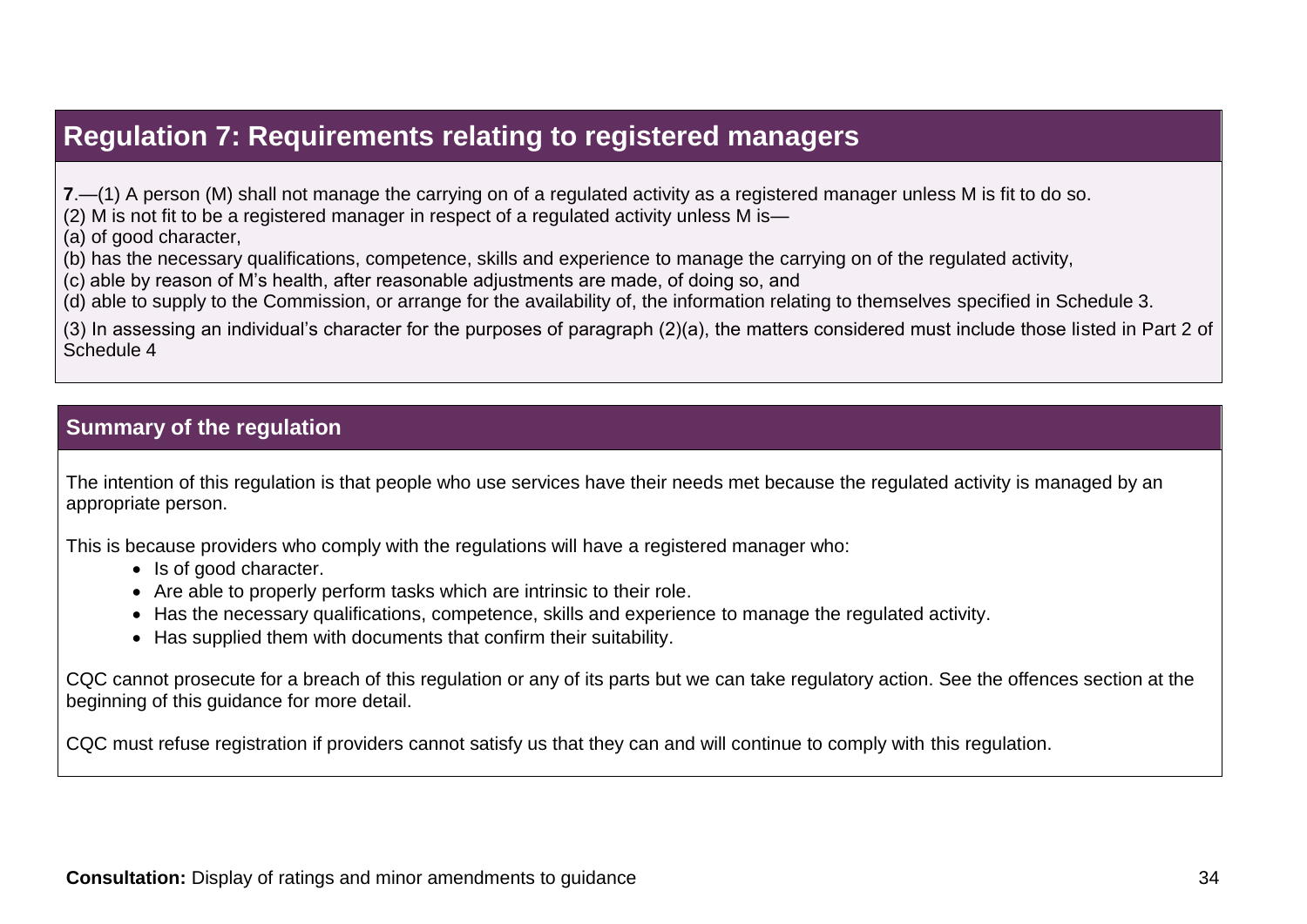| <b>Component of the</b><br>regulation                                                                                                         | Providers must have regard to the following guidance                                                                                                                                                                                                                                                                                                                                                                                                                                                                                                                                                                                                                                                                                                                                                                                                                                                                                                                                                                                                                     |
|-----------------------------------------------------------------------------------------------------------------------------------------------|--------------------------------------------------------------------------------------------------------------------------------------------------------------------------------------------------------------------------------------------------------------------------------------------------------------------------------------------------------------------------------------------------------------------------------------------------------------------------------------------------------------------------------------------------------------------------------------------------------------------------------------------------------------------------------------------------------------------------------------------------------------------------------------------------------------------------------------------------------------------------------------------------------------------------------------------------------------------------------------------------------------------------------------------------------------------------|
|                                                                                                                                               | 7(1) A person (M) shall not manage the carrying on of a regulated activity as a registered manager unless M is fit to do so.                                                                                                                                                                                                                                                                                                                                                                                                                                                                                                                                                                                                                                                                                                                                                                                                                                                                                                                                             |
|                                                                                                                                               | 7(2) M is not fit to be a registered manager in respect of a regulated activity unless M is-                                                                                                                                                                                                                                                                                                                                                                                                                                                                                                                                                                                                                                                                                                                                                                                                                                                                                                                                                                             |
| 7(2)(a) of good character;                                                                                                                    | When assessing whether a registered manager is of good character, providers must follow robust<br>$\bullet$<br>processes to make sure that all available information is sought to confirm that the individual is of good<br>character, and have regard to the matters outlined in Schedule 4, Part 2 of the regulations. It is not<br>possible to outline every character trait an individual should have, but we would expect to see that the<br>processes followed take account of honesty, trustworthiness, reliability and respectfulness.<br>If a provider discovers information that suggests a registered manager is not of good character after they<br>have been appointed to a role, they must take appropriate and timely action to investigate and rectify the<br>matter. Where a provider considers the registered manager to be suitable despite the existence of<br>information relevant to issues identified in Schedule 4, Part 2, the provider's reasons should be recorded<br>for future reference and made available to those that need to be aware. |
| 7 (2)(b) has the necessary<br>qualifications, competence,<br>skills and experience to<br>manage the carrying on of<br>the regulated activity, | The registered manager is appropriately skilled with the qualification(s), knowledge and experience and<br>demonstrates the competency required to manage the regulated activity.<br>The registered manager should demonstrate that they have appropriate knowledge of applicable<br>legislation including the Health and Social Care Act 2008 (Regulated Activities) Regulations 2014 (Part<br>3), relevant best practice and guidance and understand the consequences of failing to take action on set<br>requirements.<br>The provider must have appropriate processes for assessing and checking that the individual holds the<br>required qualifications and has the competence, skills and experience required to undertake the role.<br>These processes must be followed in all cases and relevant records kept.                                                                                                                                                                                                                                                  |
| $7(2)(c)$ able by reason of<br>M's health, after reasonable<br>adjustments are made, of<br>doing so, and                                      | This aspect of the regulation relates to the ability of registered managers to carry out their role. This does<br>not mean that people who have a long-term condition or disability cannot hold such positions.<br>The provider must have processes for considering the person's physical and mental health in line with the<br>requirements of the role.                                                                                                                                                                                                                                                                                                                                                                                                                                                                                                                                                                                                                                                                                                                |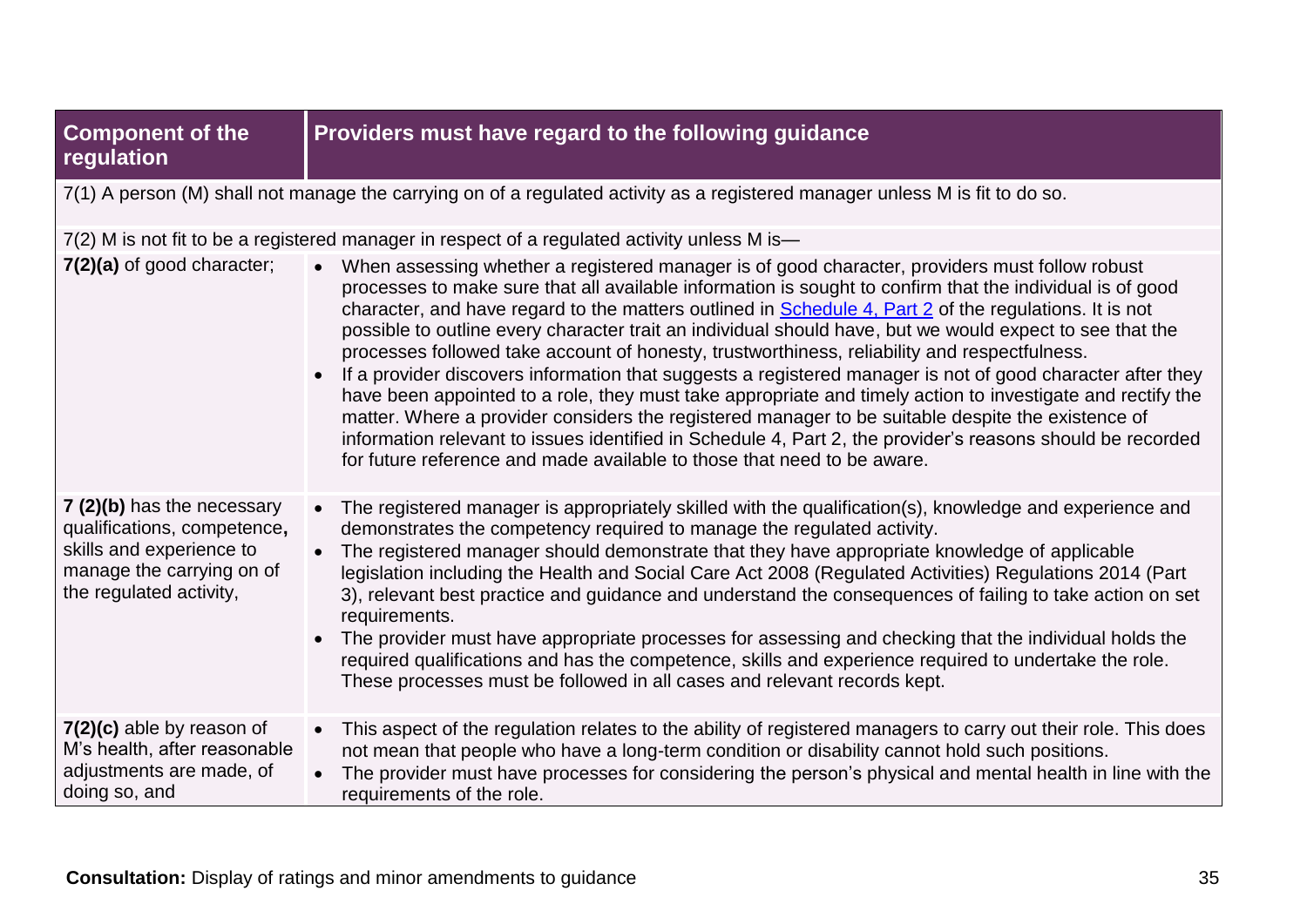All reasonable steps must be made to make adjustments for registered managers in order that they can carry out their role. These must be in line with requirements to make reasonable adjustments for employees under the Equality Act 2010.'

### **Regulation 20A: Requirement as to display of performance assessments**

**20A.**—(1) This regulation applies where, and to the extent that, a service provider has received a rating of its performance by the Commission following an assessment of its performance under section 46(1) of the Act (reviews and performance assessments)(**5**). (2) There must be shown on every website maintained by or on behalf of any service provider— (a) the Commission's website address, (b) the place on the Commission's website where the most recent assessment of the service provider's overall performance and of its performance in relation to particular premises or activities may be accessed, and (c) the most recent rating by the Commission of the service provider's overall performance and of its performance in relation to particular premises or activities, in a way which makes it clear to which activities or premises a particular rating relates. (3) There must be displayed at each premises from which the service provider provides regulated activities at least one sign showing the most recent rating by the Commission that relates to the service provider's performance at those premises. (4) For the purposes of paragraph (3), where the service provider has not received a rating of its performance at those premises, the rating to be shown is the rating of the service provider's overall performance. (5) There must be displayed at the service provider's principal place of business at least one sign showing the most recent rating of— (a) the service provider's overall performance, and (b) its performance in relation to particular premises or activities, in a way which makes it clear to which activities or premises a particular rating relates. (6) But paragraph (5) does not apply where the service provider's performance at its principal place of business, or at the premises of which it is part, is itself subject to a separate performance rating given by the Commission (in which case paragraphs (3) and (4) apply). (7) Any sign displayed, or anything shown on a website, under this regulation must— (a) be legible, (b) be displayed conspicuously in a place which is accessible to service users, and

<span id="page-35-0"></span>l  $(^{5})$ Section 46 of the 2008 Act was substituted by section 91(2) of the Care Act 2014.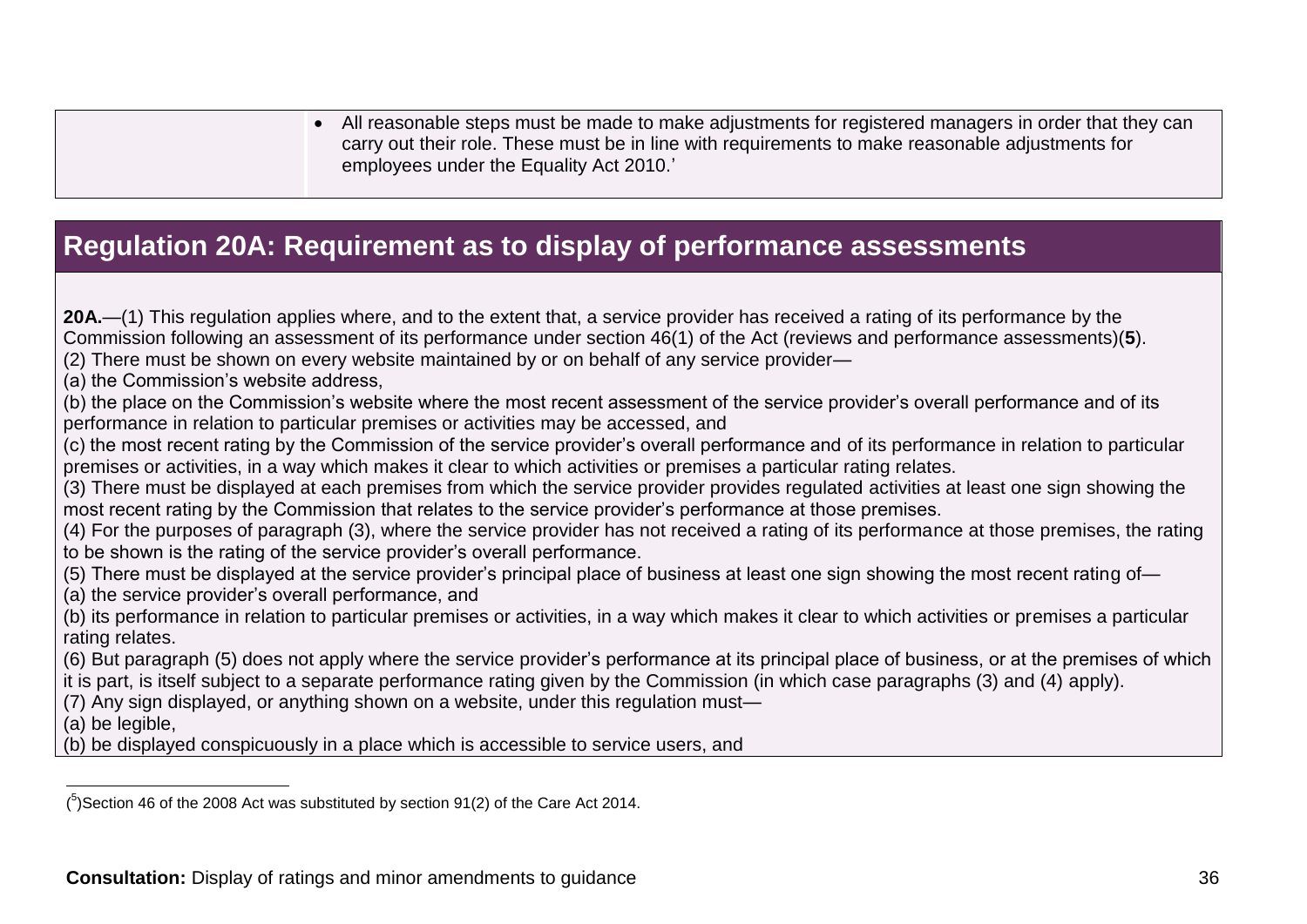(c) for each rating shown, show the date on which it was given by the Commission.

(8) This regulation does not apply to any premises that are—

(a) the service provider's own home, except where service users have access to it for the purposes of receiving services provided in the carrying on of a regulated activity, or

(b) a service user's accommodation where such accommodation is not provided as part of the service user's care or treatment.

#### **Summary of the regulation**

This regulation will apply to all providers when they have received a CQC performance assessment for their regulated activities. Providers must ensure their rating(s) are displayed conspicuously and legibly at each location delivering a regulated service and on their website (if they have one).

The regulation outlines the information that must be included. CQC will provide a template for posters and digital products for provider websites. Using these will make sure that all the information required under this regulation is displayed.

CQC can prosecute for a breach of this regulation or a breach of part of the regulation and can move directly to prosecution without first serving a warning notice. Additionally, CQC may also take other regulatory action. See the offences section at the beginning of this guidance for more detail.

CQC must refuse registration if providers cannot satisfy us that they can and will continue to comply with this regulation.

| <b>Component of the</b><br>regulation                                                                                         | Providers must have regard to the following guidance                                                                                                                                                                                                                                                  |
|-------------------------------------------------------------------------------------------------------------------------------|-------------------------------------------------------------------------------------------------------------------------------------------------------------------------------------------------------------------------------------------------------------------------------------------------------|
| <b>20A (1)</b> This regulation applies —                                                                                      |                                                                                                                                                                                                                                                                                                       |
| 20A (1)(a) where a service<br>provider has received an<br>assessment of its<br>performance by the<br>Commission under section | • This regulation applies where an organisation has received a CQC rating (Outstanding, Good, Requires<br>improvement or Inadequate). This includes those organisations rated before 1 <sup>st</sup> April 2015. In all<br>instances, the most recent CQC rating is the one that should be displayed. |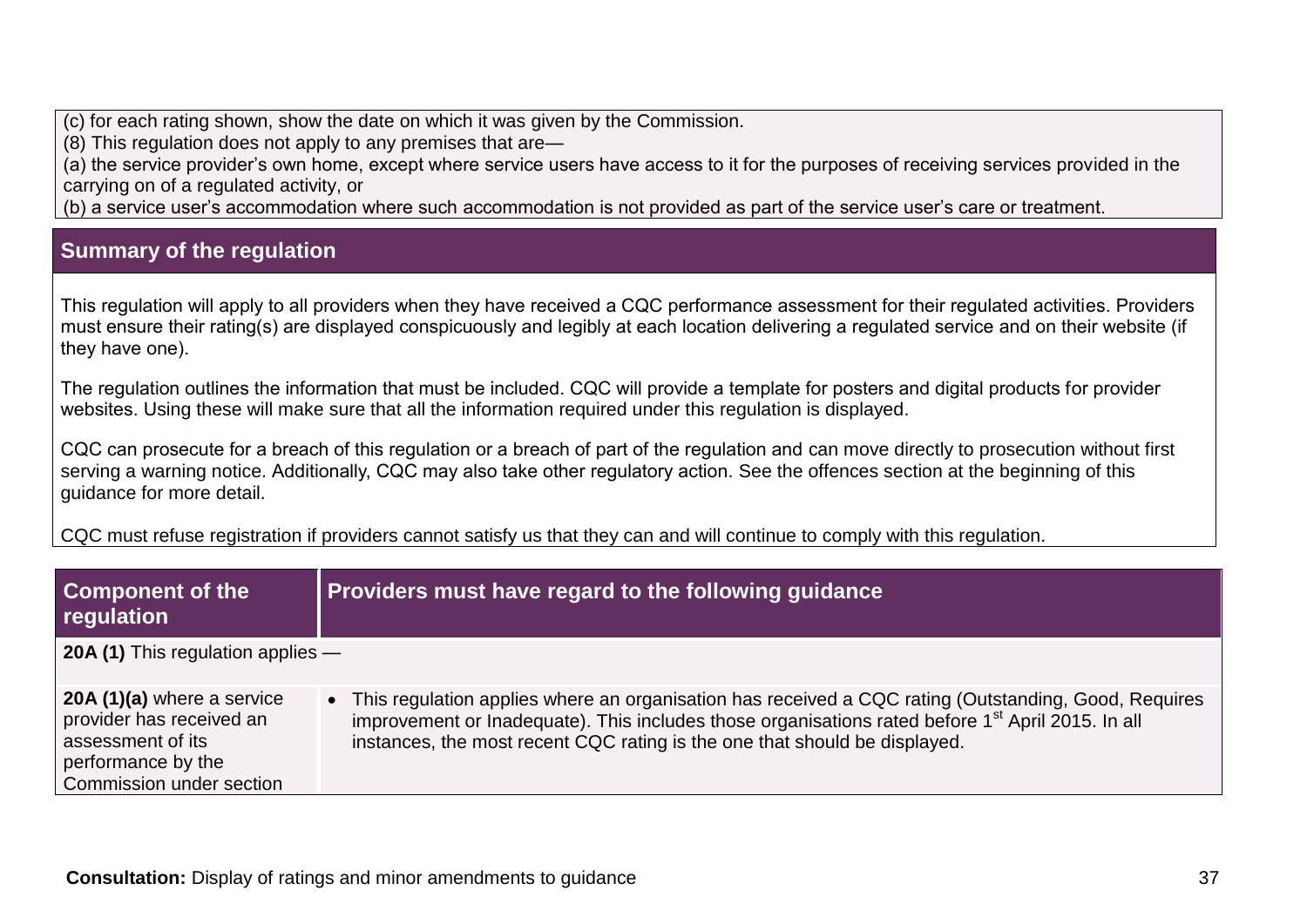| 46(1) of the Act (review and<br>performance assessment)<br>$(a)$ , and<br>20A (1)(b) to the extent that<br>such assessments have been<br>carried out, and ratings of<br>performance given, by the<br>Commission.                                                                                                                                                                                                                                                                                                                                                                                                                                                                       |                                                                                                                                                                                                                                                                                                                                                                                                                         |
|----------------------------------------------------------------------------------------------------------------------------------------------------------------------------------------------------------------------------------------------------------------------------------------------------------------------------------------------------------------------------------------------------------------------------------------------------------------------------------------------------------------------------------------------------------------------------------------------------------------------------------------------------------------------------------------|-------------------------------------------------------------------------------------------------------------------------------------------------------------------------------------------------------------------------------------------------------------------------------------------------------------------------------------------------------------------------------------------------------------------------|
| 20A (2) There must be shown •<br>legibly on the service<br>provider's website, where<br>such website exists -<br>(a) the address of the<br>Commission's website,<br>(b) the place on the<br>Commission's website where<br>the most recent assessment<br>of the service provider's<br>overall performance and of its<br>performance in relation to<br>particular premises or<br>activities may be acce©d.<br>(c) the most recent rating by<br>the Commission of the<br>service provider's overall<br>performance and of its<br>performance in relation to<br>particular premises or<br>activities, in a way which<br>makes it clear which activities<br>or premises a particular rating | Information required by the regulation should appear on the main homepage of the provider's website,<br>or an appropriate landing page where as many people as possible looking for information about the<br>service that has been rated will see it.<br>CQC will provide digital products to enable providers to do this. Using it will ensure that all the<br>information required under this regulation is provided. |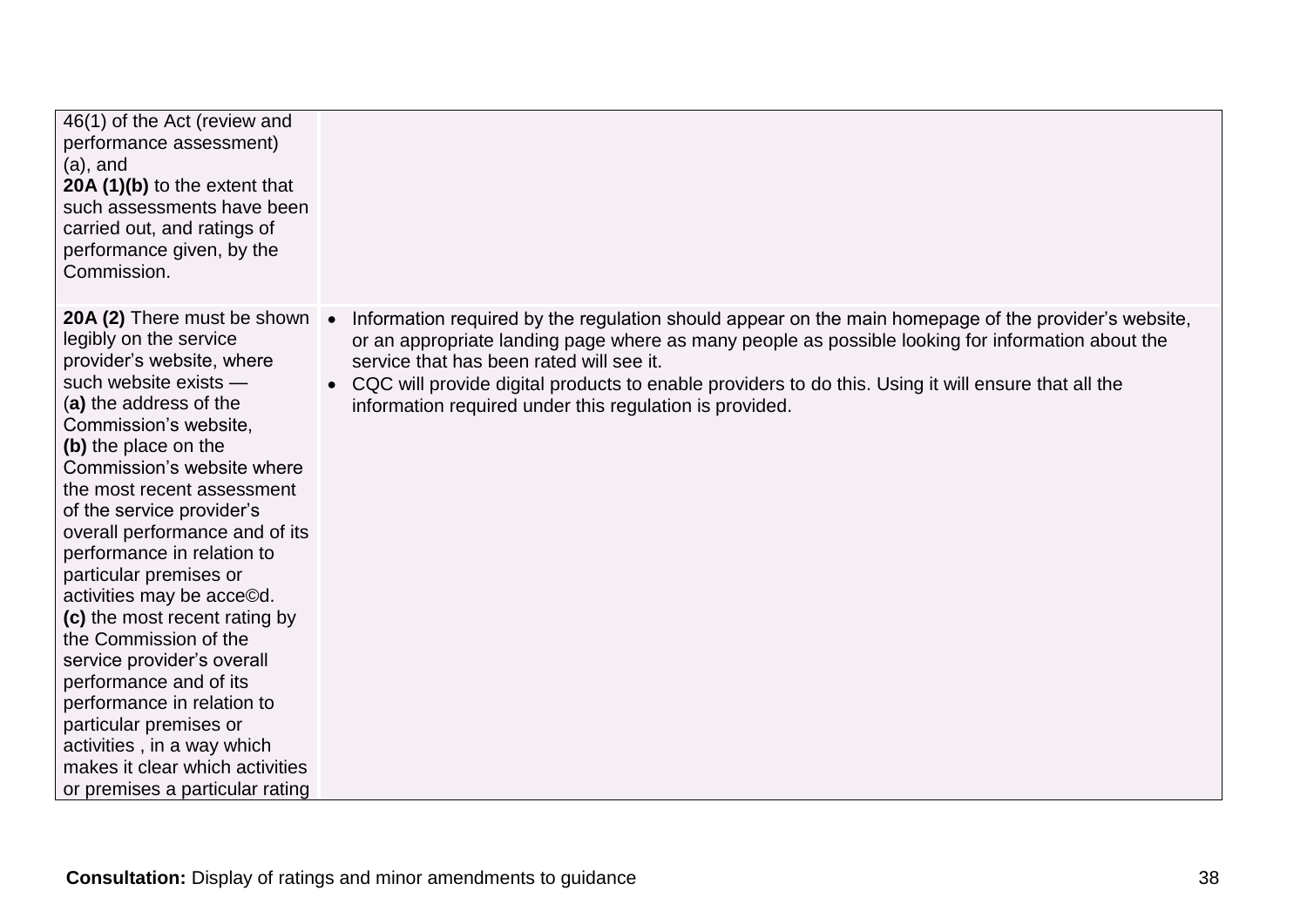| relates to, and<br>(d) the date on which each<br>such rating was given.                                                                                                                                                                                                            |                                                                                                                                                                                                                                                                                                                                                                                                                                                                                                                                                       |
|------------------------------------------------------------------------------------------------------------------------------------------------------------------------------------------------------------------------------------------------------------------------------------|-------------------------------------------------------------------------------------------------------------------------------------------------------------------------------------------------------------------------------------------------------------------------------------------------------------------------------------------------------------------------------------------------------------------------------------------------------------------------------------------------------------------------------------------------------|
| 20A (3) There must be<br>displayed at each premises<br>from which the service<br>provider provides regulated<br>activities at least one sign<br>showing the most recent<br>rating by the Commission of<br>the service provider's<br>performance that relates to<br>those premises. | If a regulated service is provided at a location, and the service has been rated by CQC, then the<br>rating must be displayed.<br>CQC will provide a template to help ensure all the relevant information is included in an appropriate<br>way. Using this will ensure that all the information required under this regulation is provided.<br>Full guidance on which rating must be displayed in each premises is provided in separate guidance<br>• Part A: Requirement to display ratings - guidance for providers of this consultation document). |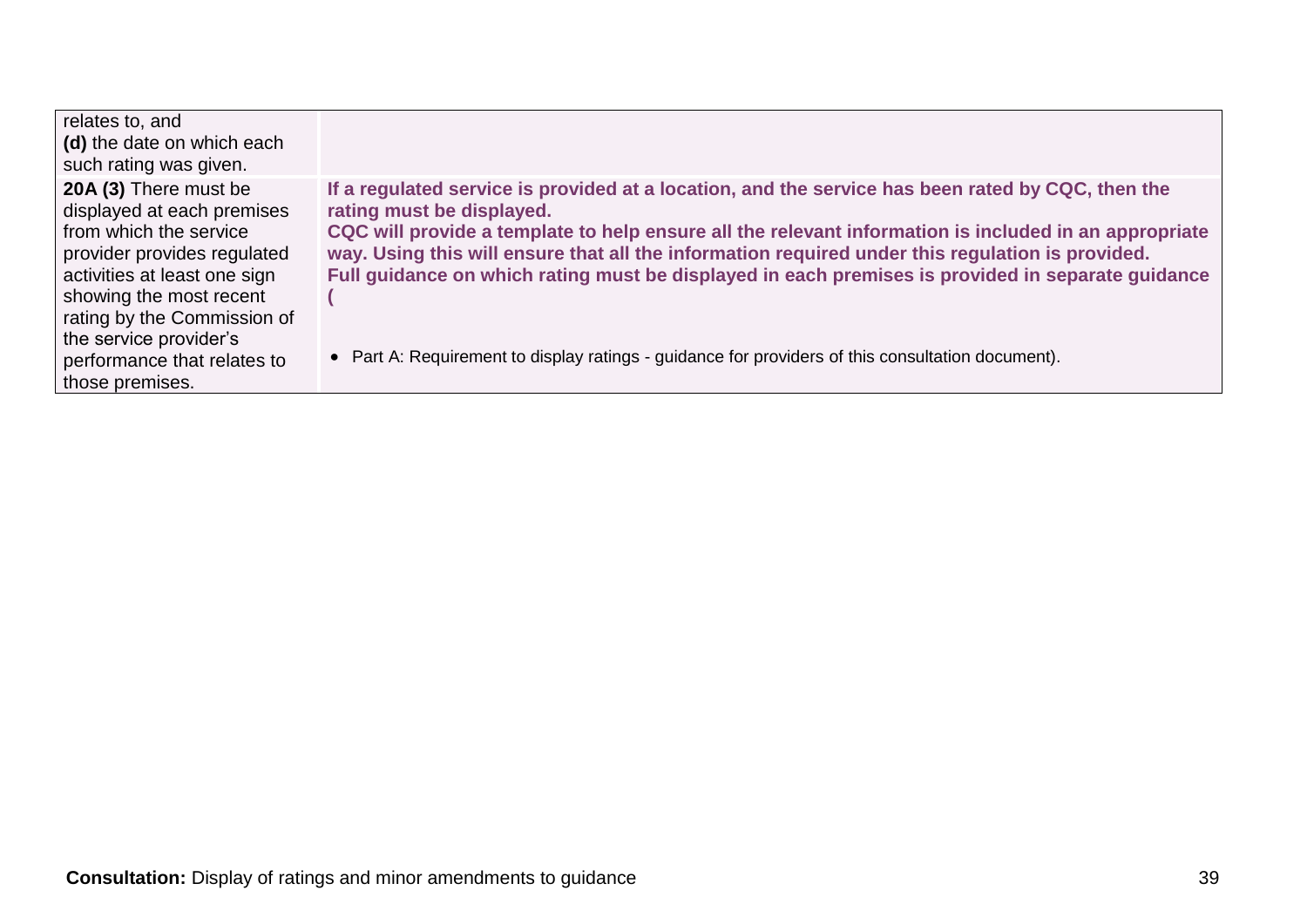## **Care Quality Commission (Registration) Regulations 2009**

**Where the regulations below refer to notifications to Care Quality Commission, further information can be found in our statutory notifications guidance for registered providers and managers of: independent healthcare, adult social care, primary dental care, private ambulances. For NHS trusts: Notifications required by the Health and Social Care Act 2008 Guidance for English NHS providers**

### **Regulation 12: Statement of purpose**

**12**.—(1) The registered person must give the Commission a statement of purpose containing the information listed in Schedule 3.

(2) The registered person must keep under review and, where appropriate, revise the statement of purpose.

(3) The registered person must provide written details of any revision to the statement of purpose to the Commission within 28 days of any such revision.

#### <span id="page-39-0"></span>**Summary of the regulation**

The intention of this regulation is to make sure that providers have produced and sent to CQC a clear statement of all the information listed under [Schedule 3.](http://www.legislation.gov.uk/uksi/2009/3112/schedule/3/made)

Providers must notify CQC of any changes to their statement of purpose and ensure it is kept under review and notify CQC when there are any changes to the information listed in Schedule 3.

<span id="page-39-1"></span>CQC can prosecute for a breach of this regulation or a breach of part of the regulation. This means that CQC can move directly to prosecution without first serving a warning notice. Additionally, CQC may also take any other regulatory action. See the offences section at the beginning of this guidance for more detail.

CQC must refuse registration if providers cannot satisfy us that they can and will continue to comply with this regulation.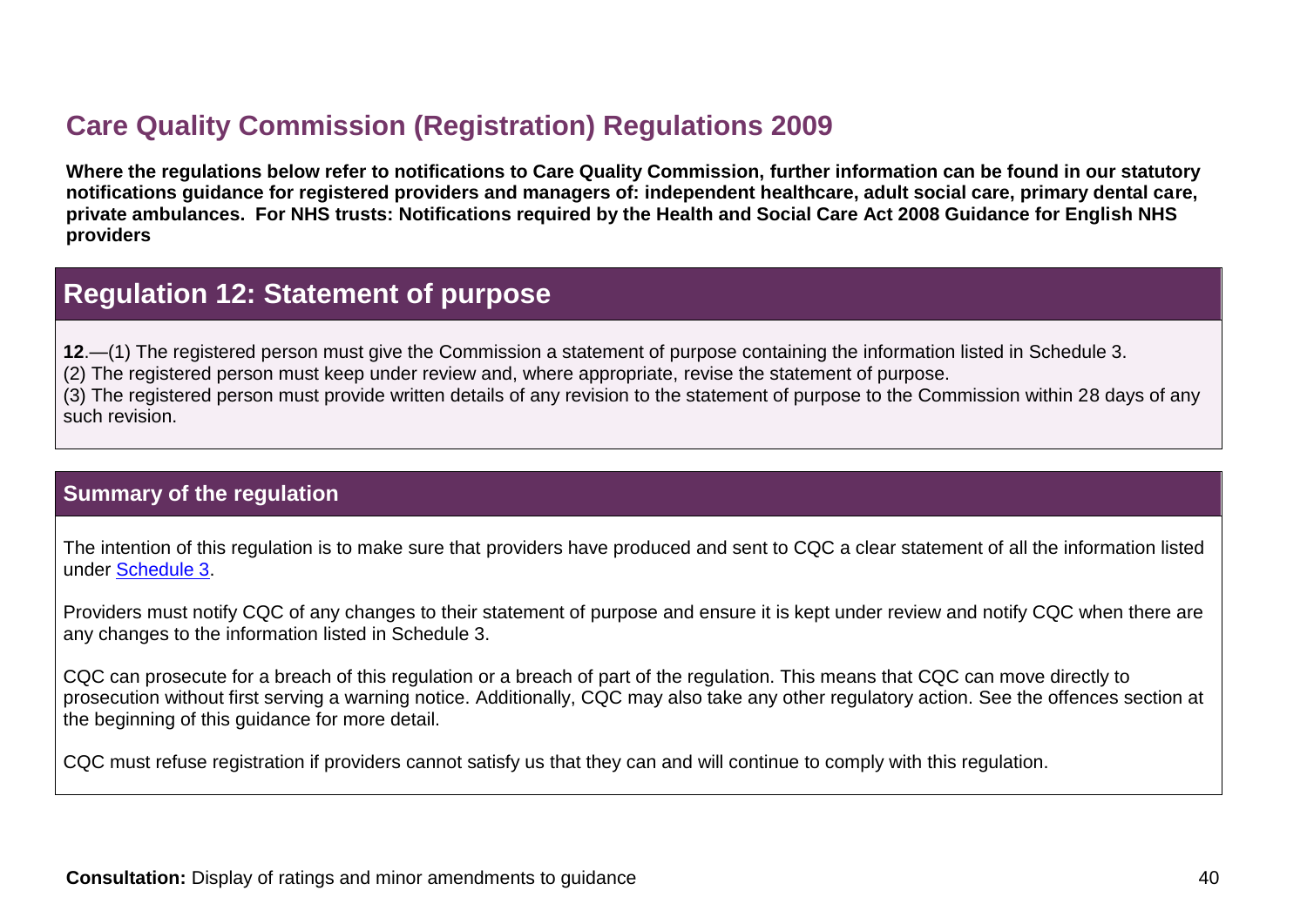| <b>Component of the</b><br>regulation                                                                                                                                      | Providers must have regard to the following guidance                                                                                                                                                                                                                                                                |
|----------------------------------------------------------------------------------------------------------------------------------------------------------------------------|---------------------------------------------------------------------------------------------------------------------------------------------------------------------------------------------------------------------------------------------------------------------------------------------------------------------|
| 12(1) The registered person<br>must give the Commission<br>a statement of purpose<br>containing the information<br>listed in Schedule 3.                                   | The statement of purpose must be submitted on first application for registration together with the<br>$\bullet$<br>registration application form.                                                                                                                                                                   |
| 12(3) The registered person<br>must provide written details<br>of any revision to the<br>statement of purpose to the<br>Commission within 28 days<br>of any such revision. | • If the provider changes their statement of purpose they must tell CQC what these changes are within 28<br>days of the changes being made.<br>• If the provider is applying to vary a condition of their registration they should send us a copy of their<br>proposed statement of purpose with their application. |

## **Regulation 13: Financial position**

**13.**—(1) Subject to paragraph (2), the service provider must take all reasonable steps to carry on the regulated activity in such a manner as to ensure the financial viability of the carrying on of that activity for the purposes of—

(a) achieving the aims and objectives set out in the statement of purpose; and

(b) meeting the registration requirements prescribed pursuant to section 20 of the Act.

(2) This regulation does not apply where the service provider is—

(c) an English local authority; or

<span id="page-40-0"></span>(d) a health service body.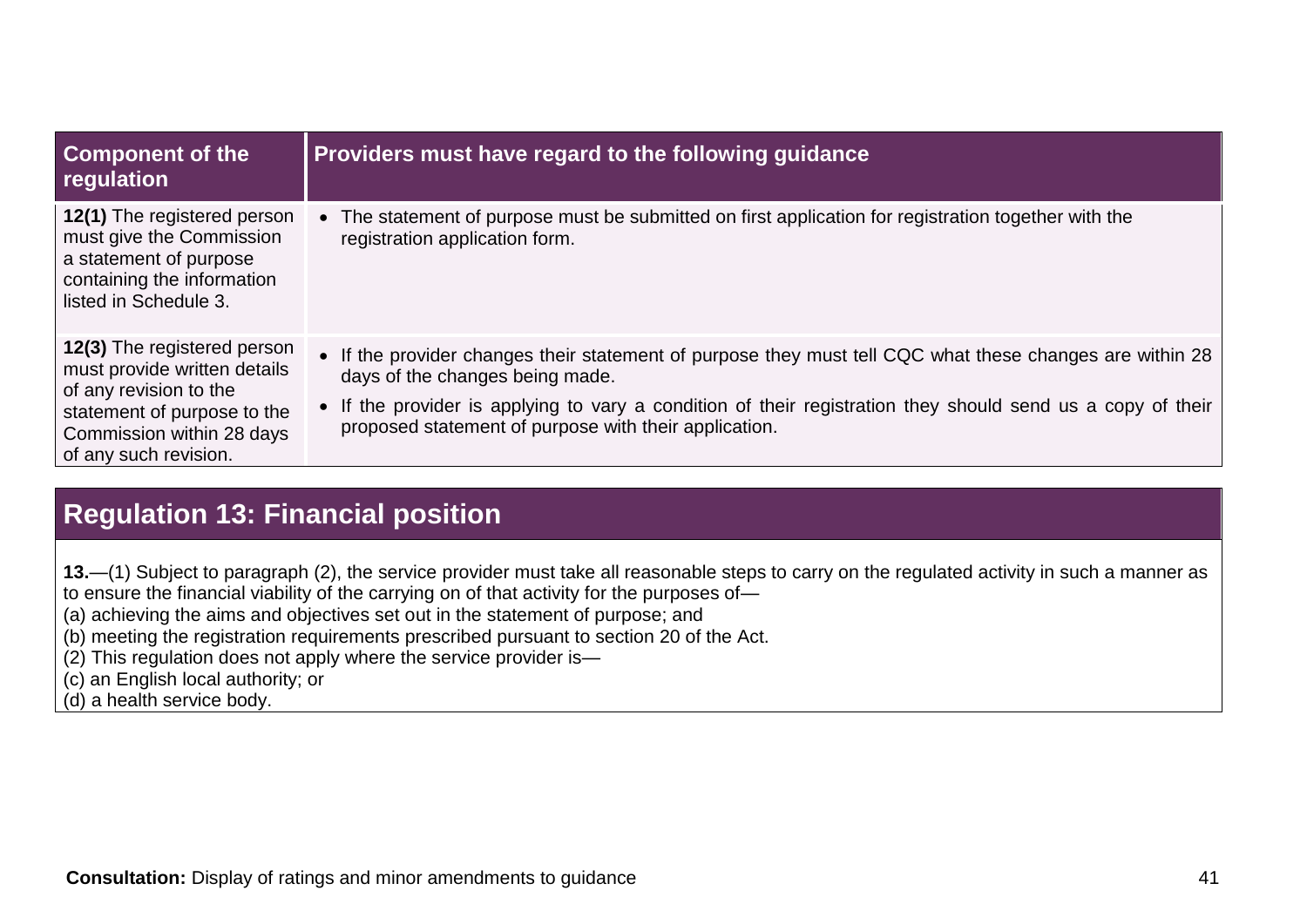#### **Summary of the regulation**

The intention of this regulation is to require providers to make sure they take all reasonable steps to meet the financial demands of providing safe and appropriate services.

To meet this regulation providers must have the financial resources needed to provide and continue to provide the services as described in the statement of purpose to the required standards.

CQC cannot prosecute for a breach of this regulation or any of its parts but we can take regulatory action. See the offences section at the beginning of this guidance for more detail.

CQC must refuse registration if providers cannot satisfy us that they can and will continue to comply with this regulation.

| <b>Component of the</b><br>regulation                                                 | Providers must have regard to the following guidance                                                                                                                                                                                                                                                                                                                                           |
|---------------------------------------------------------------------------------------|------------------------------------------------------------------------------------------------------------------------------------------------------------------------------------------------------------------------------------------------------------------------------------------------------------------------------------------------------------------------------------------------|
|                                                                                       | 13.—(1) Subject to paragraph (2), the service provider must take all reasonable steps to carry on the regulated activity in such a manner as<br>to ensure the financial viability of the carrying on of that activity for the purposes of-                                                                                                                                                     |
| 13(1)(a) achieving the aims<br>and objectives set out in the<br>statement of purpose; | • The provider must have the financial resources needed to provide and continue to provide the services as<br>described in the statement of purpose to the required standards.<br>• The provider must have insurance and suitable indemnity arrangements to cover potential liabilities<br>arising from death, injury, or other causes, loss or damage to property, and other financial risks. |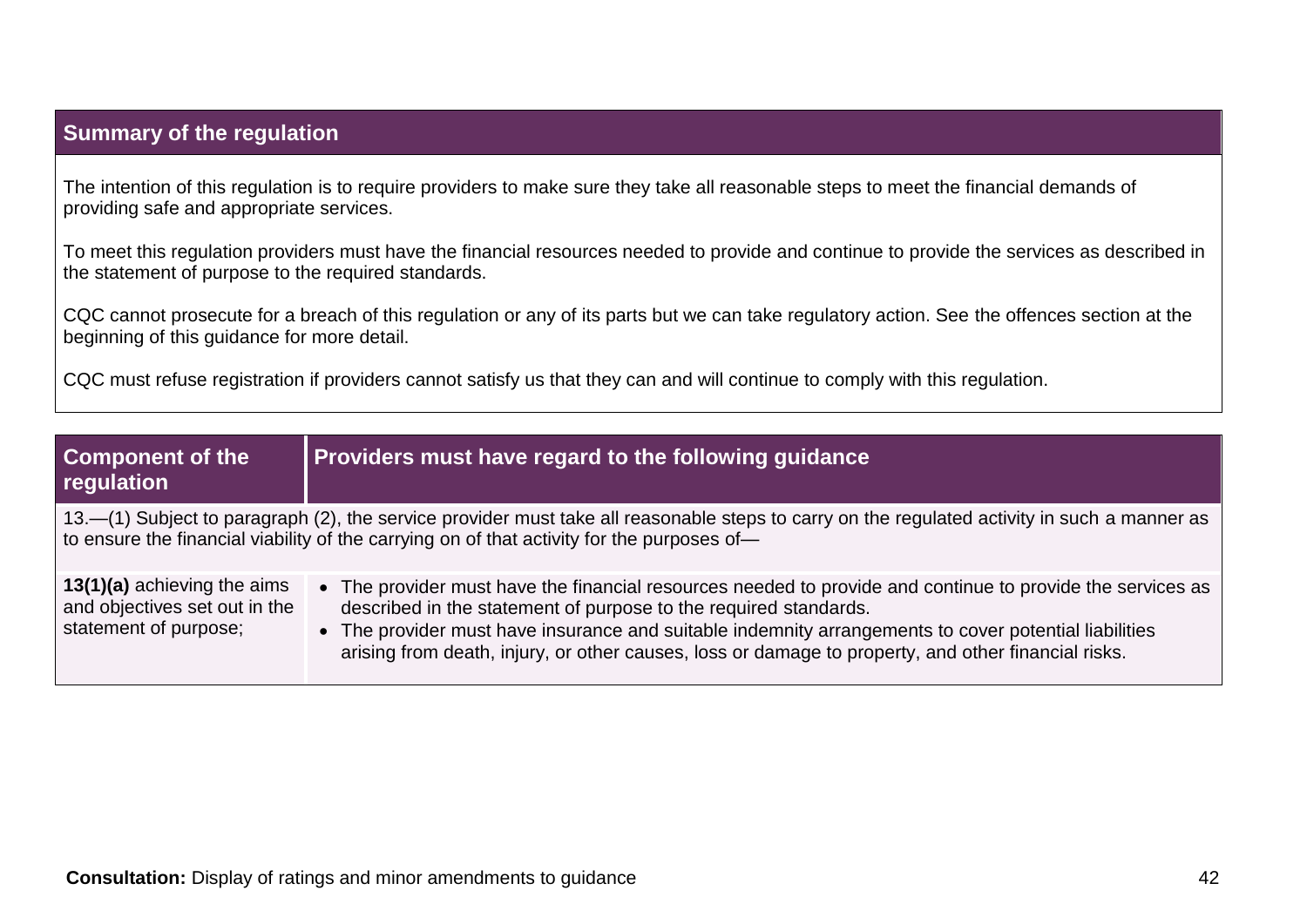# **Regulation 14: Notice of absence**

**14.**—(1) Subject to paragraphs (7) and (8), where—

(a) the service provider, if the provider is the person in day to day charge of the carrying on of the regulated activity; or

(b) the registered manager,

proposes to be absent from carrying on or managing the regulated activity for a continuous period of 28 days or more, the registered person must give notice in writing to the Commission of the proposed absence.

(2) Except in the case of an emergency, the notice referred to in paragraph (1) must be given no later than 28 days before the proposed absence commences or within such shorter period as may be agreed with the Commission and must contain the following information in relation to the proposed absence—

(a) its length or expected length;

(b) the reason for it;

(c) the arrangements which have been made for the management of the carrying on of the regulated activity during the period of absence; (d) the name, address and qualifications of the person who will be responsible for the management of the carrying on of the regulated activity during that absence;

(e) in the case of the absence of the registered manager, the arrangements that have been, or are proposed to be, made for appointing another person to manage the carrying on of the regulated activity during that absence, including the proposed date by which the appointment is to be made.

<span id="page-42-0"></span>(3) Where the absence referred to in paragraph (1) arises as the result of an emergency, the registered person must give notice of the absence to the Commission within 5 working days of its occurrence specifying the matters set out in paragraph (2)(a) to (e). (4) Where—

(a) the service provider, if the provider is the person in day to day charge of the carrying on of the regulated activity; or

(b) the registered manager

has been absent for a continuous period of 28 days or more, and the Commission has not been given notice of the absence, the registered person shall forthwith give notice in writing to the Commission specifying the matters set out in paragraph (2)(a) to (e).

(5) The registered person must notify the Commission of the return to duty of the service provider or (as the case may be) the registered manager not later than 7 working days after the date of that return.

(6) In this regulation "working day" means any day other than a Saturday, a Sunday, Christmas Day, Good Friday or a day which is a bank holiday in England and Wales within the meaning of the Banking and Financial Dealings Act 1971.

(7) Subject to paragraph (8), this regulation does not apply where the service provider is a health service body.

(8) Where the service provider is a health service body and is subject to a registered manager condition pursuant to regulation 5 or section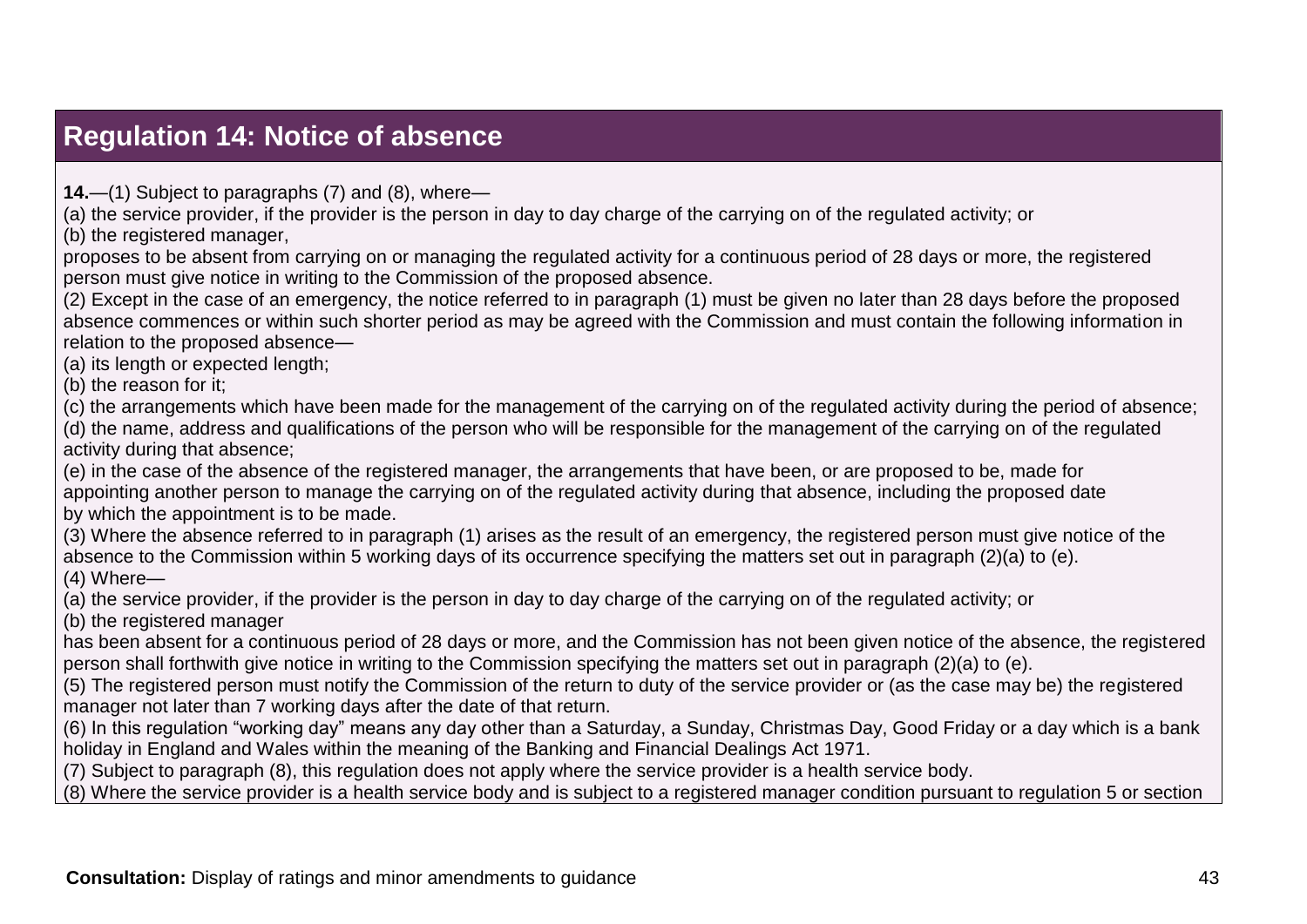12(3) or (5) of the Act, this regulation shall have effect in relation any absence, proposed absence or return to duty of that registered manager.

#### **Summary of the regulation**

The intention of this regulation is that CQC can be assured that the service will continue to be properly managed if the person in charge of their service is absent.

To meet the requirements of this regulation, the provider must inform CQC about any planned or unplanned absences that are for a continuous period of 28 days or more from the service, how the service will be run while they are away and when they return from a significant absence.

Providers must use forms provided by CQC to make notifications under this regulation. Further information about how to make any required notification to CQC can be found [here.](http://www.cqc.org.uk/content/notifications)

CQC can prosecute for a breach of this regulation or a breach of part of the regulation. This means that CQC can move directly to prosecution without first serving a warning notice. Additionally, CQC may also take any other regulatory action. See the offences section at the beginning of this guidance for more detail.

CQC must refuse registration if providers cannot satisfy us that they can and will continue to comply with this regulation.

There is no further guidance for this regulation.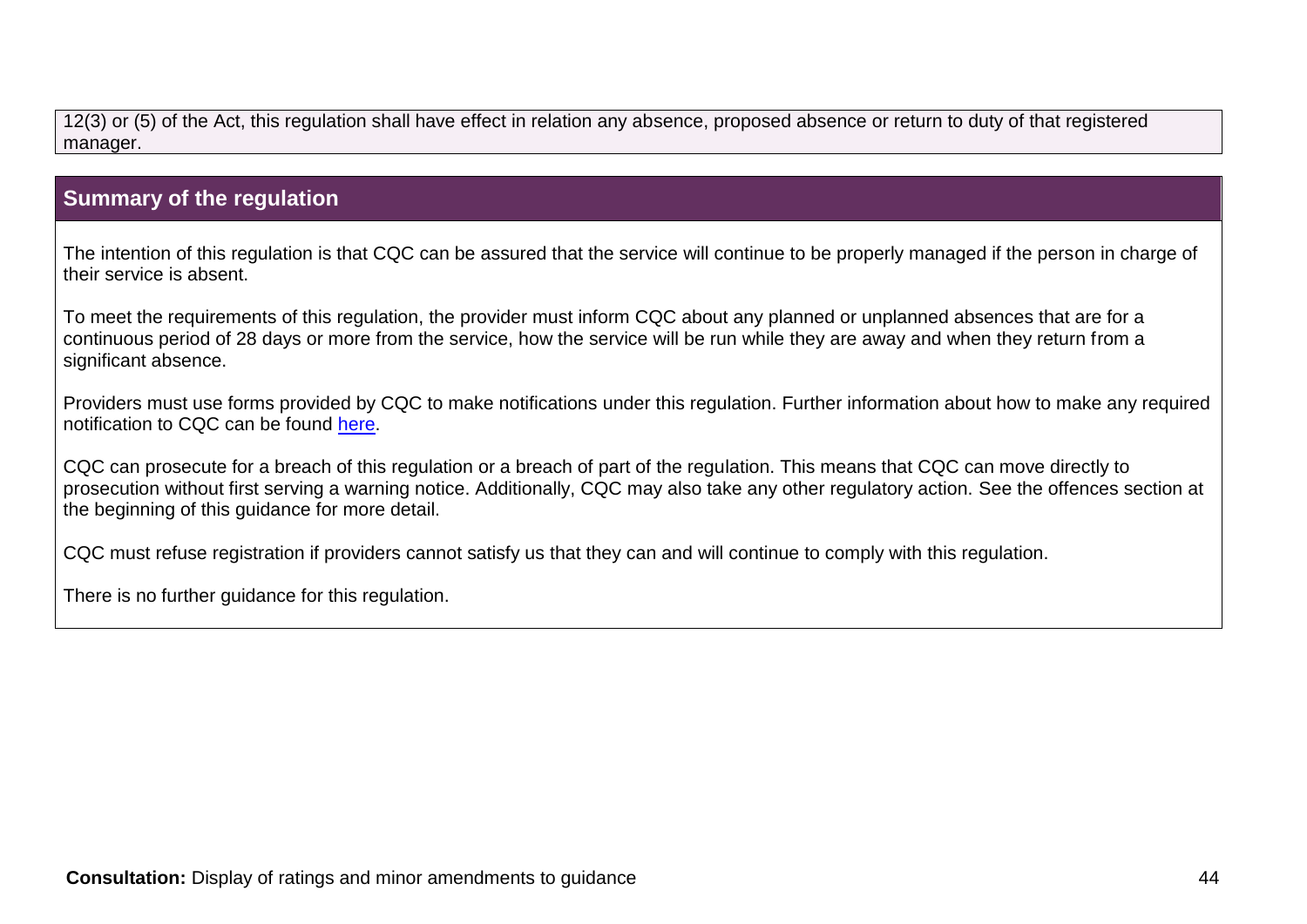### **Regulation 15: Notice of changes**

**15.**—(1) Subject to paragraph (2), the registered person must give notice in writing to the Commission, as soon as it is reasonably practicable to do so, if any of the following events takes place or is proposed to take place—

(a) a person other than the registered person carries on or manages the regulated activity;

(b) a registered person ceases to carry on or manage the regulated activity;

(c) the name of a registered person (where that person is an individual) changes;

(d) where the service provider is a partnership, any change in the membership of the partnership;

(e) where the service provider is a body other than a partnership—

(i) a change in the name or address of the body,

(ii) a change of director, secretary or other similar officer of the body, or

(iii) a change of nominated individual;

(f) where the service provider is—

(i) an individual, the appointment of a trustee in bankruptcy in relation to that individual, or

 (ii) a company or partnership, the appointment of a receiver, manager, liquidator or provisional liquidator in relation to that company or partnership.

<span id="page-44-0"></span>(2) Paragraph (1)(e)(ii) does not apply where the service provider is a health service body

(3) In this regulation, "nominated individual" means the individual who is employed as a director, manager or secretary of the body and whose name has been notified to the Commission as being the person who is responsible for supervising the management of the carrying on of the regulated activity by that body.

#### **Summary of the regulation**

The intention of this regulation is that CQC is notified of specific changes in the running of the service so that CQC can be assured that appropriate action has been taken by the provider.

The provider must inform CQC when the:

- Person who manages or carries on the service changes.
- Registered details of the service and any individual, partnership or organisation who manage or carry it on, change.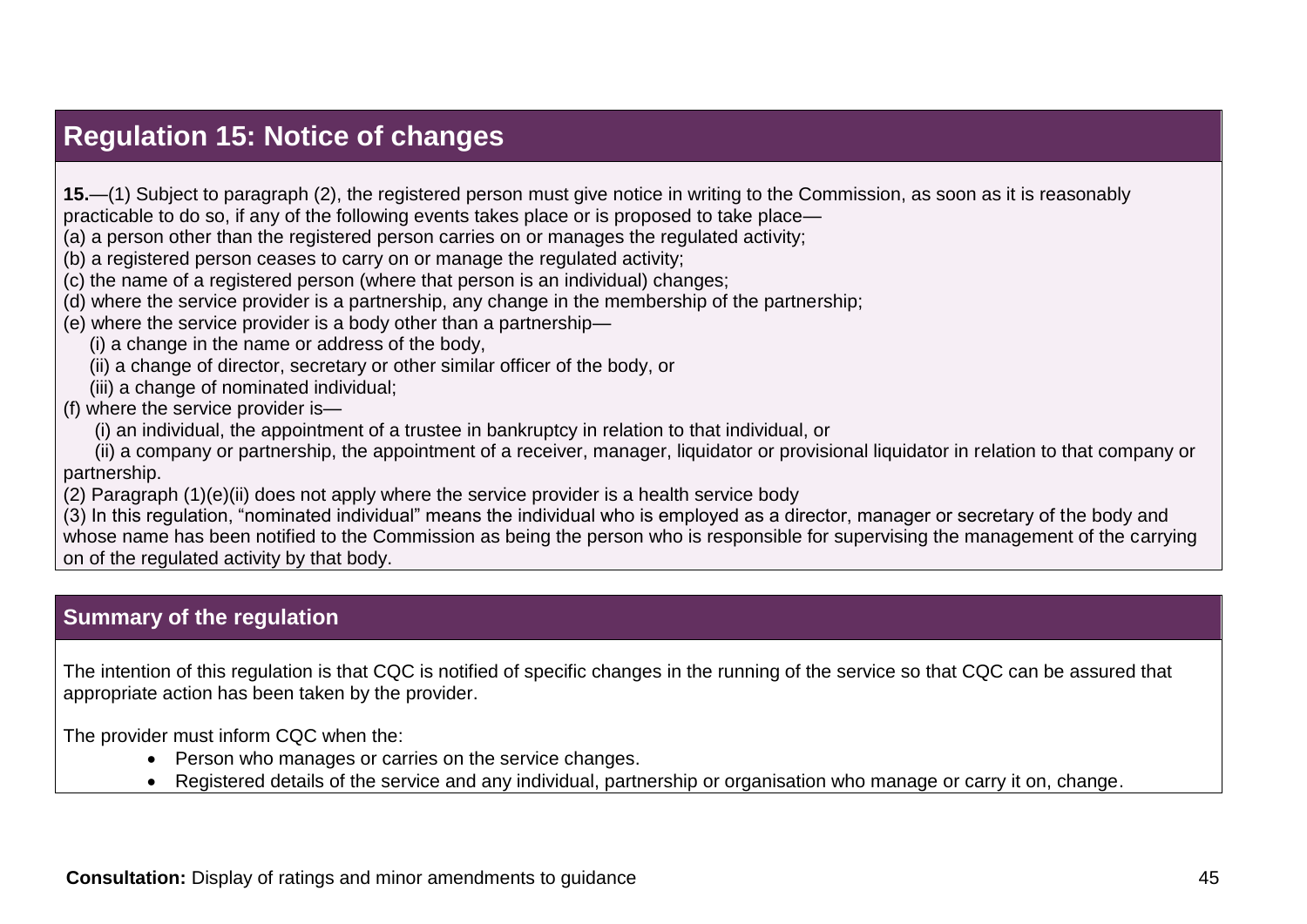- Registered person becomes financially insolvent.
- Service closes.

Providers must use forms provided by CQC to make notifications under this regulation. Further information about how to make any required notification to CQC can be found [here.](http://www.cqc.org.uk/content/notifications)

CQC can prosecute for a breach of this regulation or a breach of part of the regulation. This means that CQC can move directly to prosecution without first serving a warning notice. Additionally, CQC may also take any other regulatory action. See the offences section at the beginning of this guidance for more detail.

CQC must refuse registration if providers cannot satisfy us that they can and will continue to comply with this regulation.

There is no further guidance for this regulation.

# **Regulation 16: Notification of death of a person who uses services**

**16**.—(1) Except where paragraph (2) applies, the registered person must notify the Commission without delay of the death of a service user—

(a) whilst services were being provided in the carrying on of a regulated activity; or

(b) which has, or may have, resulted from the carrying on of a regulated activity.

(2) Subject to paragraph (4), where the service provider is a health service body, a local authority exercising public health functions (within the meaning of the [National Health Service Act 2006\)](http://www.lexisnexis.com/uk/legal/search/enhRunRemoteLink.do?A=0.5229736477640972&service=citation&langcountry=GB&backKey=20_T21148552122&linkInfo=F%23GB%23UK_ACTS%23num%252006_41a_Title%25&ersKey=23_T21147967404) or a provider of primary medical services, the registered person must notify the Commission without delay of the death of a service user where the death—

(a) either—

(i) occurred whilst services were being provided in the carrying on of a regulated activity,

(ii) has, or may have, resulted from the provision of services by a health service body, or local authority exercising public health functions (within the meaning of the National Health [Service Act 2006\)](http://www.lexisnexis.com/uk/legal/search/enhRunRemoteLink.do?A=0.4958357892958579&service=citation&langcountry=GB&backKey=20_T21148552122&linkInfo=F%23GB%23UK_ACTS%23num%252006_41a_Title%25&ersKey=23_T21147967404), in the course of carrying on a regulated activity, or

<span id="page-45-0"></span>(iii) has, or may have, resulted from the provision of primary medical services in the course of carrying on a regulated activity and those services were provided within the period of two weeks prior to the death of the service user; and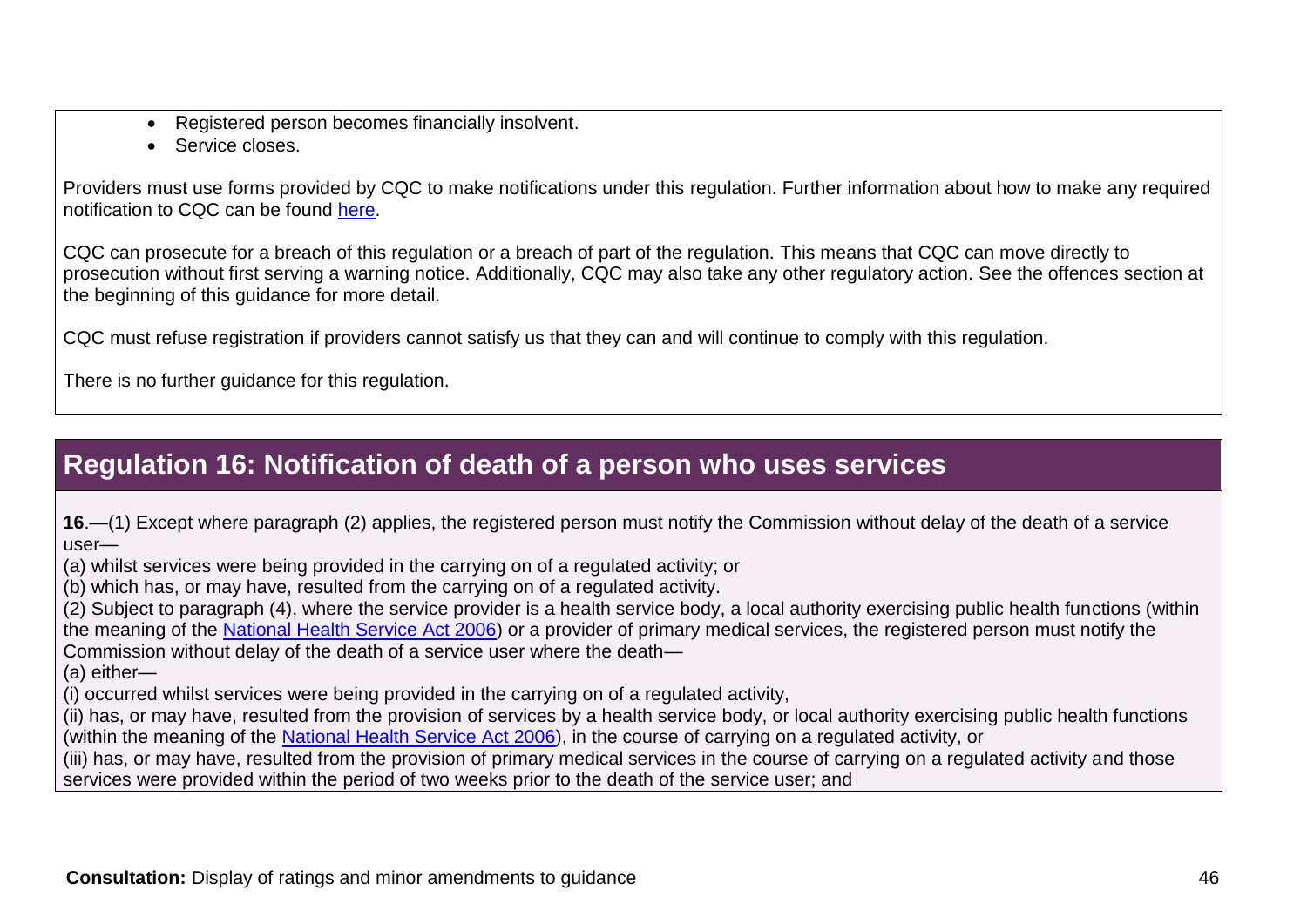(b) cannot, in the reasonable opinion of the registered person, be attributed to the course which that service user's illness or medical condition would naturally have taken if that service user was receiving appropriate care and treatment.

**(**3) Notification of the death of a service user must include a description of the circumstances of the death.

(4) Paragraph (2) does not apply if, and to the extent that, the registered person has reported the death to the National Health Service Commissioning Board.

(a) for the purposes of paragraph (4), where a person has reported a death to the NHS Commissioning Board Authority, established under Article 2 of the NHS Commissioning Board Authority (Establishment and Constitution) Order 2011, before the establishing of the National Health Service Commissioning Board ("the Board"), that report is to be treated as having been made to the board.

(5) This regulation does not apply where regulation 17 applies.

**(**6) In paragraph (2), "provider of primary medical services" means a person who provides primary medical services pursuant to one of the following sections of the National Health Service Act 2006(b) –

(a) section 3A (Secretary of State's duty as to provision of certain services),

(b) section 83(2)(b) (primary medical services),

(c) section 84 (general medical services contracts),

(d) section 92 (arrangements for the provision of primary medical services), and provision of primary medical services shall be construed accordingly

#### **Summary of the regulation**

The intention of this regulation is that CQC is notified of deaths of people who use services so that where needed, follow up action can be taken.

Notifications include those deaths that:

- Occurred whilst services were being provided in the carrying on of a regulated activity, or
- Have, or may have, resulted from the carrying on of a regulated activity.

Notifications about deaths must be sent to CQC without delay. All providers must send their notifications directly to CQC unless the provider is a health service body, local authority or provider of primary medical services and it has previously notified the NHS Commissioning Board Authority of the death.

Providers must use forms provided by CQC to make notifications under this regulation. Further information about how to make any required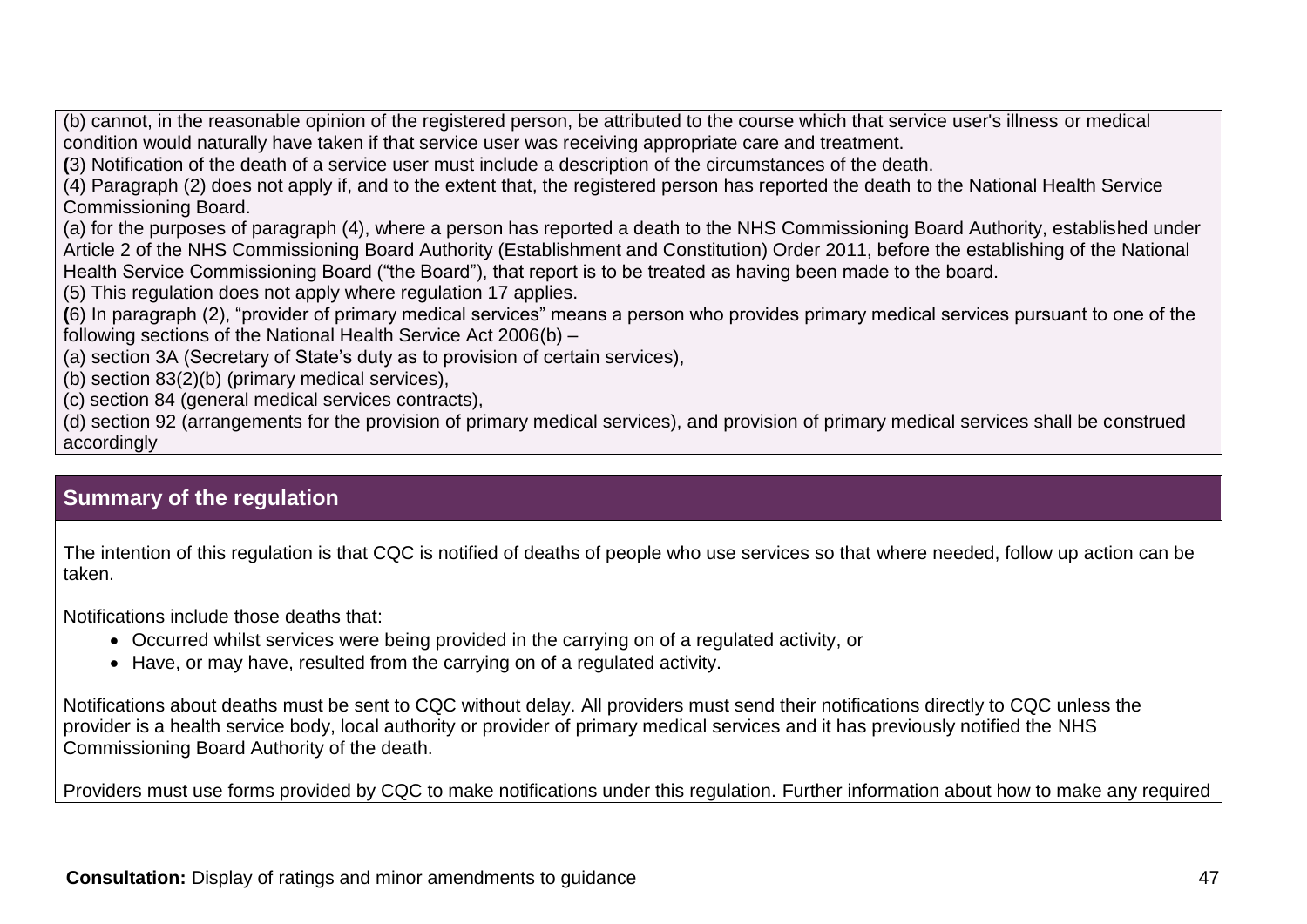notification to CQC can be found [here.](http://www.cqc.org.uk/content/notifications)

CQC can prosecute for a breach of this regulation or a breach of part of the regulation. This means that CQC can move directly to prosecution without first serving a warning notice. Additionally, CQC may also take any other regulatory action. See the offences section at the beginning of this guidance for more detail.

CQC must refuse registration if providers cannot satisfy us that they can and will continue to comply with this regulation.

| <b>Component of the</b><br>regulation | <b>Providers must have regard to the following guidance</b>                                             |
|---------------------------------------|---------------------------------------------------------------------------------------------------------|
| <b>16(5)</b> This regulation does     | • A notification is not required under this regulation where the notification relates to the death or   |
| not apply where regulation            | unauthorised absence of a service user who is detained or liable to be detained under the Mental Health |
| 17 applies.                           | Act 1983.                                                                                               |

### **Regulation 17: Notification of death or unauthorised absence of a service user who is detained or liable to be detained under the Mental Health Act 1983**

**17**.—(1) The registered person must notify the Commission without delay of the death in any location or unauthorised absence from a relevant location of a service user who is liable to be detained by the registered person—

(a) under the Mental Health Act 1983 ("the 1983 Act"); or

(b) pursuant to an order or direction made under another enactment (which applies in relation to England), where that detention takes effect as if the order or direction were made pursuant to the provisions of the 1983 Act.

(2) Notification of the death of a service user must include a description of the circumstances of the death.

(2A) The registered person must notify the Commission without delay of the return to a relevant location after a period of unauthorised absence of a service user whose absence is required to be notified under paragraph (1).

(3) In this regulation—

<span id="page-47-0"></span>(a) references to persons "liable to be detained" include a community patient who has been recalled to hospital in accordance with section 17E of the 1983 Act, but do not include a patient who has been conditionally discharged and not recalled to hospital in accordance with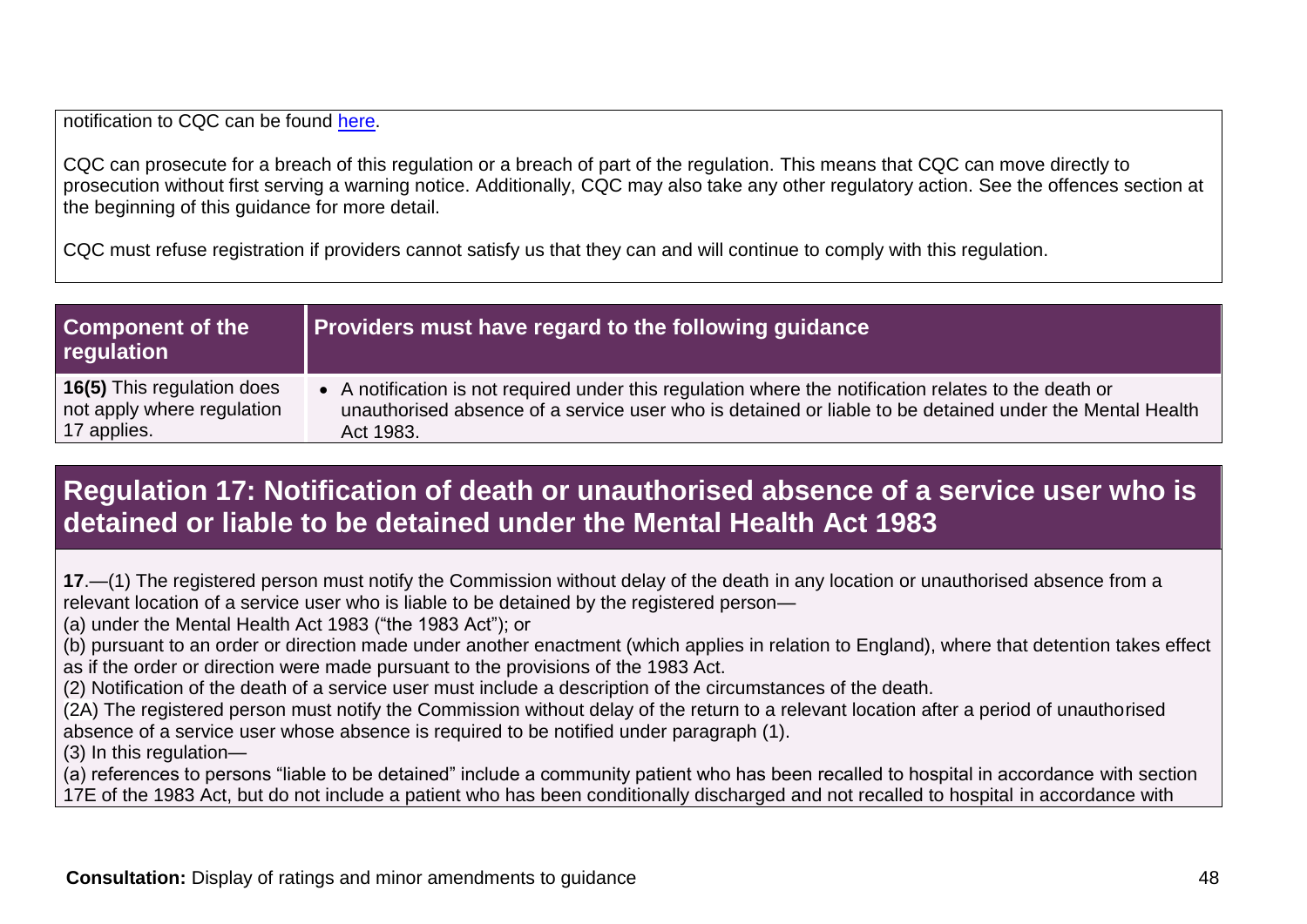section 42, 73 or 74 of the 1983 Act; (b) "community patient" has the same meaning as in section 17A of the 1983 Act; (c) "hospital" means a hospital within the meaning of Part 2 of that Act; and

(ca) "relevant location" means a location used to provide secure psychiatric services under a contract with an English NHS body[\(1\)](http://www.legislation.gov.uk/uksi/2012/921/regulation/4/made#f00005) or the Secretary of State

### **Summary of the regulation**

The intention of this regulation is that CQC is notified of the death or unauthorised absence of a person in any location who is liable to be detained under the Mental Health Act 1983 so that where needed follow up action can be taken.

Notifications about deaths must be sent to CQC without delay. All providers must send their notifications directly to CQC unless the provider is a health service body, local authority or provider of primary medical services and it has previously notified the NHS Commissioning Board Authority of the death.

CQC can prosecute for a breach of this regulation or a breach of part of the regulation. This means that CQC can move directly to prosecution without first serving a warning notice. Additionally, CQC may also take any other regulatory action. See the offences section at the beginning of this guidance for more detail.

CQC must refuse registration if providers cannot satisfy us that they can and will continue to comply with this regulation.

| <b>Component of the</b><br>regulation                                                                                                                                  | <b>Providers must have regard to the following guidance</b>                                                                                                                                    |
|------------------------------------------------------------------------------------------------------------------------------------------------------------------------|------------------------------------------------------------------------------------------------------------------------------------------------------------------------------------------------|
| 17(1) The registered person<br>must notify the Commission<br>without delay of the death in<br>any location or<br>unauthorised absence from<br>a relevant location of a | • Unauthorised absences of a person liable to be detained under the Mental Health Act 1983 become<br>notifiable when the person is still absent after midnight on the day their absence began. |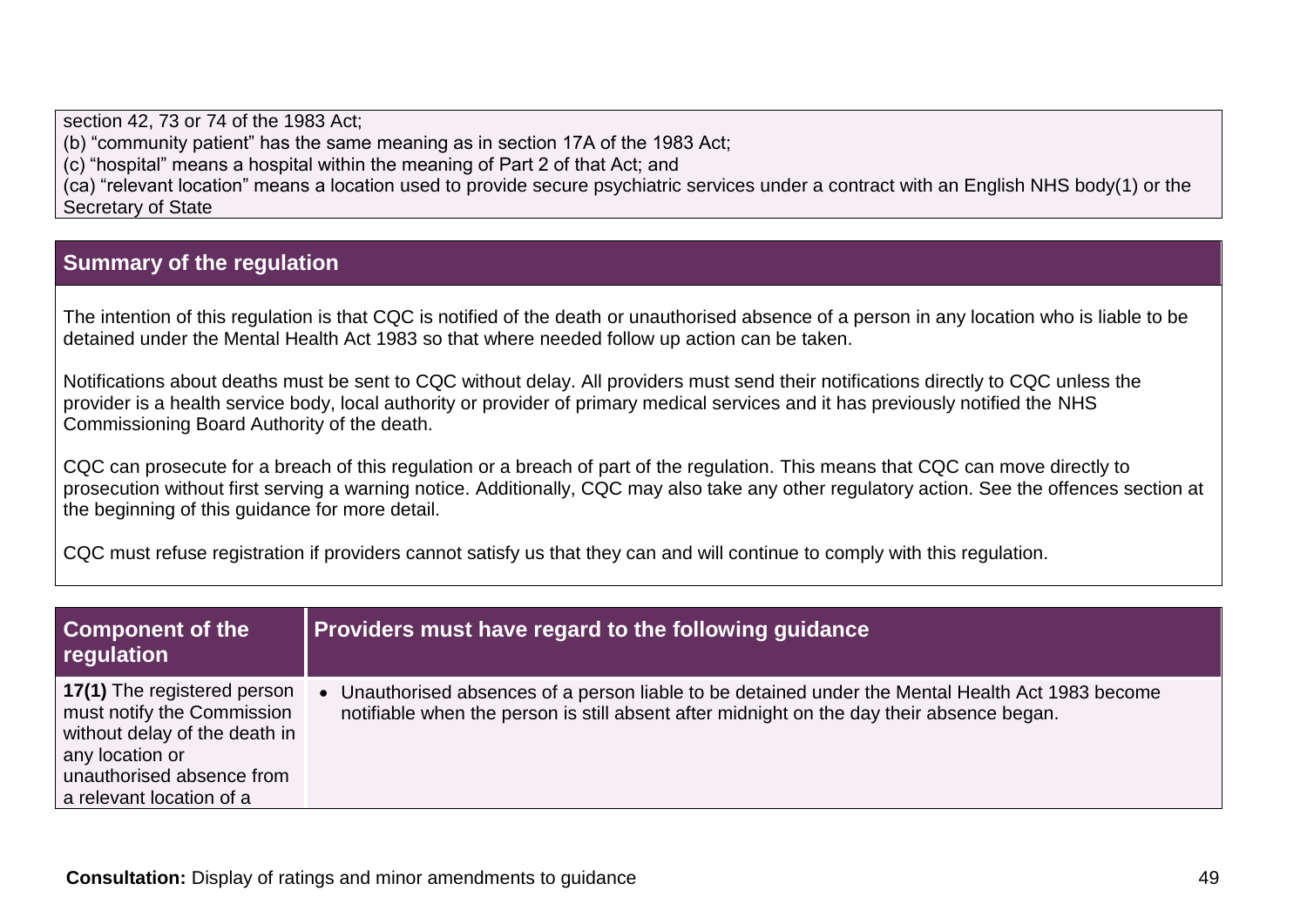service user who is liable to be detained by the registered person— **(a)** under the Mental Health Act 1983 ("the 1983 Act"); or **(b)** pursuant to an order or direction made under another enactment (which applies in relation to England), where that detention takes effect as if the order or direction were made pursuant to the provisions of the 1983 Act.

### **Regulation 18: Notification of other incidents**

**18.—** (1) Subject to paragraphs (3) and (4), the registered person must notify the Commission without delay of the incidents specified in paragraph (2) which occur whilst services are being provided in the carrying on of a regulated activity, or as a consequence of the carrying on of a regulated activity.

(2) The incidents referred to in paragraph (1) are—

(a) any injury to a service user which, in the reasonable opinion of a health care professional, has resulted in—

(i) an impairment of the sensory, motor or intellectual functions of the service user which is not likely to be temporary,

(ii) changes to the structure of a service user's body,

(iii) the service user experiencing prolonged pain or prolonged psychological harm, or

(iv) the shortening of the life expectancy of the service user;

(b) any injury to a service user which, in the reasonable opinion of a health care professional, requires treatment by that, or another, health care professional in order to prevent—

<span id="page-49-0"></span>(i) the death of the service user, or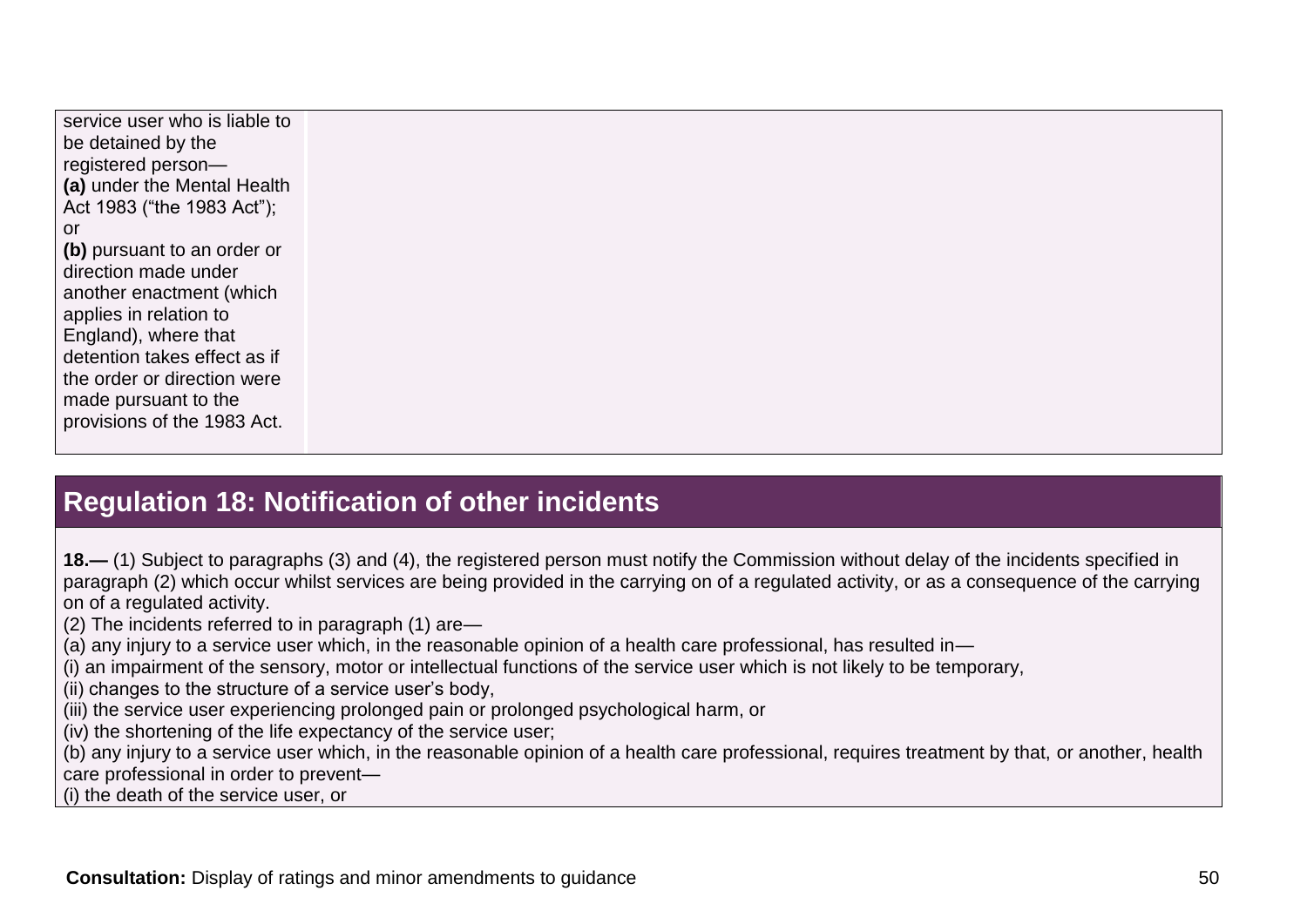(ii) an injury to the service user which, if left untreated, would lead to one or more of the outcomes mentioned in sub-paragraph (a);

 $(c)$  . . . Imoved to 4A  $(a)$ ]

 $(d)$ ... [moved to 4A  $(b)$ ]

(e) any abuse or allegation of abuse in relation to a service user;

(f) any incident which is reported to, or investigated by, the police;

(g) any event which prevents, or appears to the service provider to be likely to threaten to prevent, the service provider's ability to continue to carry on the regulated activity safely, or in accordance with the registration requirements, including—

(i) an insufficient number of suitably qualified, skilled and experienced persons being employed for the purposes of carrying on the regulated activity,

(ii) an interruption in the supply to premises owned or used by the service provider for the purposes of carrying on the regulated activity of electricity, gas, water or sewerage where that interruption has lasted for longer than a continuous period of 24 hours,

(iii) physical damage to premises owned or used by the service provider for the purposes of carrying on the regulated activity which has, or is likely to have, a detrimental effect on the treatment or care provided to service users, and

(iv) the failure, or malfunctioning, of fire alarms or other safety devices in premises owned or used by the service provider for the purposes of carrying on the regulated activity where that failure or malfunctioning has lasted for longer than a continuous period of 24 hours;

(h) any placement of a service user under the age of eighteen in a psychiatric unit whose services are intended for persons over that age where that placement has lasted for longer than a continuous period of 48 hours.

(3) Paragraph (2)(f) does not apply where the service provider is an English NHS body.

(4) Where the service provider is a health service body, paragraph (1) does not apply if, and to the extent that, the registered person has reported the incident to [the National Health Service Commissioning Board].

[(4ZA) For the purposes of paragraph (4), where a person has reported an incident to the NHS Commissioning Board Authority, established under Article 2 of the NHS Commissioning Board Authority (Establishment and Constitution) Order 2011, before the establishment of the National Health Service Commissioning Board ("the Board"), that report is to be treated as having been made to the Board.]

[(4A) The registered person must notify the Commission of the following events, which occur whilst services are being provided in the carrying on of a regulated activity, or as a consequence of the carrying on of a regulated activity—

(a) any request to a supervisory body made pursuant to Part 4 of Schedule A1 to the 2005 Act by the registered person for a standard authorisation:

(b) any application made to a court in relation to depriving a service user of their liberty pursuant to section 16(2)(a) of the 2005 Act.

(4B) Any notification required to be given in respect of an event in paragraph (4A) shall be given once the outcome of the request or application is known or, if the request or application is withdrawn, at the point of withdrawal and shall include a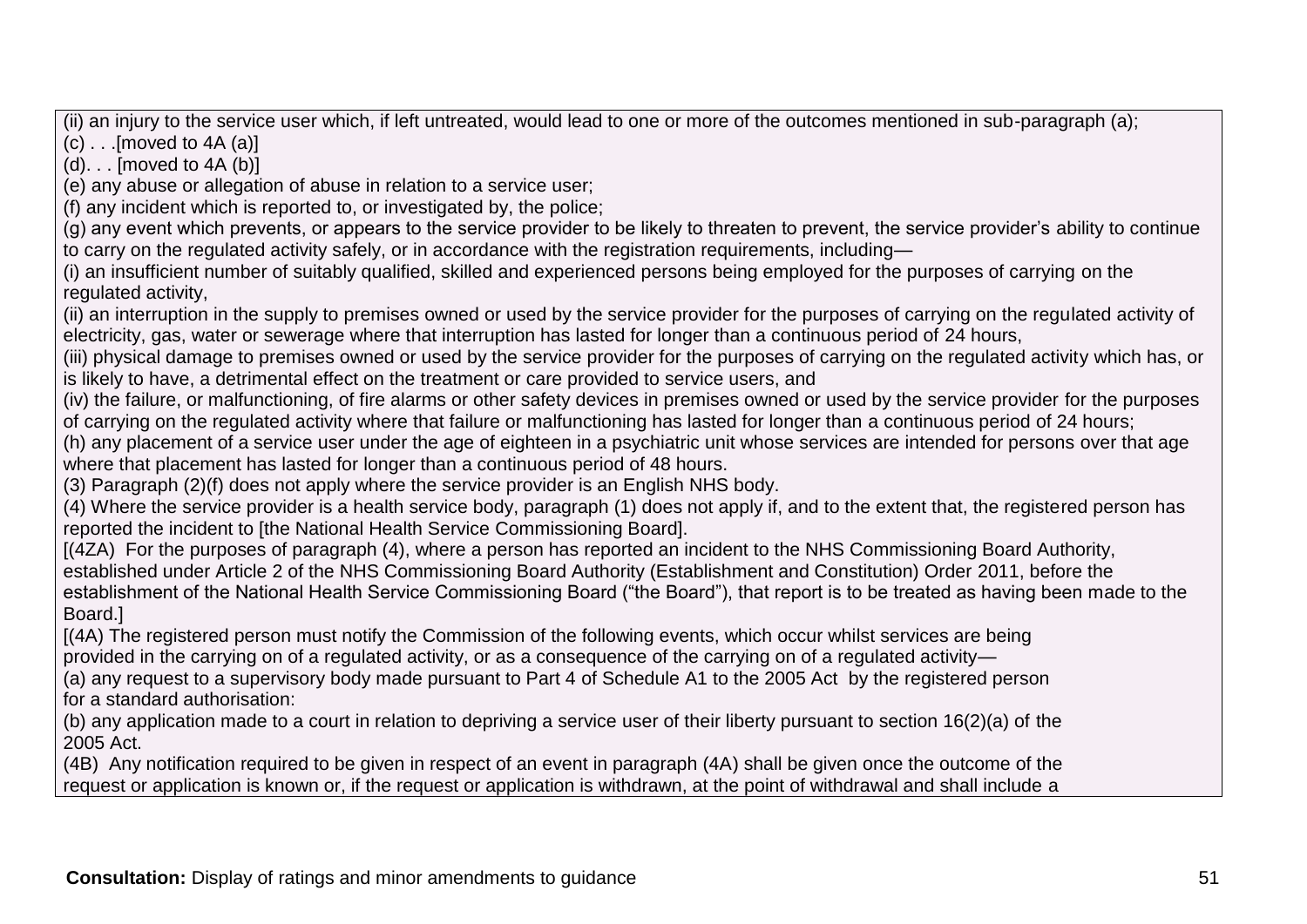(ii) physical or psychological ill-treatment, (iii) theft, misuse or misappropriation of money or property, or (iv) neglect and acts of omission which cause harm or place at risk of harm; (c) "health care professional" means a person who is registered as a member of any profession to which section 60(2) of the Health Act 1999 applies; (d) "registration requirements" means any requirements or conditions imposed on the registered person by or under Chapter 2 of Part 1 of (e) "standard authorisation" has the meaning given under Part 4 of Schedule A1 to the 2005 Act; (f) "supervisory body" has the meaning given in paragraph 180 (in relation to a hospital in England) or paragraph 182 (in relation to a care home) of Schedule A1 to the 2005 Act; (g) for the purposes of paragraph  $(2)(a)$ — (i) "prolonged pain" and "prolonged psychological harm" means pain or harm which a service user has experienced, or is likely to experience, for a continuous period of at least 28 days, and (ii) a sensory, motor or intellectual impairment is not temporary if such an impairment has lasted, or is likely to last, for a continuous period of at least 28 days.

(b) whether the request or application was preceded by the use of an urgent authorisation, within the meaning of paragraph

statement as to—

(5) In this regulation—

(i) sexual abuse,

the Act;

9 of Schedule A1 to the 2005 Act;

(d) the date of the outcome or withdrawal.

(a) the date and nature of the request or application;

(a) "the 2005 Act" means the Mental Capacity Act 2005;

(b) "abuse", in relation to a service user, means—

(c) the outcome of the request or application or reason for its withdrawal; and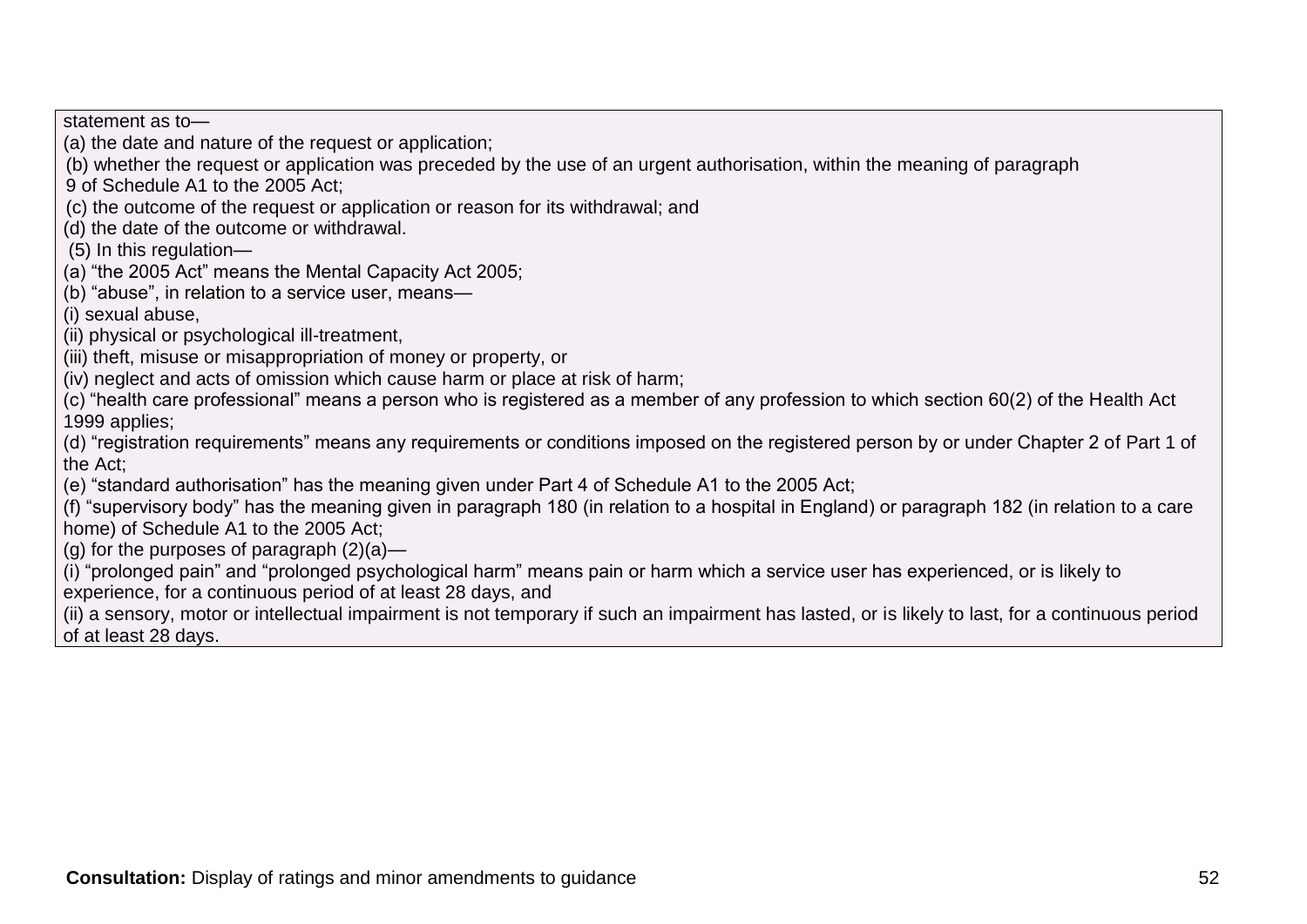#### **Summary of the regulation**

The intention of this regulation is to specify a range of events or occurrences that must be notified to the CQC so that where needed, follow up action can be taken by CQC.

Providers must notify CQC of all incidents that affect the health, safety and welfare of people who use services. The full list of incidents is in the text of the regulation.

All providers must send their notifications directly to CQC unless the provider is a health service body, local authority or provider of primary medical services and it has previously notified the NHS Commissioning Board Authority of the death.

CQC can prosecute for a breach of this regulation or a breach of part of the regulation. This means that CQC can move directly to prosecution without first serving a warning notice. Additionally, CQC may also take any other regulatory action. See the offences section at the beginning of this guidance for more detail.

CQC must refuse registration if providers cannot satisfy us that they can and will continue to comply with this regulation.

| <b>Component of the</b><br>regulation | Providers must have regard to the following guidance                                                    |
|---------------------------------------|---------------------------------------------------------------------------------------------------------|
| <b>18(2)</b> The incidents referred   | • Injuries include those that lead to or which if untreated are likely to lead to permanent damage – or |
| to in paragraph $(1)$ are —           | damage that lasts or is likely to last more than 28 days $-$ to:                                        |
| (a) any injury to a service           | • A person's sight, hearing, touch, smell or taste                                                      |
| user which, in the                    | • Any major organ of the body (including the brain and skin)                                            |
| reasonable opinion of a               | <b>Bones</b>                                                                                            |
| health care professional,             | Muscles, tendons, joints or vessels                                                                     |
| has resulted in-                      | Intellectual functions, such as                                                                         |
| (i) an impairment of the              | $\bullet$                                                                                               |
| sensory, motor or                     | • Intelligence                                                                                          |
| intellectual functions of the         | $\bullet$ Speech                                                                                        |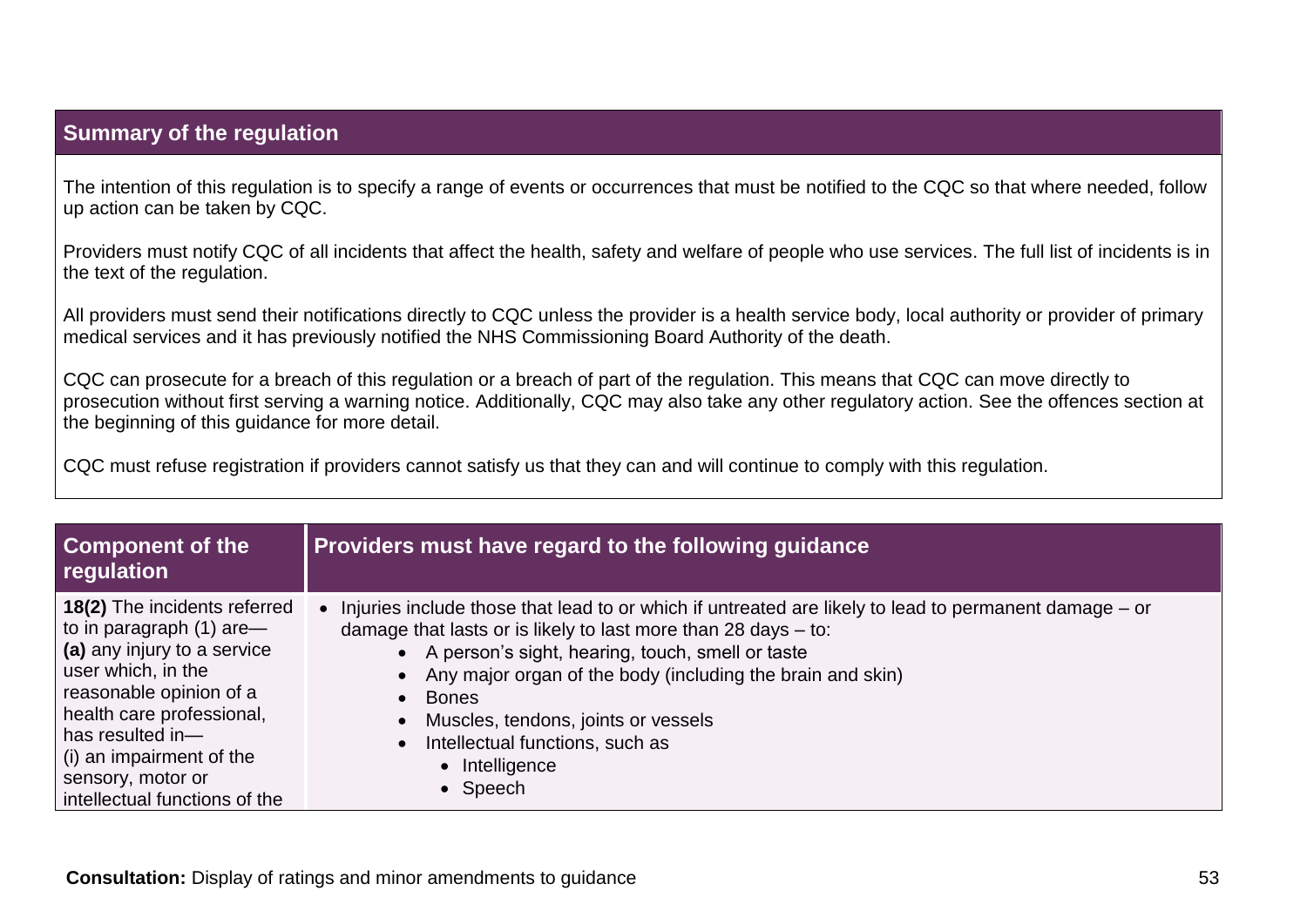service user which is not likely to be temporary, (ii) changes to the structure of a service user's body, (iii) the service user experiencing prolonged pain or prolonged psychological harm, or (iv) the shortening of the life expectancy of the service user;

**(b)** any injury to a service user which, in the reasonable opinion of a health care professional, requires treatment by that, or another, health care professional in order to prevent—

(i) the death of the service user, or

(ii) an injury to the service user which, if left untreated, would lead to one or more of the outcomes mentioned in sub-paragraph (a);

- Thinking
- Remembering
- Making judgments
- Solving problems.
- Injuries or events leading to psychological harm, including:
	- Post-traumatic stress disorder
	- Other stress that requires clinical treatment or support
	- Psychosis
	- Clinical depression
	- Clinical anxiety
	- The development after admission of a pressure sore of grade 3 or above
	- That develops after the person has started to use the service
	- Any injury or other event that causes a person pain lasting or likely to last for more than 28 days.

These lists are not exhaustive.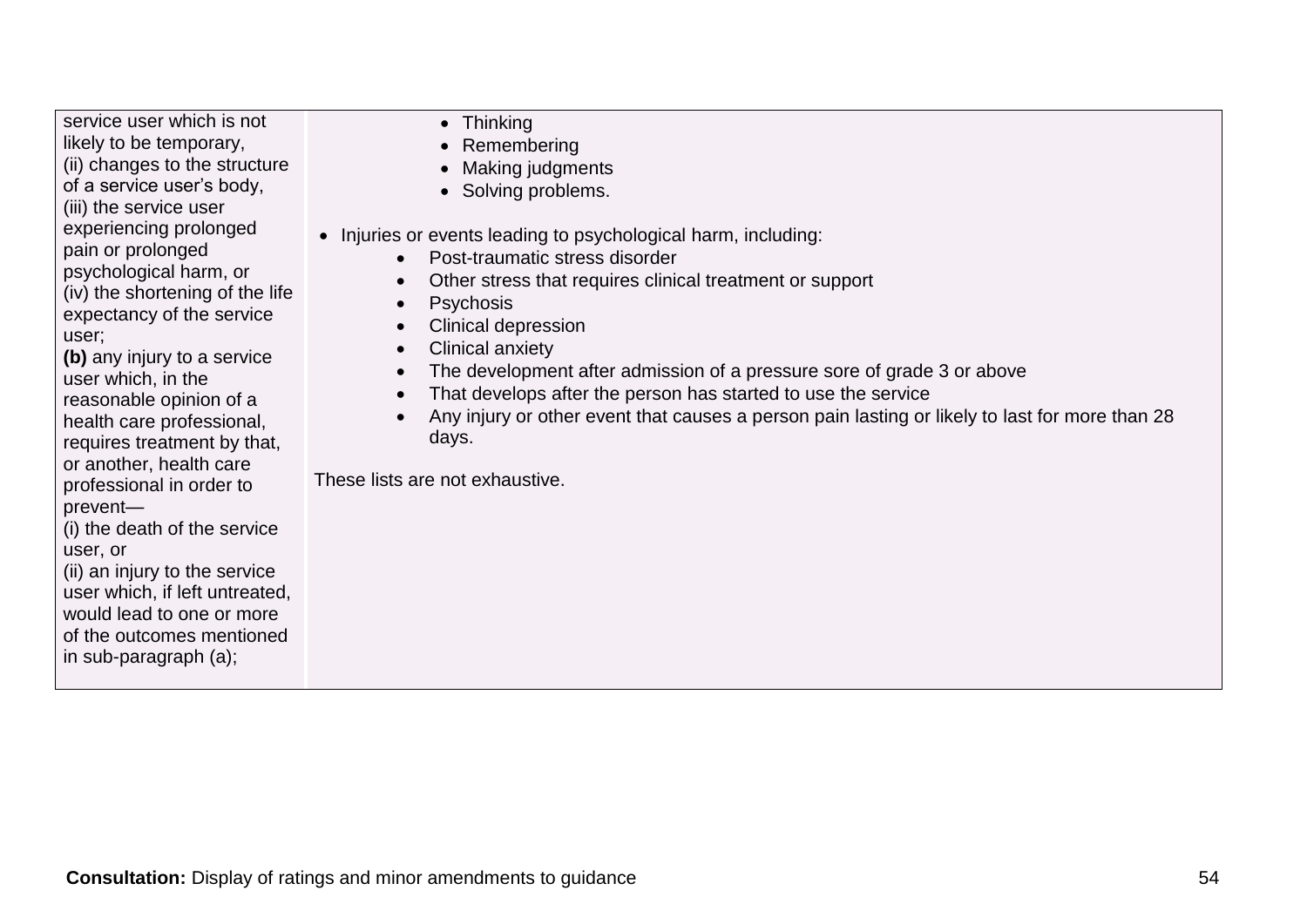### **Regulation 19: Fees**

**19.—** (1) Where a service user will be responsible for paying the costs of their care or treatment (either in full or partially), the registered person must provide a statement to the service user, or to a person acting on the service user's behalf—

(a) specifying the terms and conditions in respect of the services to be provided to the service user, including as to the amount and method of payment of fees; and

(b) including, where applicable, the form of contract for the provision of services by the service provider.

(2) The statement referred to in paragraph (1) must be—

(a) in writing; and

(b) as far as reasonably practicable, provided prior to the commencement of the services to which the statement relates.

#### **Summary of the regulation**

<span id="page-54-0"></span>The intention of this regulation is to make sure that providers give people who use services timely and accurate information about the cost of their care and treatment.

In order to meet this regulation, providers must make written information available about any fees, contracts and terms and conditions. where people are paying either in full or in part for the cost of their care, treatment and support.

CQC can prosecute for a breach of this regulation or a breach of part of the regulation. This means that CQC can move directly to prosecution without first serving a warning notice. Additionally, CQC may also take other regulatory action. See the offences section at the beginning of this guidance for more detail.

CQC must refuse registration if providers cannot satisfy us that they can and will continue to comply with this regulation.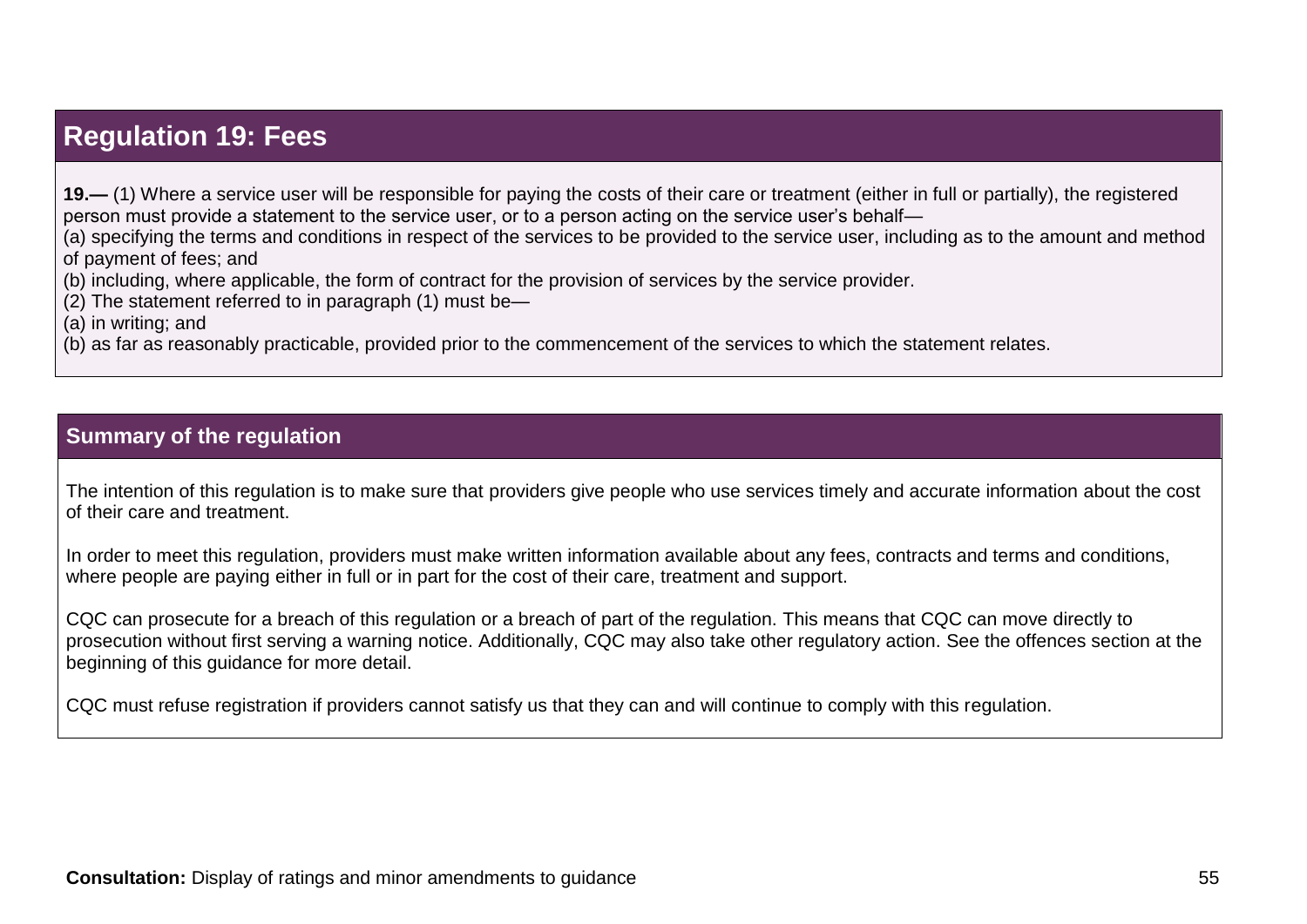| <b>Component of the</b><br>regulation                                                                                                                                                                                                                    | Providers must have regard to the following guidance                                                                                                                                                                                                                                                                                                                                                                                                                                                                                                                                                                                                                                                                     |  |
|----------------------------------------------------------------------------------------------------------------------------------------------------------------------------------------------------------------------------------------------------------|--------------------------------------------------------------------------------------------------------------------------------------------------------------------------------------------------------------------------------------------------------------------------------------------------------------------------------------------------------------------------------------------------------------------------------------------------------------------------------------------------------------------------------------------------------------------------------------------------------------------------------------------------------------------------------------------------------------------------|--|
| 19(1) Where a service user will be responsible for paying the costs of their care or treatment (either in full or partially), the registered person<br>must provide a statement to the service user, or to a person acting on the service user's behalf- |                                                                                                                                                                                                                                                                                                                                                                                                                                                                                                                                                                                                                                                                                                                          |  |
| 19(1)(a) specifying the<br>terms and conditions in<br>respect of the services to be<br>provided to the service<br>user, including as to the<br>amount and method of<br>payment of fees; and                                                              | • Providers must give people information about the terms and conditions of their care, treatment or support<br>including the expected costs and the requirement to pay for their care, treatment and support. This<br>applies to people who pay the provider in full or partially.<br>• Providers must notify people of any changes to their terms and conditions including increases in fees and<br>give them sufficient time to consider whether they wish to continue with the service.<br>• People must be told how they can make payments.<br>• People should be given reasonable notice for when payments are due so they have the opportunity to<br>arrange payment without incurring penalties/late payment fees |  |
| 19(1)(b) including, where<br>applicable, the form of<br>contract for the provision of<br>services by the service<br>provider.                                                                                                                            | • Providers must make sure that the person using the service and /or the person lawfully acting on their<br>behalf are given a copy of any contract detailing the service to be provided.                                                                                                                                                                                                                                                                                                                                                                                                                                                                                                                                |  |
| 19(2) The statement referred to in paragraph (1) must be-                                                                                                                                                                                                |                                                                                                                                                                                                                                                                                                                                                                                                                                                                                                                                                                                                                                                                                                                          |  |
| $19(2)(a)$ in writing; and<br>$19(2)(b)$ as far as<br>reasonably practicable,<br>provided prior to the<br>commencement of the<br>services to which the<br>statement relates.                                                                             | • People must be given a written copy of the terms and conditions they must agree to before their care,<br>treatment or support begins.<br>The provider must give people using the service information about the costs, terms and conditions of the<br>$\bullet$<br>service so people can make decisions about their care, treatment or support.<br>Providers must give people a written estimate of the costs of the care, treatment or support if a fixed price<br>cannot be given. This should include details of any likely additional costs.                                                                                                                                                                        |  |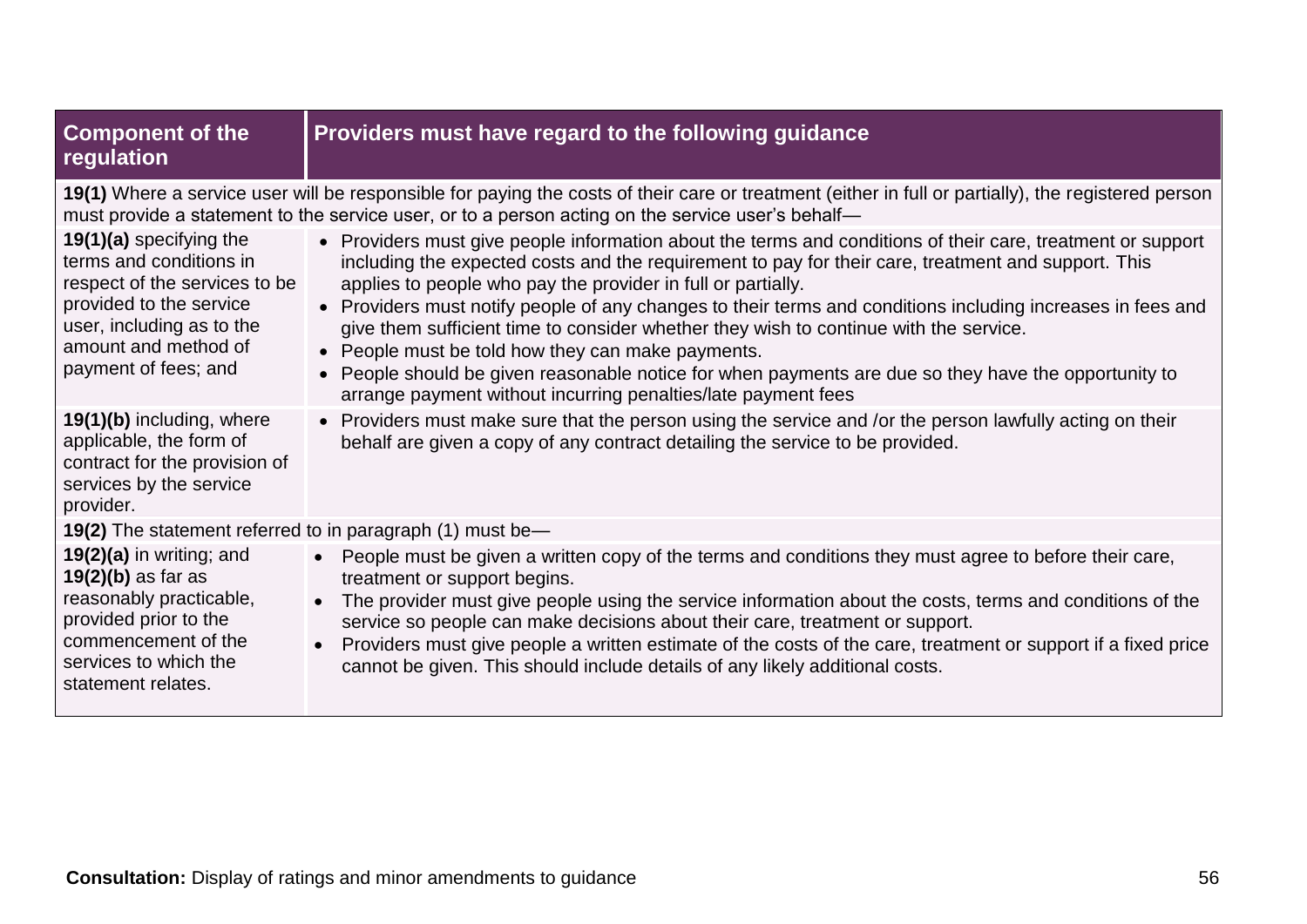## **Regulation 20: Requirements relating to termination of pregnancies**

- (1) This regulation applies to a registered person who—
- (a) caries on or manages the regulated activity consisting of the termination of pregnancies; and
- (b) is not an English NHS body.
- (2) The registered person must ensure that, unless two certificates of opinion have been received in respect of the service user—
- (a) no termination of pregnancy is carried out; and
- (b) no fee is demanded or accepted from a service user.
- (3) The registered person must ensure that a certificate of opinion in respect of a service user undergoing termination of a pregnancy is completed and included with the service user's medical record.
- (4) The registered person must ensure that no termination of pregnancy is undertaken after
- the 20th week of gestation, unless—
- (a) the service user is treated by persons who are suitably qualified, skilled and experienced in the late termination of pregnancy; and
- (b) appropriate procedures are in place to deal with any medical emergency which occurs during or as a result of the termination.
- (5) The registered person must ensure that no termination of a pregnancy is undertaken after the 24th week of gestation.
- (6) The registered person must ensure that a register of service users undergoing a termination of pregnancy is maintained, which is—
- <span id="page-56-0"></span>(a) completed in respect of each service user at the time the termination is undertaken; and
- (b) retained for a period of not less than 3 years beginning on the date of the last entry.
- (7) The registered person must ensure that a record is maintained of the total numbers of terminations of pregnancies undertaken.
- (8) The registered person must ensure that the record referred to in paragraph (7) (which may be in paper or electronic form) is— (a) accurate;
- (b) kept securely and can be located promptly when required;
- (c) retained for an appropriate period of time; and
- (d) securely destroyed when it is appropriate to do so.
- (9) The registered person must ensure that notice in writing is sent to the Chief Medical Officer of the Department of Health of each termination of pregnancy.
- (10) If the registered person—
- (a) receives information concerning the death of a service user who has undergone termination of a pregnancy during the period of 12 months ending on the date on which the information is received; and
- (b) has reason to believe that the service user's death may be associated with the termination,
- the registered person must give notice in writing to the Commission of that information, within the period of 14 days beginning on the day on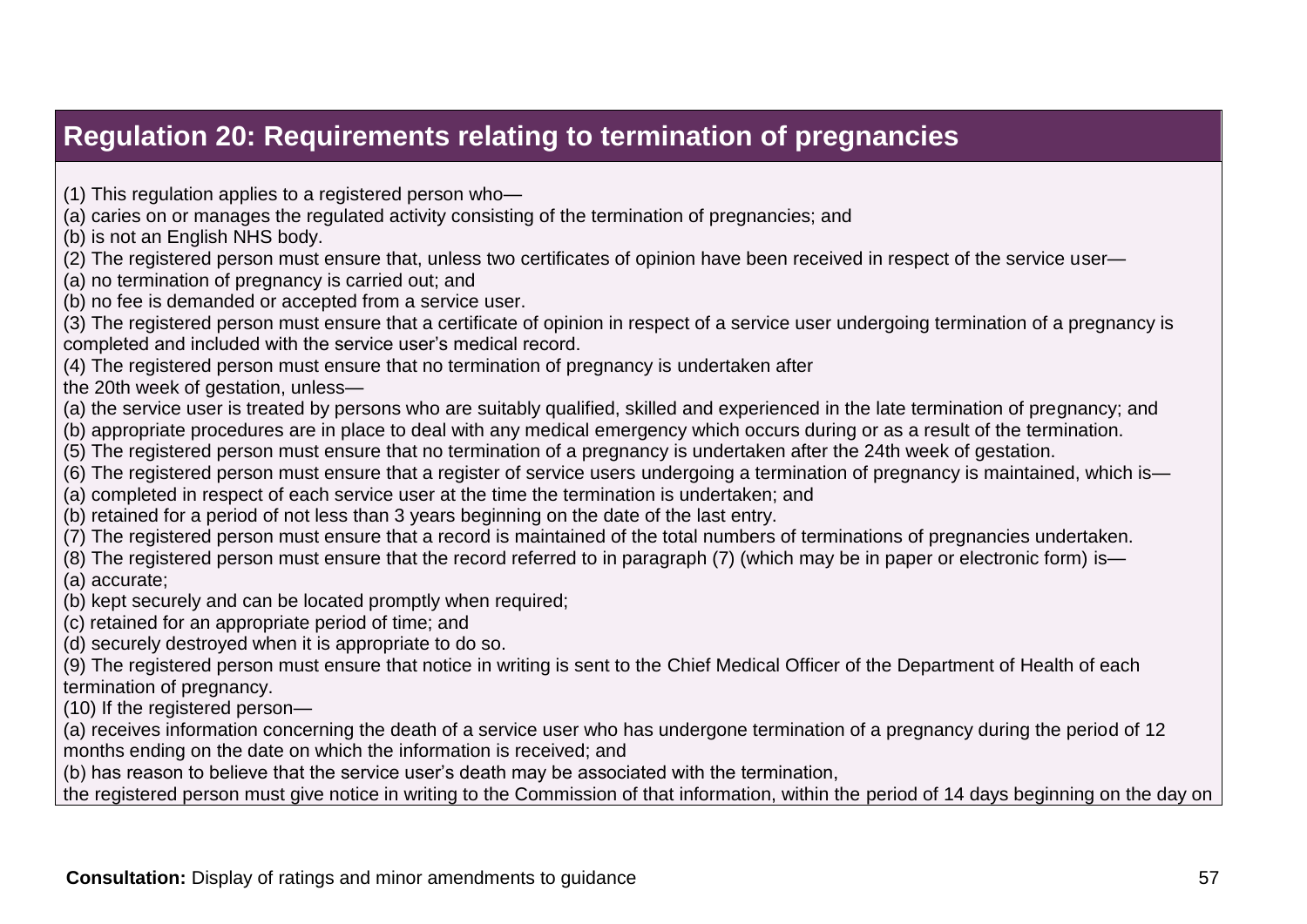which the information is received.

(11) The registered person must prepare and implement appropriate procedures to ensure that foetal tissue is treated with respect. (12) In this regulation, "certificate of opinion" means a certificate required by regulations made under section 2(1) of the Abortion Act 1967.

### **Summary of the regulation**

This regulation applies only to registered persons who carry on or manage the regulated activity of termination of pregnancies and are not an English NHS body. To meet this regulation the provider must follow the requirements of the regulation and the procedures and guidance issued by the Department of Health in May 2014 which are:

- Procedures for the Approval of Independent Sector Places for the Termination of Pregnancy (Abortion)
- Guidance in Relation to Requirements of the Abortion Act 1967

The Department of Health guidance takes account of legal requirements and best practice in relation to termination of pregnancy. We have not provided further guidance in this document as it is either self-explanatory in the regulation or is addressed in the Department of Health guidance.

CQC must refuse registration if providers cannot satisfy us that they can and will continue to comply with this regulation. **Note:** Termination of pregnancy deaths are notified under this regulation rather than under regulation 16.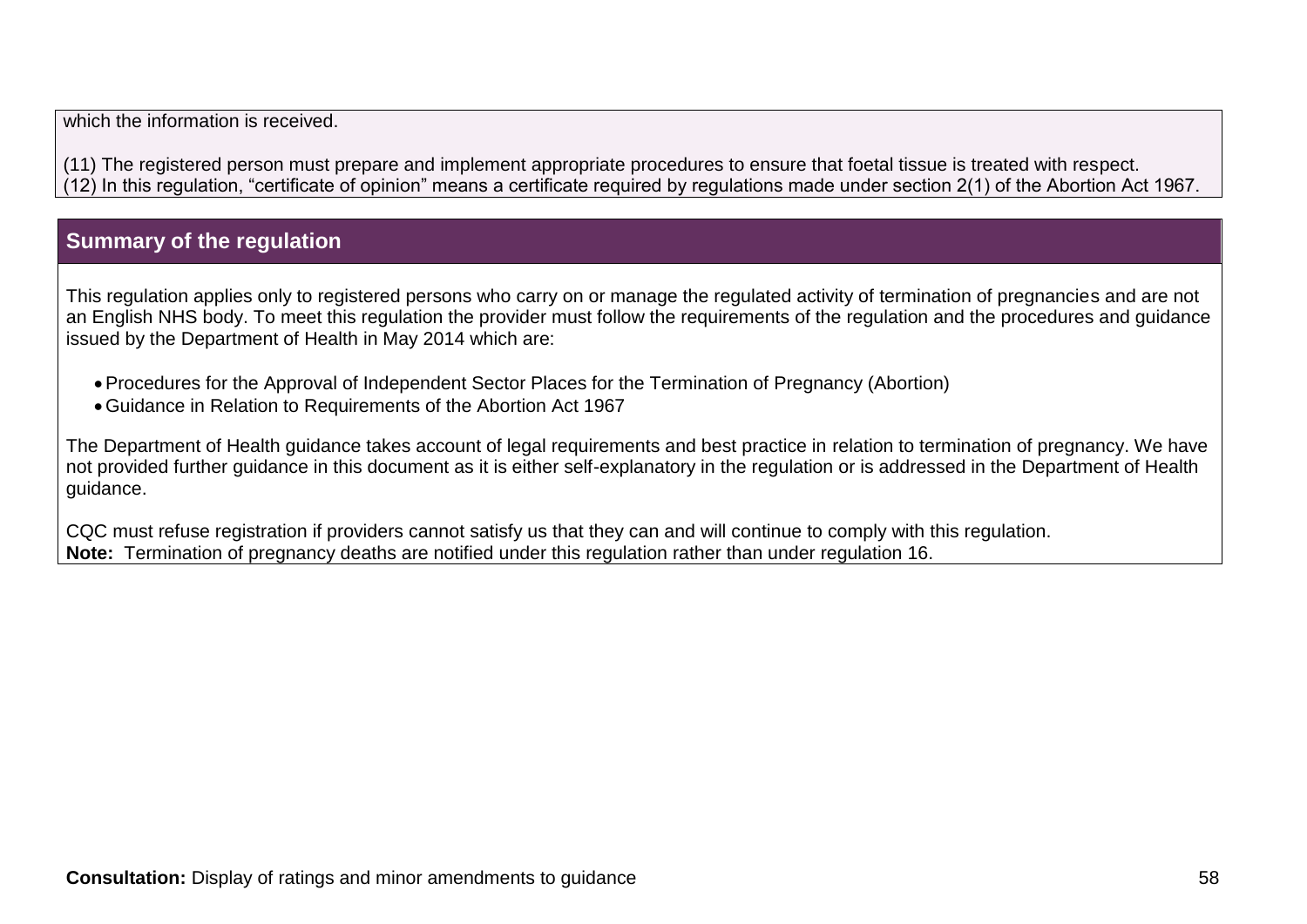# <span id="page-58-0"></span>**Consultation questions for part C**

We believe that the changes we have made are minor. However, we think it is important to check that the resulting guidance is clear and easy for providers to use. Our consultation questions are:

- 13. Is it clear what providers should do to meet the requirements outlined? Yes/No If no – please briefly outline what is not clear and, where possible, specify which regulation your comment applies to.
- 14. Is there anything missing from the guidance on these specific regulations? Yes/No If yes – please briefly outline what is missing and, where possible, specify which regulation your comment applies to.
- 15. Is there anything that should be taken out of this guidance? Yes/No If yes – please briefly outline what should be removed and, where possible, specify which regulation your comment applies to.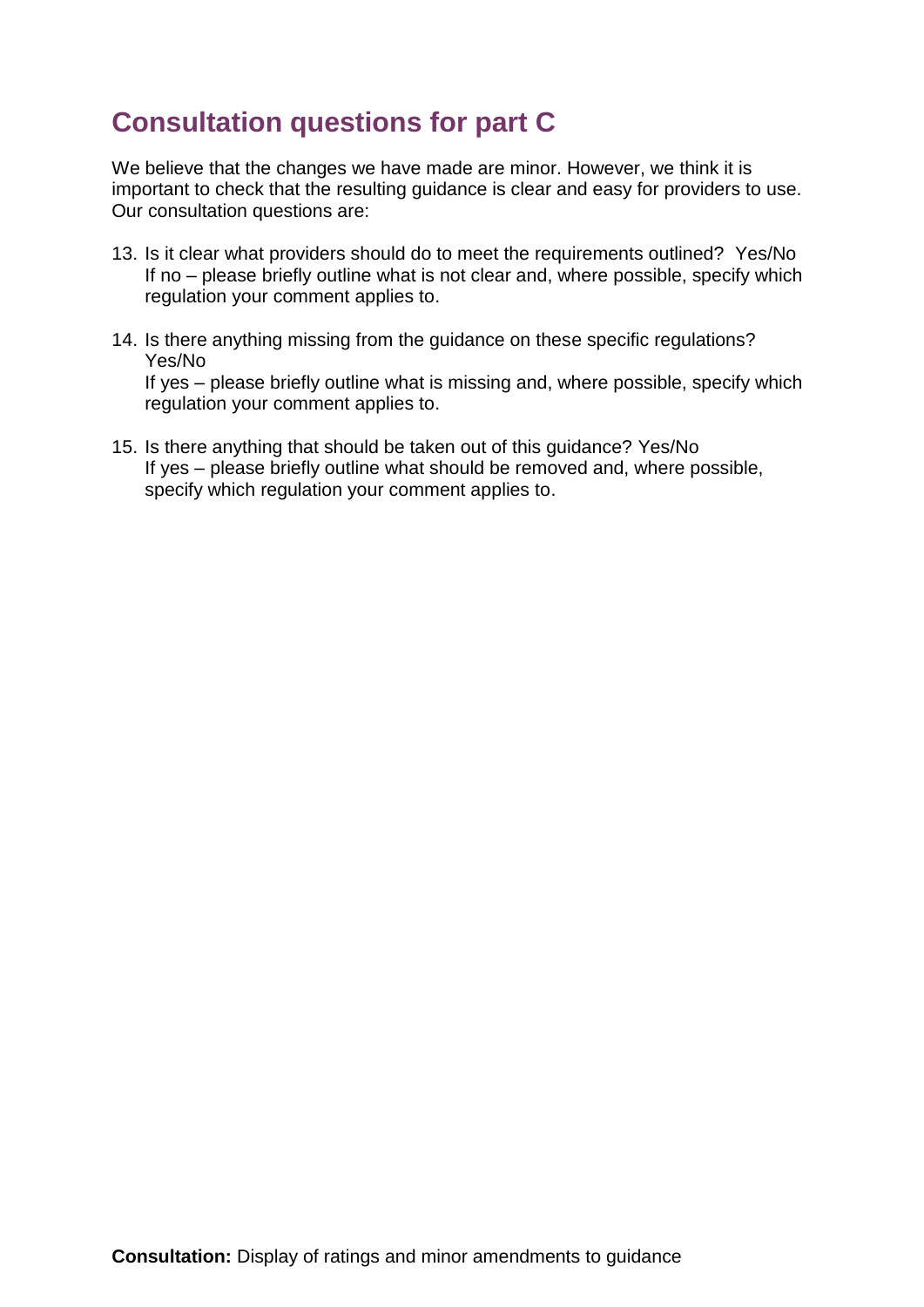# <span id="page-59-0"></span>**How to respond to the consultation**

You can respond to our consultation in the following ways. Please send us your views and comments by 25 February 2015.

**Online:** Use our online form at:<http://www.cqc.org.uk/displayratingsform>

**By email:** Send your response to [Guidanceconsultation@cqc.org.uk](mailto:Guidanceconsultation@cqc.org.uk)

**By post:** Write to us at:

CQC Consultation: Display of ratings and changes to guidance CQC National Customer Service Centre **Citygate Gallowgate** Newcastle upon Tyne NE1 4PA

### <span id="page-59-1"></span>**What we will do with responses to the consultation**

We will consider all comments received during the consultation and will amend the guidance accordingly. We will produce a document that summarises all the responses and changes that we have made. We will provide general comments about suggested changes and amendments that we have not made.

Our consultation response will be published in March 2015.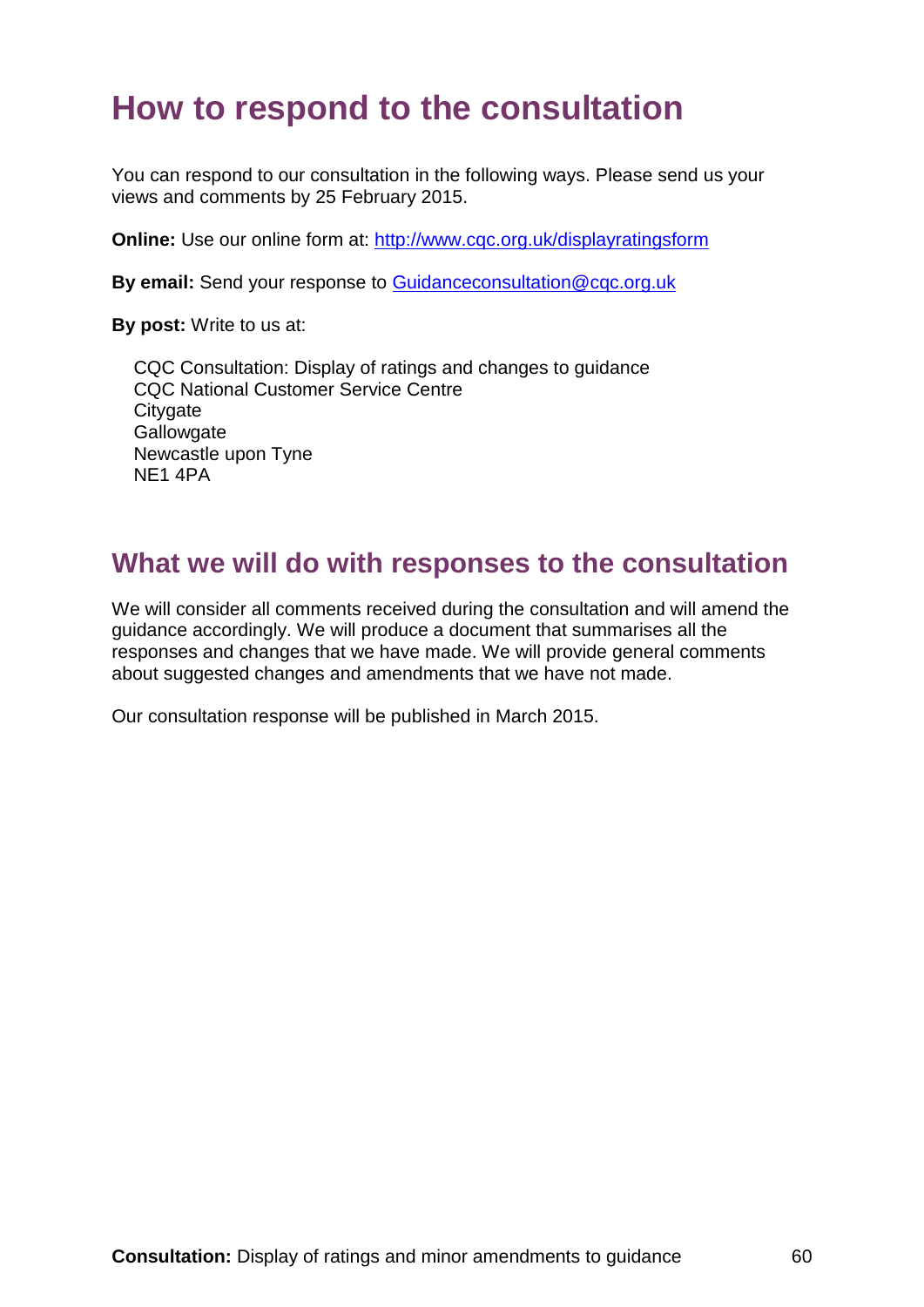# <span id="page-60-0"></span>**Consultation questions**

### <span id="page-60-1"></span>**Part A: Requirement to display ratings – guidance for providers**

Our consultation questions are:

- 1. Is the guidance clear? Yes/No If no – are there any areas that are confusing? Is anything missing?
- 2. Does the guidance make it clear that providers must display their rating conspicuously to people who use the service? Yes/No If no – what would make it clearer?
- 3. Currently this guidance recommends rather than requires providers to use our templates. Would you support us making it mandatory to use CQC materials to meet the requirements of the regulation? Yes/No
- 4. Do you agree that vehicles (including ambulances) should not be thought of as 'locations' and therefore should not be required to display a rating? Yes/No
- 5. For physical display of ratings, should the minimum display size be A3 or A4?
- 6. For physical display of ratings, should we require that they are printed in colour? Yes/No
- 7. As well as rating hospitals overall, CQC also provides a rating against different core services provided. The regulation requires this to be physically displayed but does not specify where. Currently this guidance suggests that core service level ratings should be displayed at the entrance to each core service ward. Do you agree? Yes/No

If no, where do you think this information should be displayed?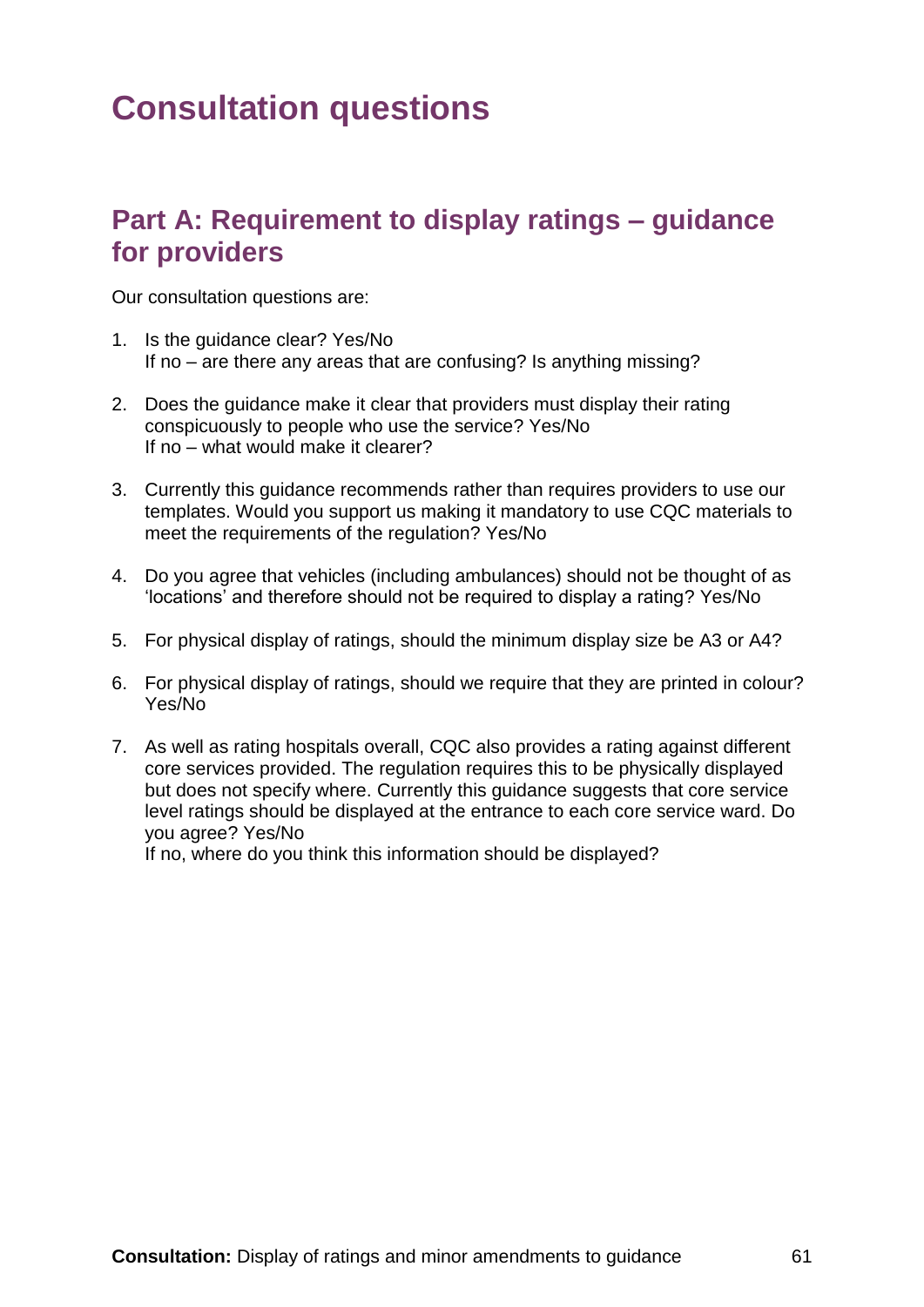### <span id="page-61-0"></span>**Part B: Requirement to display ratings – proposed templates**

Our consultation questions are:

- 8. Is there anything else CQC could include to help providers meet this regulation? Yes/No If yes – what?
- 9. As well as rating GP practices overall, CQC also provides a rating against different population groups served by the practice – for example: older people, working age people, people with a long term conditions. Each population group in turn is rated on our five key questions (safe, effective, caring, responsive and well led). Currently the templates include the overall rating and signpost users to more detailed information to keep the main poster template simple. What level of detail about population groups should be provided on the posters?
	- a) As much detail as possible so that you know the answer to each of the five key questions for each population group/core service.
	- b) The overall rating for each population group/core service but not the detail of the five key questions for each one. A weblink could be provided to access more detail if required.
	- c) No detailed ratings for different population groups/core services just the overall rating and key questions for the GP practice. A weblink could be provided to access more detail if required.

Why? (Please explain your answer briefly.)

10. **FOR GPs only:** If we did not proceed with 'A)' would you find additional templates useful to help you to display the more detailed breakdown if you chose to? What format would this ideally take?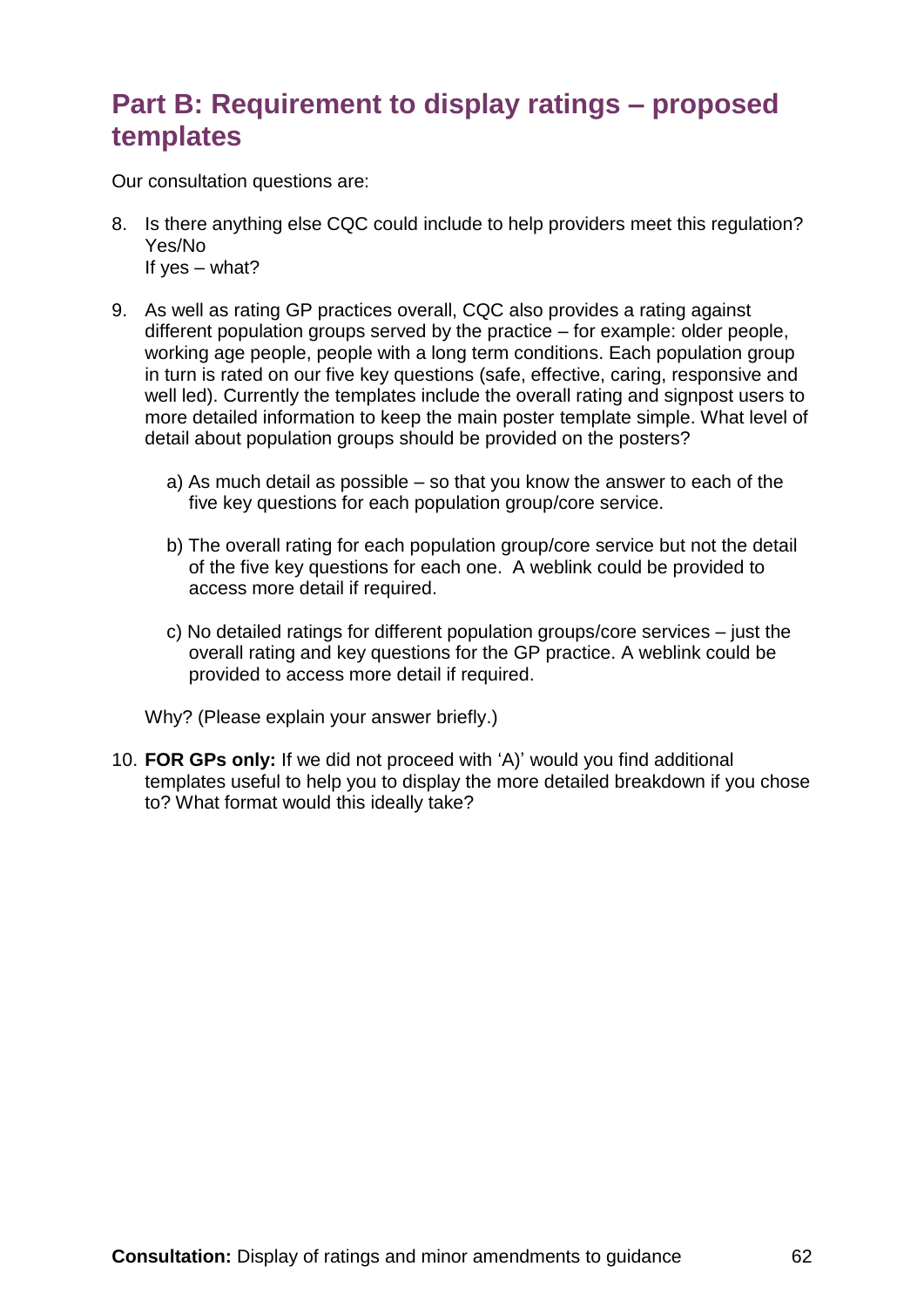- 11. As well as rating hospitals overall, CQC also provides a rating against different core services provided – for example urgent and emergency services, maternity, children's services, surgery, etc. Each core service in turn is rated on our five key questions (safe, effective, caring, responsive and well led). Currently the templates include the overall rating and signpost users to more detailed information to keep the main poster simple. What level of detail about core services should be provided on the posters?
	- a) As much detail as possible so that you know the answer to each of the five key questions for each core service.
	- b) The overall rating for each core service but not the detail of the five key questions for each service. A weblink could be provided to access more detail if required.
	- c) No detailed ratings at core service level just the overall rating and key questions for the location. A weblink could be provided to access more detail if required.

Why (please explain your answer briefly).

12. Do you have any other feedback on the design of the posters?